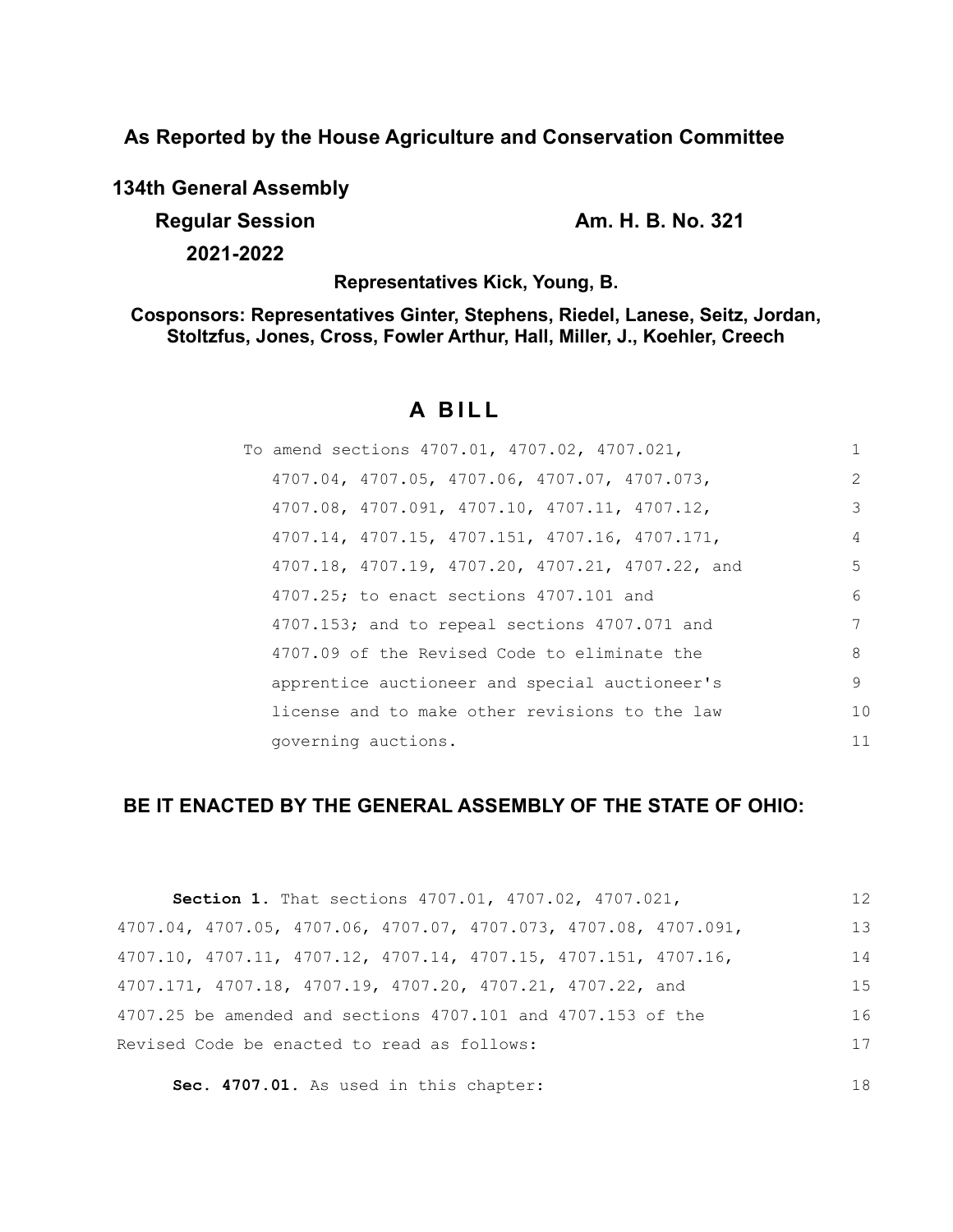#### **Am. H. B. No. 321** Page 2 **As Reported by the House Agriculture and Conservation Committee**

(A) "Auction" means a method of sale of real or personal property, goods, or chattels, at a predetermined date and time, by means of a verbal exchange, regular mail, telecommunications, the internet, an electronic transmission, or a physical gesture between an auctioneer or apprentice auctioneer and members of the audience or prospective purchasers, the exchanges and gestures consisting of a series of invitations for offers made by the auctioneer and offers by members of the audience or prospective purchasers, with the right to acceptance of offers with the auctioneer-or apprentice auctioneer. "Auction" includes a sale of real or personal property, goods, or chattels in which there has been a solicitation or invitation by advertisement to the public for an advance in bidding using sealed bidding, provided that the bids are opened and there is a call for an advancement of the bids. 19 20 21 22 23 24 25 26 27 28 29 30 31 32 33

(B) "Auctioneer" means any person who engages, or who by advertising or otherwise holds the person out as being able to engage, in the calling for, recognition of, and the acceptance of, offers for the purchase of real or personal property, goods, or chattels at auction either directly or through the use of other licensed auctioneers-or apprentice auctioneers. 34 35 36 37 38 39

(C) "Apprentice auctioneer" means any individual who is sponsored by an auctioneer to deal or engage in any activities mentioned in division (A) of this section. 40 41 42

(D) "Special auctioneer" means any person who currently is subject to section 4707.071 of the Revised Code. 43 44

(E) "Absolute auction" means an auction of real or personal property to which all of the following apply: 45 46

(1) The property is sold to the highest bidder without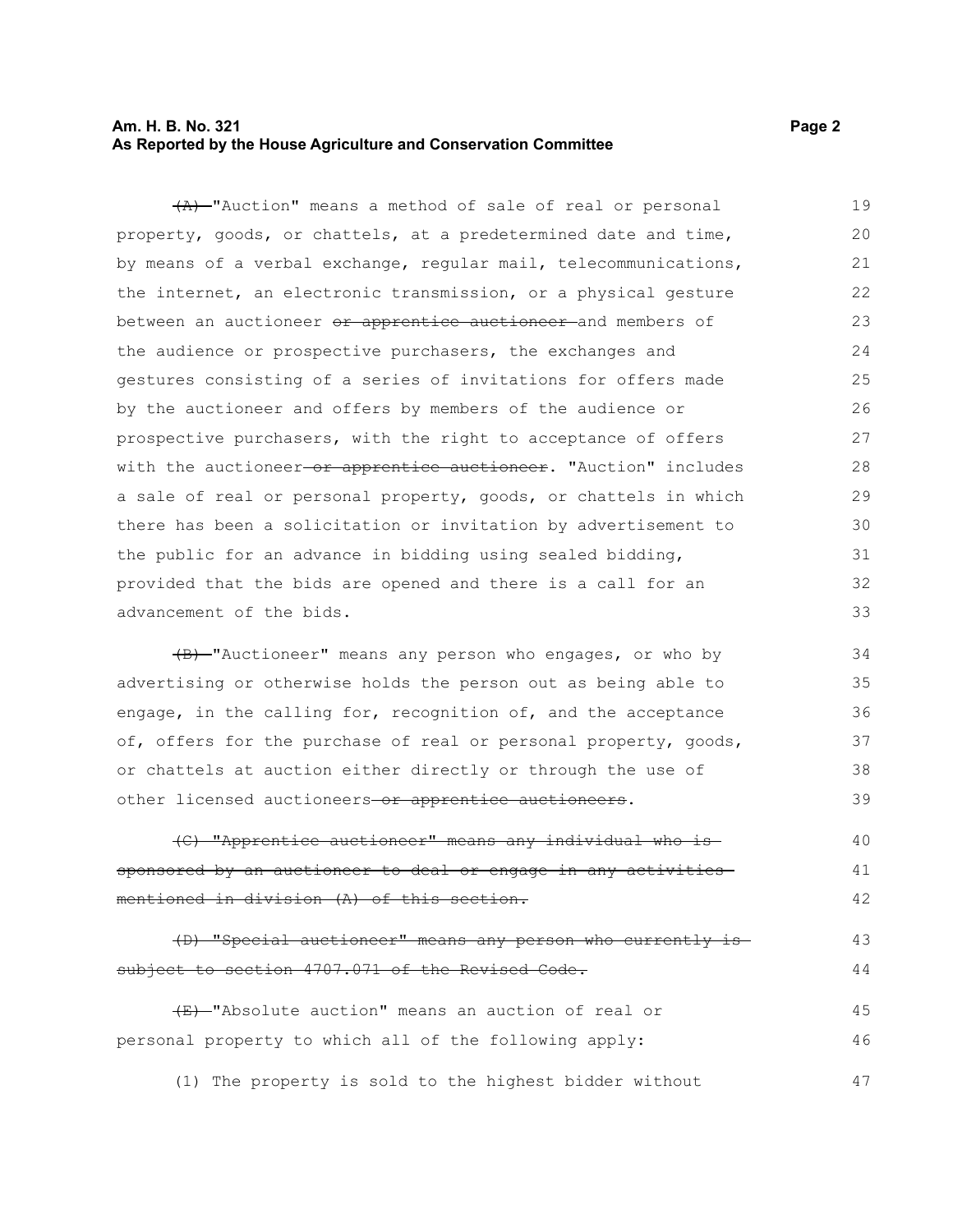#### **Am. H. B. No. 321** Page 3 **As Reported by the House Agriculture and Conservation Committee** reserve. (2) The auction does not require a minimum bid. (3) The auction does not require competing bids of any type by the seller or an agent of the seller. (4) The seller of the property cannot withdraw the property from auction after the auction is opened and there is public solicitation or calling for bids unless no bid is made within a reasonable time.  $(F)$  "Reserve auction" means an auction in which the seller or an agent of the seller reserves the right to establish a stated minimum bid, the right to reject or accept any or all bids, or the right to withdraw the real or personal property at any time prior to the completion of the auction by the auctioneer. (G) "Auction mediation company" means a company that provides a forum through the internet for a person to sell the person's real or personal property via the submission of silent bids using a computer or other electronic device. (H) "Public authority" means any board or commission of the state or any officer of such a board or commission, or any political subdivision of the state.  $(H)$ -"Estate auction" means the auction of real or personal property of a deceased person.  $\overline{+J}$  "Absentee bidding" means a method by which a potential purchaser authorizes a proxy to place on behalf of the potential purchaser a written or oral bid to an auctioneer or auction firm or an agent of an auctioneer or auction firm. 48 49 50 51 52 53 54 55 56 57 58 59 60 61 62 63 64 65 66 67 68 69 70 71 72 73 74

(K) "Person" means an individual, sole proprietor, 75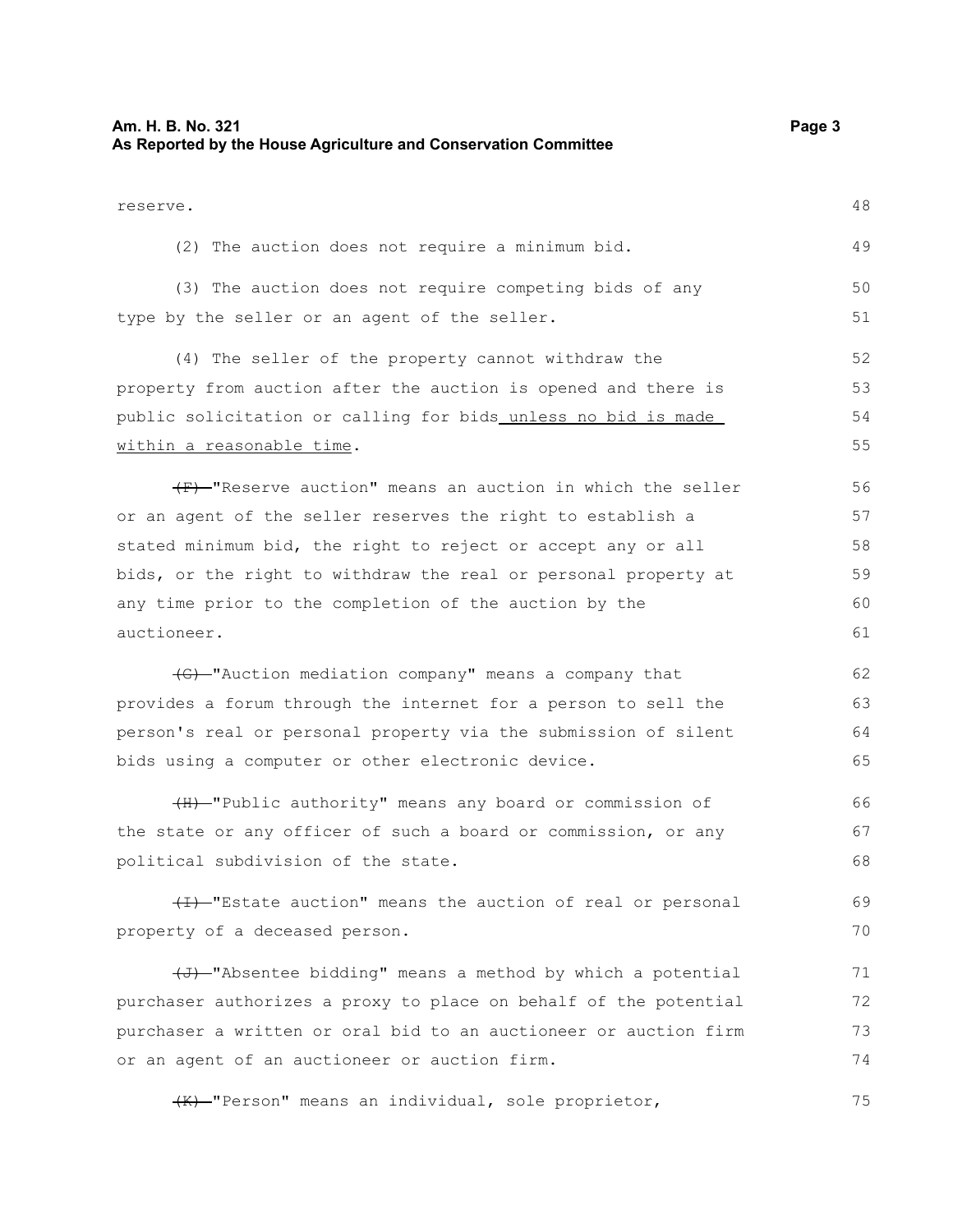#### **Am. H. B. No. 321** Page 4 **As Reported by the House Agriculture and Conservation Committee**

corporation, limited liability company, association, or partnership. (L) "Auction firm" means a person who provides auction services for online or live auctions. (M) "Auction services" means arranging, managing, and sponsoring a personal property auction. "Auction services" includes the taking and advertising of personal property on consignment to be sold at an online or live auction by a licensed auctioneer for a fee or other consideration. (N) "Consignee" means a person or auction firm that, in the regular course of business, takes personal property on consignment to be sold at an online or live auction by a licensed auctioneer. (O) "Firm manager" means the individual designated by an auction firm who is responsible for ensuring that the auction firm complies with this chapter. (P) "Sealed bidding" means a method of submitting a bid in writing by one or more persons following which the bids are 76 77 78 79 80 81 82 83 84 85 86 87 88 89 90 91 92 93

opened at an advertised, predetermined time and place, and, after a review of all the bids received, the real or personal property is awarded to the highest and most responsive bidder. 94 95 96

(Q) "Multi-parcel auction" means any auction of real or personal property in which multiple parcels or lots are offered for sale in various amalgamations, including as individual parcels or lots, combinations of parcels or lots, and all parcels or lots as a whole. 97 98 99 100 101

"Live auction" means an auction that is hosted by an auctioneer in real time when the auctioneer and the audience of bidders are in the same physical location. 102 103 104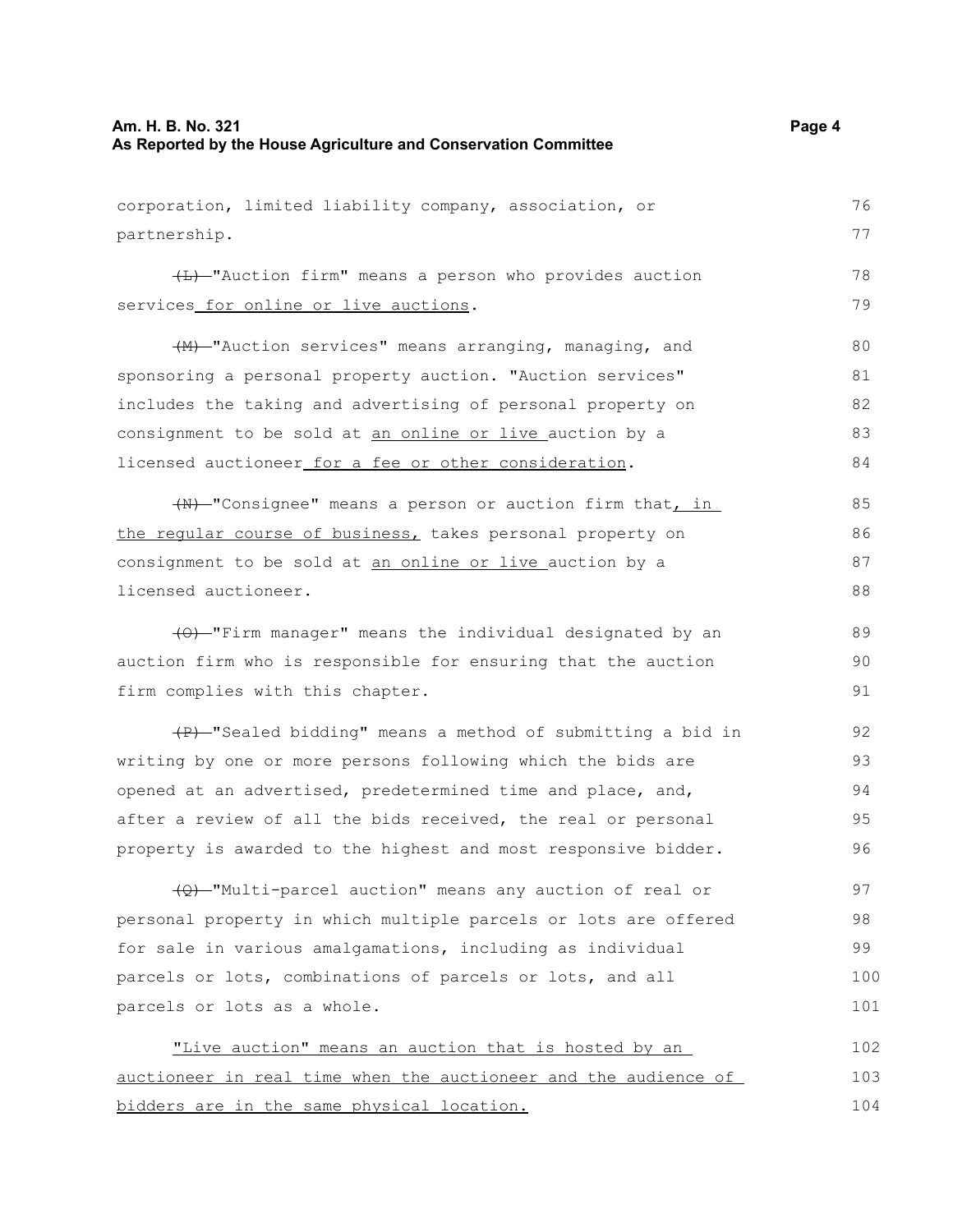#### **Am. H. B. No. 321** Page 5 **As Reported by the House Agriculture and Conservation Committee**

| "Online auction" means an auction or sale at auction of                         | 105 |
|---------------------------------------------------------------------------------|-----|
| <u>real or personal property that is conducted via a web site or </u>           | 106 |
| similar interactive communication media in which the web site or                | 107 |
| similar interactive communication media accepts and rejects bids                | 108 |
| and declares items, parcels, or lots sold.                                      | 109 |
| <b>Sec. 4707.02.</b> (A) No person shall act as an auction firm $\tau$          | 110 |
| <u>or</u> auctioneer <del>, apprentice auctioneer, or special auctioneer-</del> | 111 |
| within this state without a license issued by the department of                 | 112 |
| agriculture. No auction shall be conducted in this state except                 | 113 |
| by an auctioneer licensed by the department.                                    | 114 |
| Except as provided in division (D) of this section, the                         | 115 |
| department shall not issue or renew a license if the applicant                  | 116 |
| or licensee has been convicted of a felony or crime involving                   | 117 |
| fraud or theft in this or another state at any time during the                  | 118 |
| ten years immediately preceding application or renewal.                         | 119 |
| (B) Division (A) of this section does not apply to any of                       | 120 |
| the following:                                                                  | 121 |
|                                                                                 |     |

(1) Sales at auction that either are required by law to be at auction, other than sales pursuant to a judicial order or decree, or are conducted by or under the direction of a public authority; 122 123 124 125

(2) The owner of any real or personal property desiring to sell the property at auction, provided that the property was not acquired for the purpose of resale; 126 127 128

(3) An auction mediation company;

(4) An auction that is conducted in a course of study for auctioneers that is approved by the state auctioneers commission created under section 4707.03 of the Revised Code for purposes of student training and is supervised by a licensed auctioneer; 130 131 132 133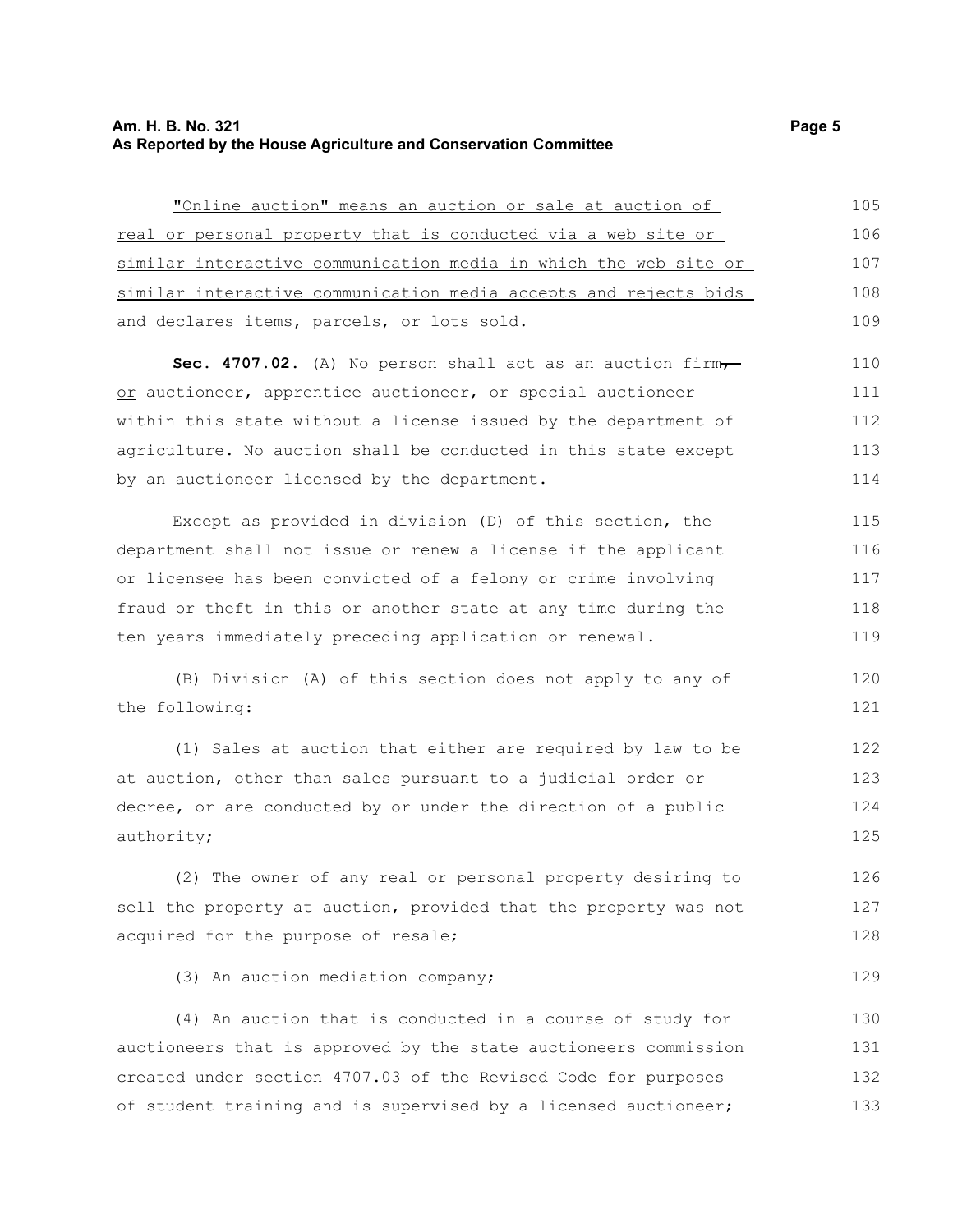#### **Am. H. B. No. 321** Page 6 **As Reported by the House Agriculture and Conservation Committee**

(5)(a) An auction that is sponsored by a nonprofit or charitable organization that is registered in this state under Chapter 1702. or Chapter 1716. of the Revised Code, respectively, if the auction only involves the property of the members of the organization and the auction is part of a fair that is organized by an agricultural society under Chapter 1711. of the Revised Code or by the Ohio expositions commission under Chapter 991. of the Revised Code at which an auctioneer who is licensed under this chapter physically conducts the auction; 134 135 136 137 138 139 140 141 142

(b) Sales at an auction sponsored by a charitable, religious, or civic organization that is tax exempt under subsection 501(c)(3) of the Internal Revenue Code, or by a public school, chartered nonpublic school, or community school, if no person in the business of organizing, arranging, or conducting an auction for compensation and no consignor of consigned items sold at the auction, except such organization or school, receives compensation from the proceeds of the auction. As used in division (B)(5)(b) of this section, "compensation" means money, a thing of value other than participation in a charitable event, or a financial benefit. 143 144 145 146 147 148 149 150 151 152 153

(c) Sales at an auction sponsored by an organization that is tax exempt under subsection 501(c)(6) of the Internal Revenue Code and that is a part of a national, regional, or state convention or conference that advances or promotes the auction profession in this state when the property to be sold is donated to or is the property of the organization and the proceeds remain within the organization or are donated to a charitable organization that is tax exempt under subsection 501(c)(3) of the Internal Revenue Code. 154 155 156 157 158 159 160 161 162

(6) A person licensed as a livestock dealer under Chapter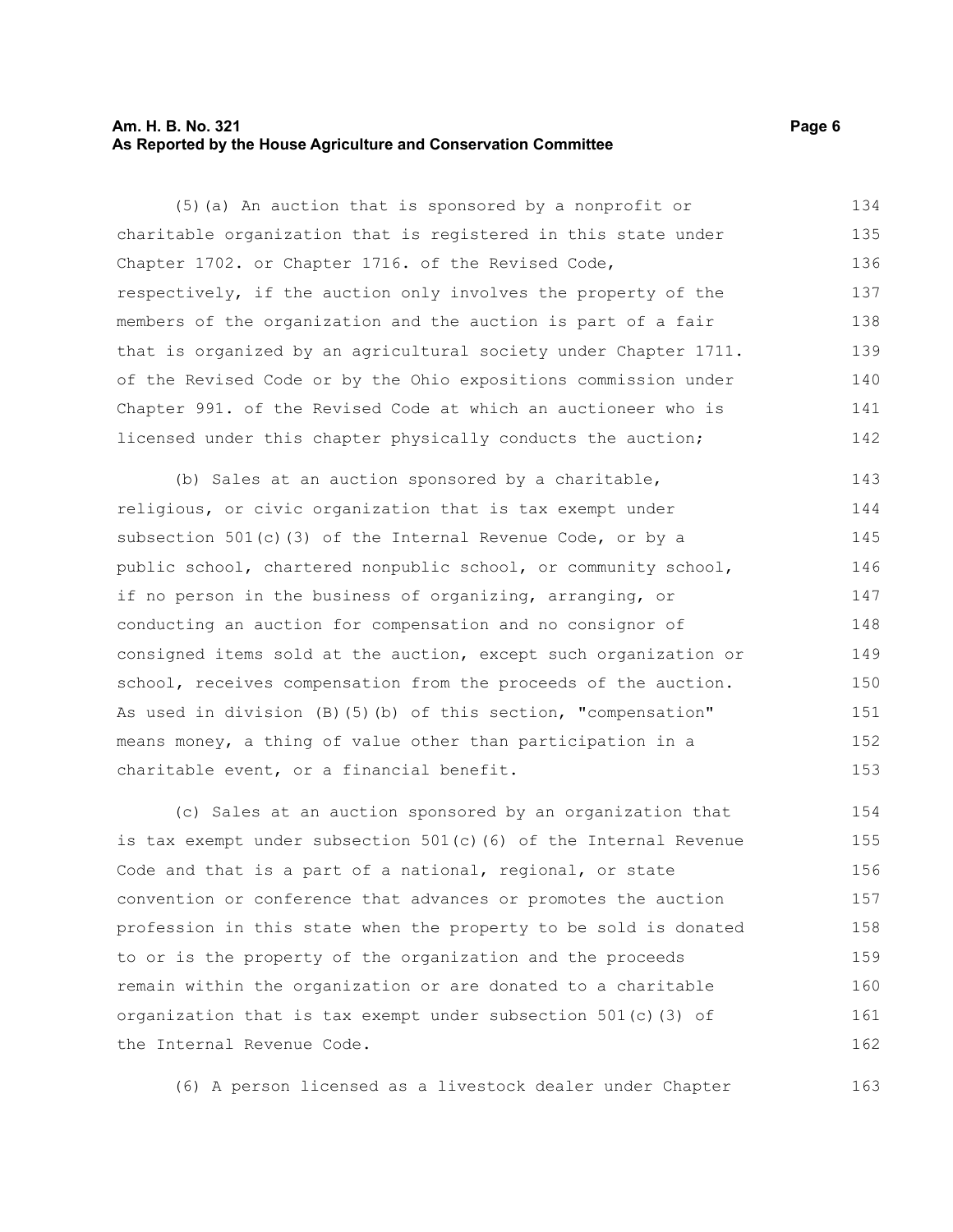#### **Am. H. B. No. 321** Page 7 **As Reported by the House Agriculture and Conservation Committee**

943. of the Revised Code who exclusively sells livestock and uses an auctioneer who is licensed under this chapter to conduct the auction; 164 165 166

(7) A person licensed as a motor vehicle auction owner under Chapter 4517. of the Revised Code who exclusively sells motor vehicles to a person licensed under Chapter 4517. of the Revised Code and who uses an auctioneer who is licensed under this chapter to conduct the auction; 167 168 169 170 171

(8) Sales of real or personal property conducted by means of the internet, provided that they are not conducted in conjunction with a live auction; 172 173 174

 $(9)$  -A bid calling contest that is approved by the commission and that is conducted for the purposes of the advancement or promotion of the auction profession in this state; 175 176 177 178

 $(10)$  (9) An auction at which the champion of a national or international bid calling contest appears, provided that both of the following apply: 179 180 181

(a) The champion is not paid a commission. 182

(b) The auction is conducted under the direct supervision of an auctioneer licensed under this chapter in order to ensure that the champion complies with this chapter and rules adopted under it. 183 184 185 186

(C)(1) No person shall advertise or hold oneself out as an auction firm<sub>7</sub> or auctioneer, apprentice auctioneer, or special auctioneer without a license issued by the department of agriculture. 187 188 189 190

(2) Division (C)(1) of this section does not apply to an 191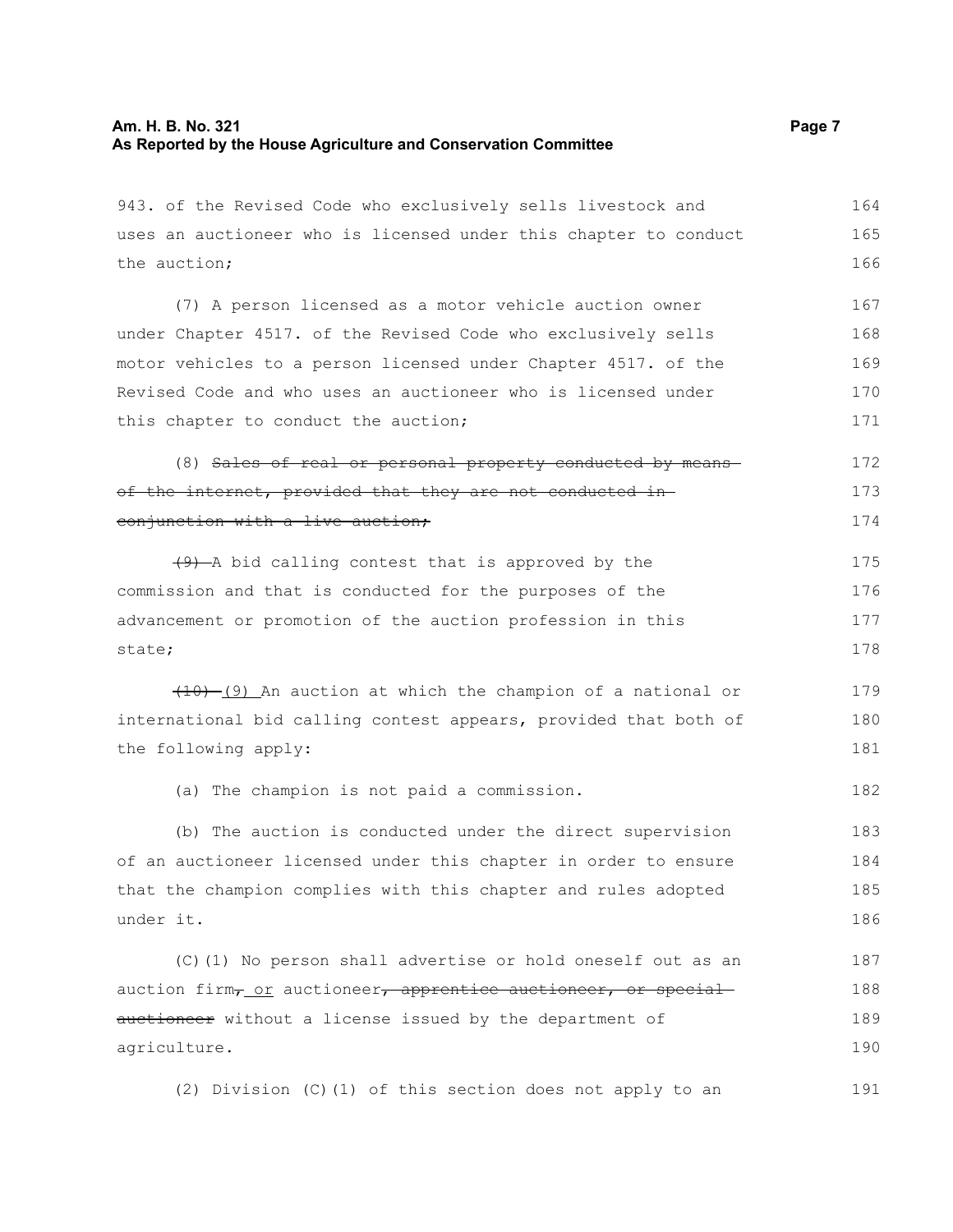#### **Am. H. B. No. 321** Page 8 **As Reported by the House Agriculture and Conservation Committee**

individual who is the subject of an advertisement regarding an auction conducted under division (B)(5)(b) of this section. 192 193

(D) The department shall not refuse to issue a license to an applicant because of a criminal conviction unless the refusal is in accordance with section 9.79 of the Revised Code. 194 195 196

**Sec. 4707.021.** Only an auctioneer who is licensed under this chapter and who is licensed as a real estate broker or a real estate salesperson under Chapter 4735. of the Revised Code shall sign an auction contract for the sale of real property at auction. A real estate broker who is licensed under Chapter 4735. of the Revised Code, but who is not licensed as an auctioneer under this chapter shall not sign an auction contract or conduct an auction, but may contract for the sale of real property at auction only if either of the following applies: 197 198 199 200 201 202 203 204 205

(A) The auctioneer who signs the auction contract and who conducts the auction is a salesperson licensed under Chapter 4735. of the Revised Code and is associated with the real estate broker who contracts for the sale of real property.

(B) The real estate broker enters into a cooperative agreement with another real estate broker licensed under Chapter 4735. of the Revised Code with whom an auctioneer licensed under this chapter is associated and the auctioneer is solely responsible for signing the auction contract and conducting the auction. 210 211 212 213 214 215

An apprentice auctioneer who is licensed as a real estate broker or real estate salesperson under Chapter 4735. of the Revised Code may act as a bid caller in the sale of real property at auction if the sponsoring auctioneer is licensed under this chapter and is licensed as a real estate broker or 216 217 218 219 220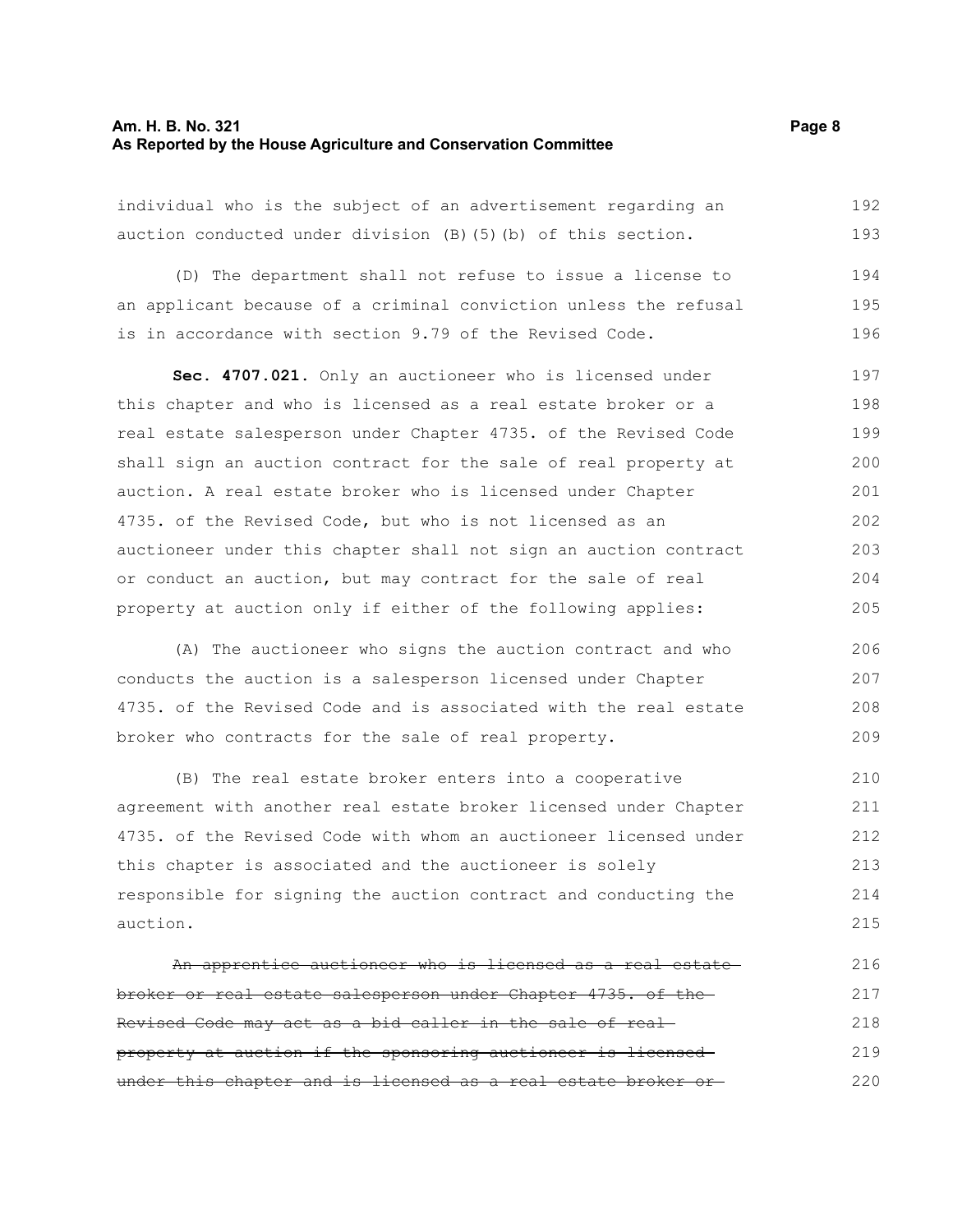#### **Am. H. B. No. 321** Page 9 **As Reported by the House Agriculture and Conservation Committee**

real estate salesperson under Chapter 4735. of the Revised Code. Nothing in this section shall be construed to permit a business to contract for the sale of real property at auction through an individual who is not licensed under this chapter and Chapter 4735. of the Revised Code. **Sec. 4707.04.** (A) The state auctioneers commission shall, upon qualification of the member or members appointed in each year, select from its members a chairperson, and shall serve in an advisory capacity to the department of agriculture for the purpose of carrying out this chapter. The commission shall meet not less than four times annually. (B) (1) The commission shall establish requirements and standards for courses both of the following: (a) Courses of study in auctioneering; (b) Courses of study for purposes of continuing education under section 4707.101 of the Revised Code. The (2) The commission triennially shall review the courses of study in auctioneering that are offered at institutions and continuing education providers in order to determine whether the courses comply with those the requirements and standards established under division (B)(1) of this section. The commission shall approve institutions and continuing education providers that offer courses that comply with the requirements and standards. If an institution or continuing education provider is not approved, the institution or continuing education provider may reapply for approval within a year of the disapproval. If at that time the commission approves the institution or continuing education provider, the institution or continuing education provider shall be approved for the 221 222 223 224 225 226 227 228 229 230 231 232 233 234 235 236 237 238 239 240 241 242 243 244 245 246 247 248 249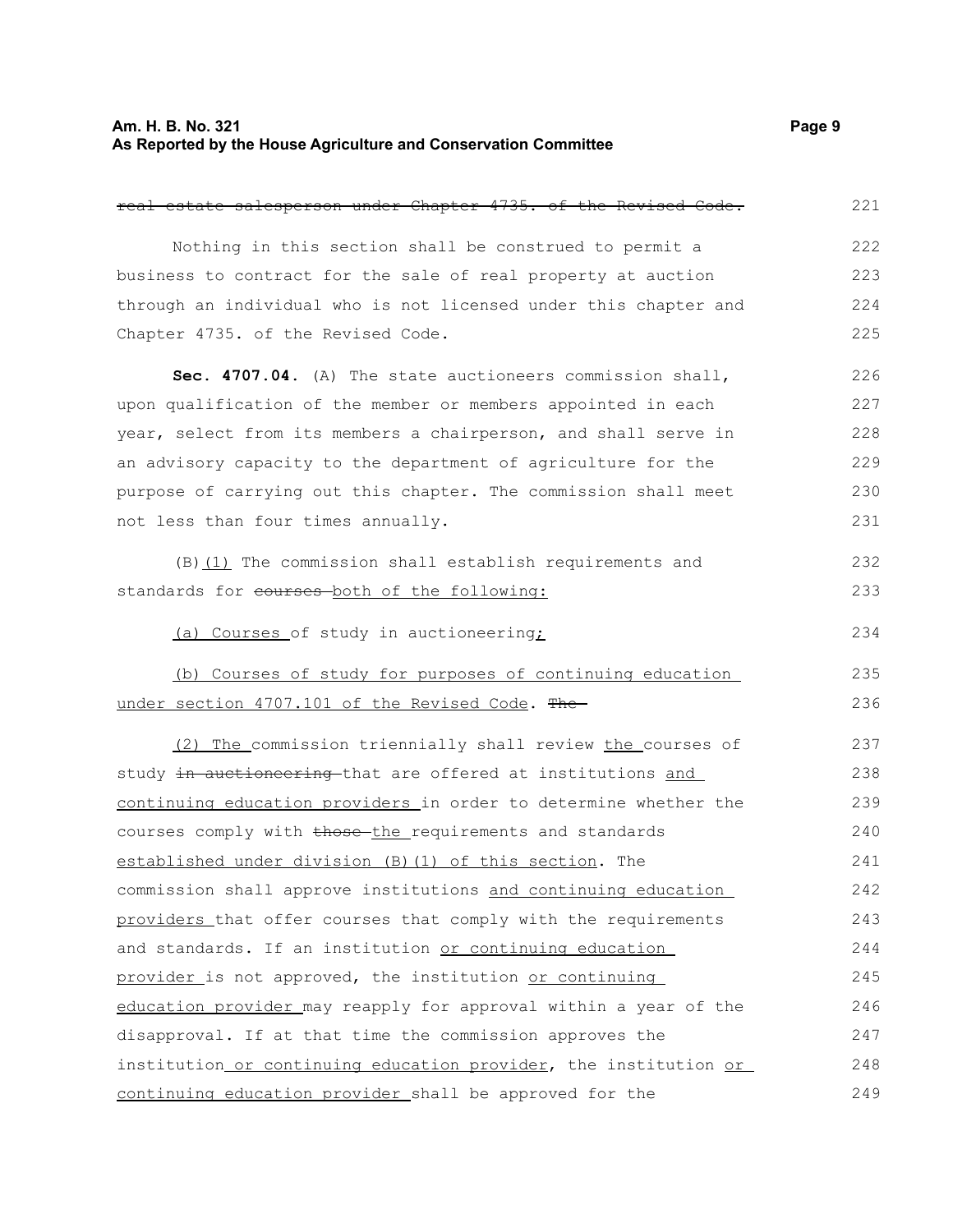#### **Am. H. B. No. 321 Page 10 As Reported by the House Agriculture and Conservation Committee**

remainder of the triennial period. The commission, prior to the triennial review, may place on probationary status or revoke the approval of any institution or continuing education provider that provides a course of study in auctioneering if the institution or continuing education provider fails to comply with the requirements and standards established under thisdivision (B)(1) of this section. 250 251 252 253 254 255 256

(C) Members of the commission who are licensed auctioneers under this chapter shall administer the oral licensing examination required under section 4707.08 of the Revised Code. 257 258 259

(D) Each commissioner shall receive the commissioner's actual and necessary expenses incurred in the discharge of the commissioner's duties. Each commissioner also shall receive a per diem salary from the auctioneers fund created in section 4707.05 of the Revised Code for each meeting attended. The director of agriculture shall adopt rules in accordance with Chapter 119. of the Revised Code establishing the per diem salary. 260 261 262 263 264 265 266 267

 $(E)$  (D) The commission may form subcommittees for purposes of research, education, and promotion of the auctioneering profession. If a majority of the members of the commission approves, the members of a subcommittee may be reimbursed from the auction education fund created in section 4707.171 of the Revised Code for the actual and necessary expenses incurred in the discharge of their duties. 268 269 270 271 272 273 274

 $(F)$  (E) Serving as a member of the commission does not constitute holding a public office or position of employment under the laws of this state and does not constitute grounds for removal of public officers or employees from their offices or positions of employment. 275 276 277 278 279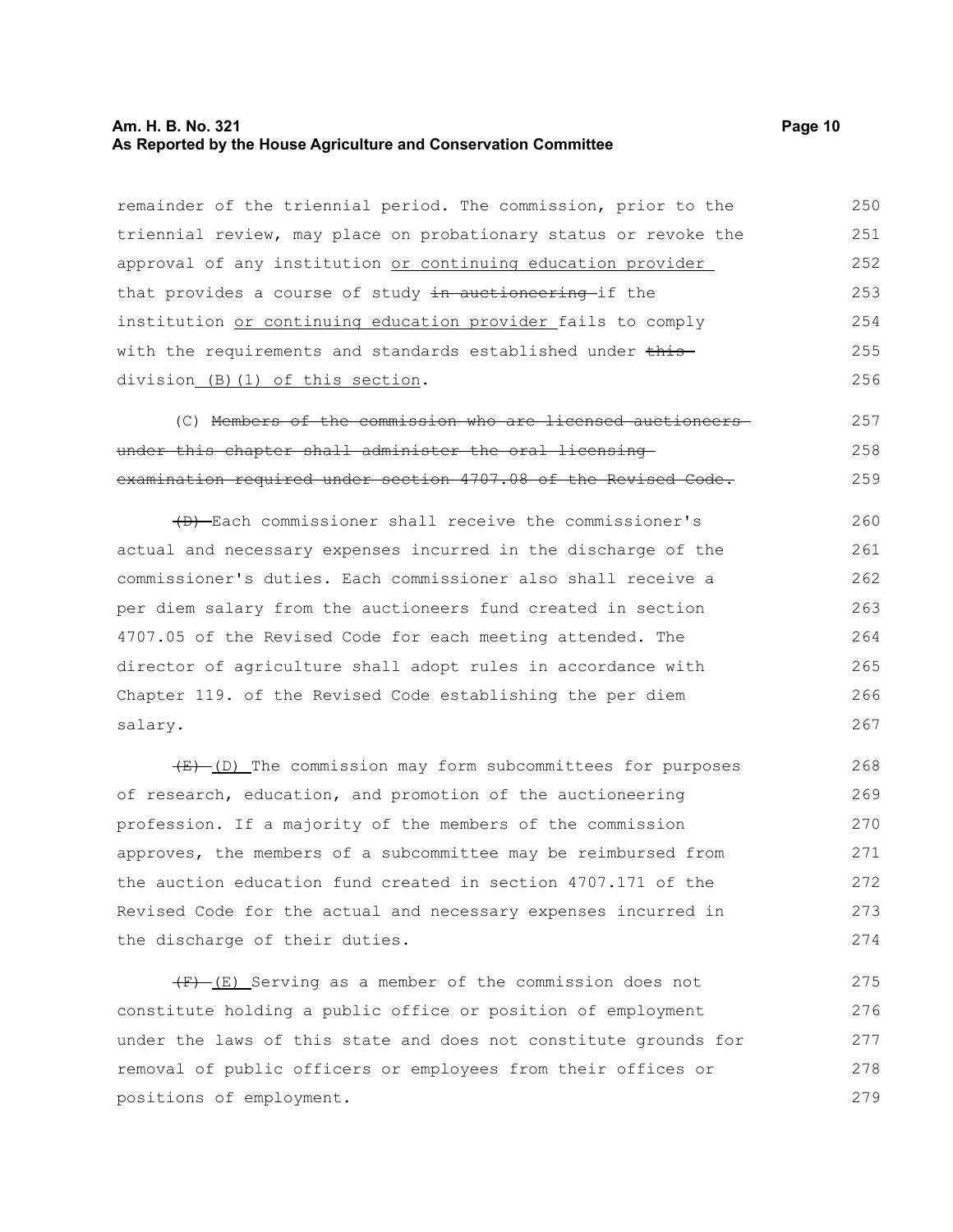#### **Am. H. B. No. 321 Page 11 As Reported by the House Agriculture and Conservation Committee**

 $\overline{(G) - (F)}$  The commission may advise the director on actions of the director as required under this chapter. 280 281

**Sec. 4707.05.** Except as otherwise provided in section 4707.25 of the Revised Code, all fees and charges collected by the department of agriculture pursuant to this chapter shall be paid into the state treasury to the credit of the auctioneers fund, which is hereby created. All expenses incurred by the department in administering this chapter shall be paid out of the fund. The total expenses incurred by the department in the administration of this chapter shall not exceed the total fees, charges, fines, and penalties imposed under sections 4707.08, 4707.10, and 4707.99 of the Revised Code and paid to the treasurer of state. The department may conduct education programs for the enlightenment and benefit of all auctioneers who have paid fees pursuant to sections 4707.08 and 4707.10 of the Revised Code. 282 283 284 285 286 287 288 289 290 291 292 293 294 295

At the end of each fiscal year, if the balance of the fundis greater than three hundred thousand dollars, the director of agriculture shall request the director of budget and management to, and the director of budget and management shall, transfertwenty-five per cent of the balance that is in excess of threehundred thousand dollars to the auction recovery fund created in section 4707.25 of the Revised Code. 296 297 298 299 300 301 302

**Sec. 4707.06.** The department of agriculture shall maintain a record of the names and addresses of all auction firms $_7$  and auctioneers, apprentice auctioneers, and special auctioneers licensed by the department. This record shall also include a list of all persons whose licenses have been suspended or revoked as well as any other information relative to the enforcement of this chapter that the department considers of 303 304 305 306 307 308 309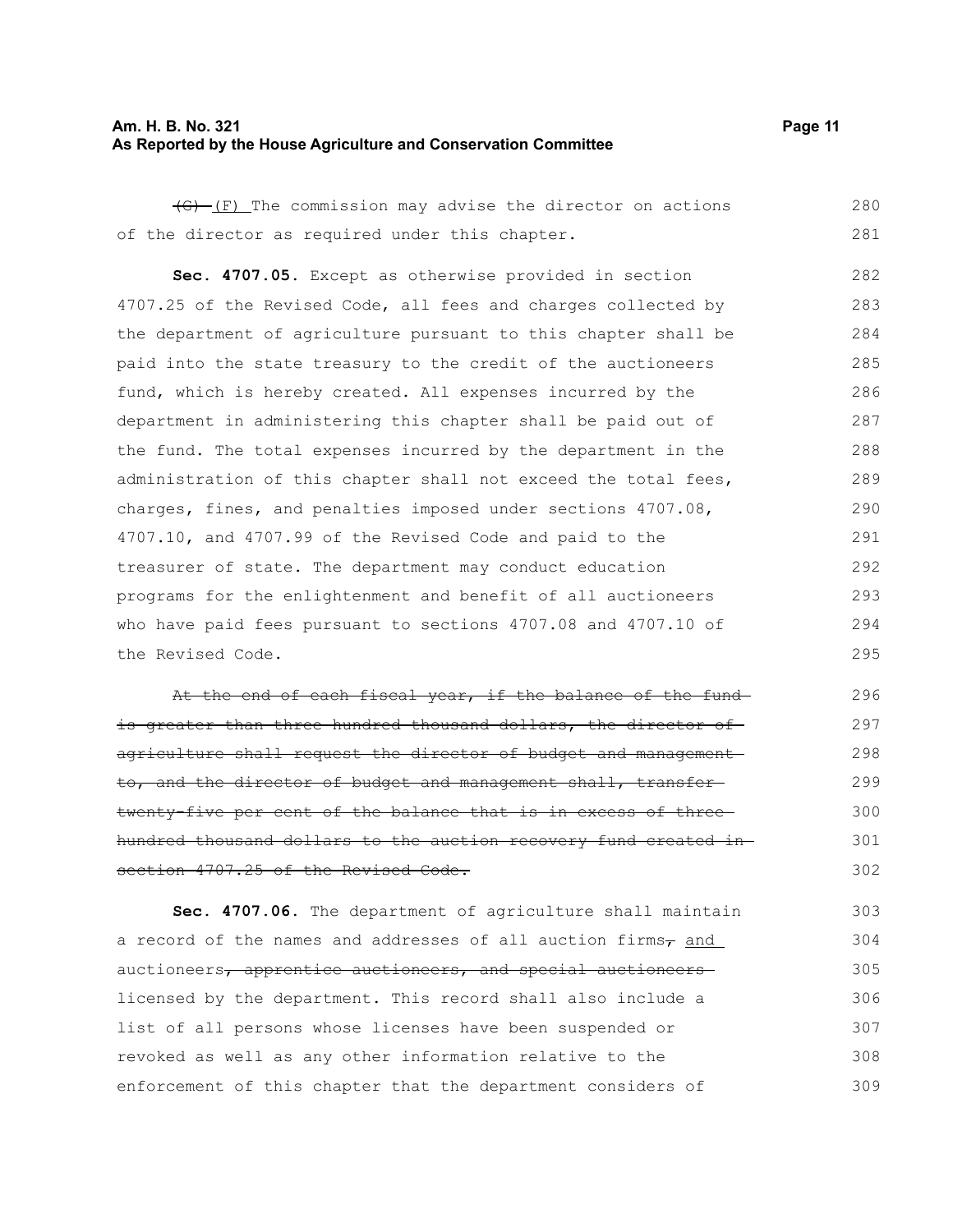# **Am. H. B. No. 321** Page 12 **As Reported by the House Agriculture and Conservation Committee**

interest to the public.

| Sec. 4707.07. (A) The department of agriculture may grant                    | 311 |
|------------------------------------------------------------------------------|-----|
| an auctioneer's <del>licenses</del> -license to those individuals who are an | 312 |
| individual who is determined to be qualified by the department.              | 313 |
| Each individual who applies for an auctioneer's license shall                | 314 |
| furnish to the department, on forms provided by the department,              | 315 |
| satisfactory proof that the applicant:                                       | 316 |
| (1) Has attained the age of at least eighteen years;                         | 317 |
| (2) Has done one of the following:                                           | 318 |
| (a) Met the apprenticeship requirements set forth in                         | 319 |
| section 4707.09 of the Revised Code;                                         | 320 |
| (b) Met the requirements of section 4707.12 of the Revised-                  | 321 |
| Codesuccessfully completed a course of study in auctioneering at             | 322 |
| an institution that is approved by the state auctioneers                     | 323 |
| commission.                                                                  | 324 |
| (3) Has a general knowledge of the following:                                | 325 |
| (a) The requirements of the Revised Code relative to                         | 326 |
| auctioneers;                                                                 | 327 |
| (b) The auction profession;                                                  | 328 |
| (c) The principles involved in conducting an auction;                        | 329 |
| (d) Any local and federal laws regarding the profession of                   | 330 |
| auctioneering.                                                               | 331 |
| (4) Has satisfied the financial responsibility                               | 332 |
| requirements established under section 4707.11 of the Revised                | 333 |
| Code if applicable.                                                          | 334 |
| (B) Auctioneers who served apprenticeships and who hold-                     | 335 |
| licenses issued before May 1, 1991, and who seek renewal of                  | 336 |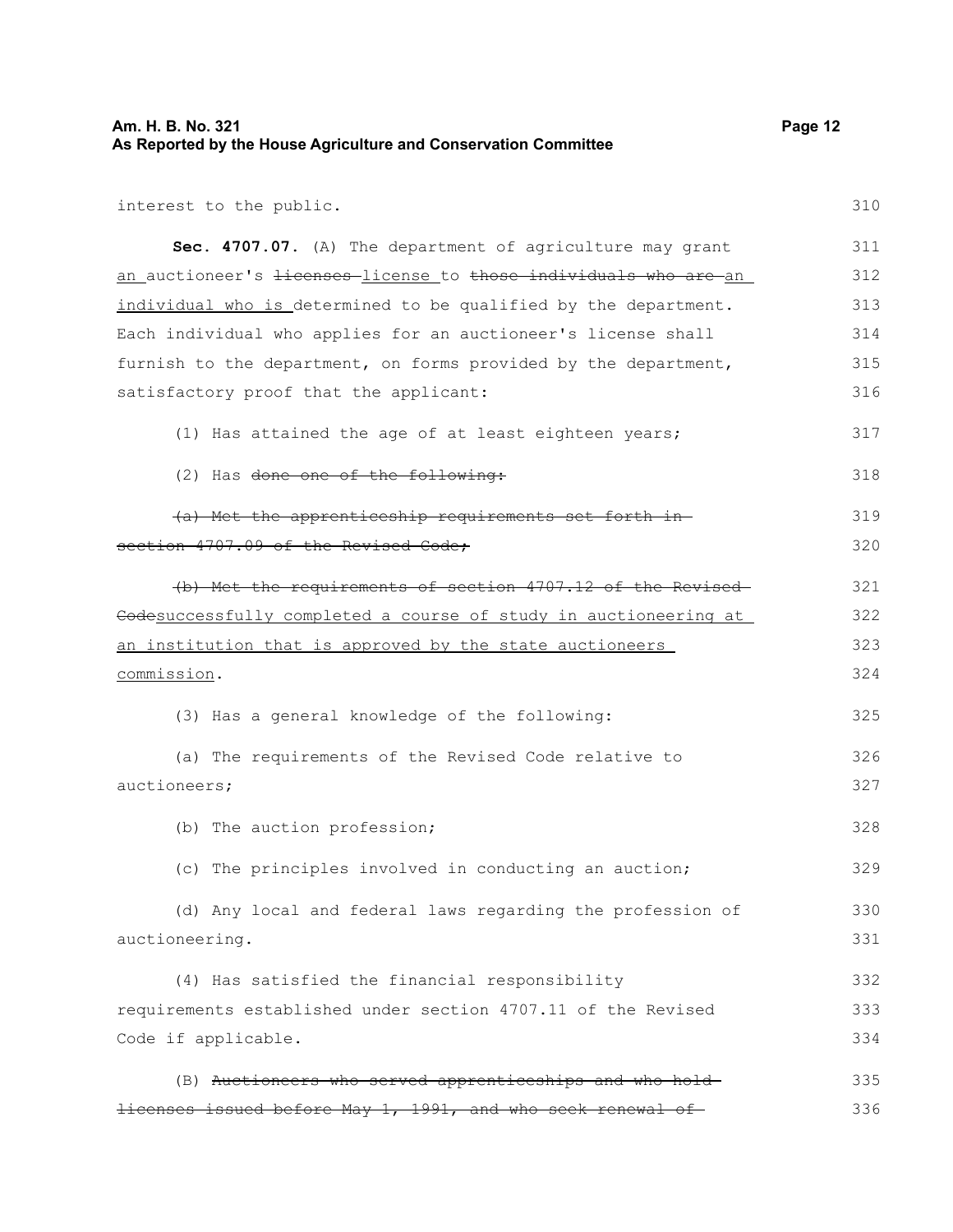#### **Am. H. B. No. 321 Page 13 As Reported by the House Agriculture and Conservation Committee**

| their licenses, are not subject to the additional apprenticeship- | 337 |
|-------------------------------------------------------------------|-----|
| requirements imposed by section 4707.09 of the Revised Codelf     | 338 |
| the department determines that an application is incomplete, the  | 339 |
| department shall notify the applicant that the application is     | 340 |
| incomplete and inform the applicant of the information that is    | 341 |
| missing from the application. An applicant shall submit the       | 342 |
| additional information within ninety days after being notified    | 343 |
| by the department that the application is incomplete. If an       | 344 |
| applicant fails to submit the required information within that    | 345 |
| ninety-day period, the department shall deny the application and  | 346 |
| the applicant shall forfeit the application fee to the            | 347 |
| department.                                                       | 348 |

(C) A licensee may do business under more than one registered name, but not to exceed three registered names, provided that the names have been approved by the department. The department may reject the application of any person seeking licensure under this chapter if the name or names to be used by the applicant are likely to mislead the public, or if the name or names do not distinguish the applicant from the name or names of any existing person licensed under this chapter. If an applicant applies to the department to do business under three names, the department may charge a fee of ten dollars for the third name. 349 350 351 352 353 354 355 356 357 358 359

(D) The department, in its discretion, may waive the schooling and apprenticeship requirements for a resident of this state, provided that the resident holds a valid auctioneer's license that was issued by a state with which the department has entered into a reciprocal licensing agreement and the resident is in good standing with that state. The applicant shall provideproof that is satisfactory to the department that the applicant has had two years of experience as an auctioneer immediately 360 361 362 363 364 365 366 367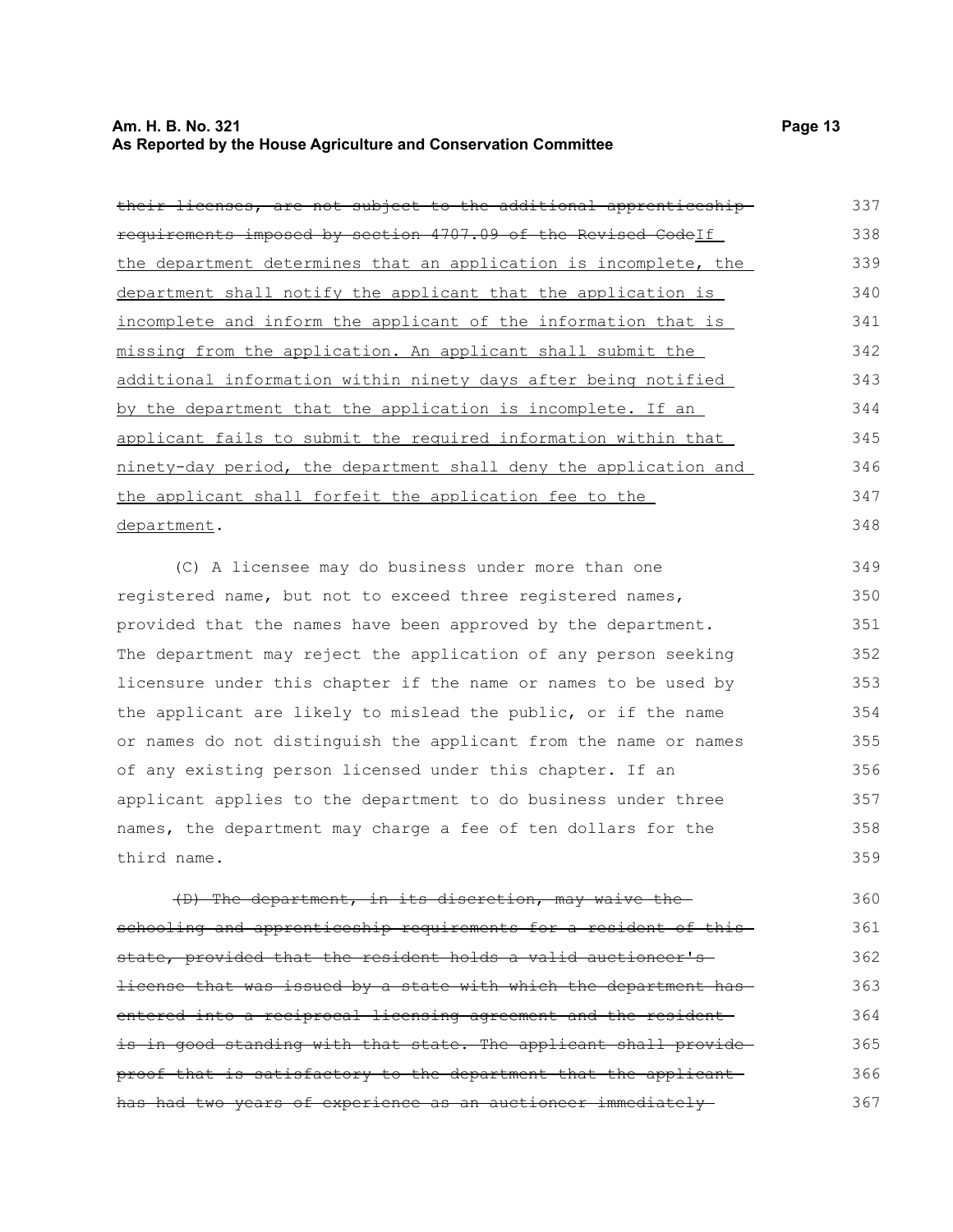| preceding the date of application that includes at a minimum-   | 368 |
|-----------------------------------------------------------------|-----|
| twelve auctions in which the applicant was a bid caller in the  | 369 |
| reciprocal state.                                               | 370 |
| Sec. 4707.073. (A) No corporation, limited liability            | 371 |
| company, general or limited partnership, or unincorporated      | 372 |
| association shall act or hold itself out as an auctioneer       | 373 |
| without a valid auctioneer's license issued under this section. | 374 |
| This section does not apply to a person who is issued a license | 375 |
| under section 4707.071 of the Revised Code.                     | 376 |
| (B) The department of agriculture may grant an                  | 377 |
| auctioneer's license to a corporation, limited liability        | 378 |
| company, general or limited partnership, or unincorporated      | 379 |
| association that is determined to be qualified by the           | 380 |
| department. Every applicant for a license under this section    | 381 |
| shall furnish to the department, on forms provided by the       | 382 |
| department, satisfactory proof that the applicant:              | 383 |
| (1) Is in good standing with the secretary of state if the      | 384 |
| applicant is a corporation;                                     | 385 |
| (2) Is of trustworthy character;                                | 386 |
| (3) Has provided proof of financial responsibility as           | 387 |
| required in section 4707.11 of the Revised Code;                | 388 |
| (4) Is registered with the secretary of state or a local        | 389 |
| authority, as applicable, to do business in this state;         | 390 |
| (5) Has complied with any other requirement that the            | 391 |
| director establishes in rules adopted under section 4707.19 of  | 392 |
| the Revised Code.                                               | 393 |
| (C) An application submitted under this section shall list      | 394 |

the names of all of the owners, directors, partners, or members 395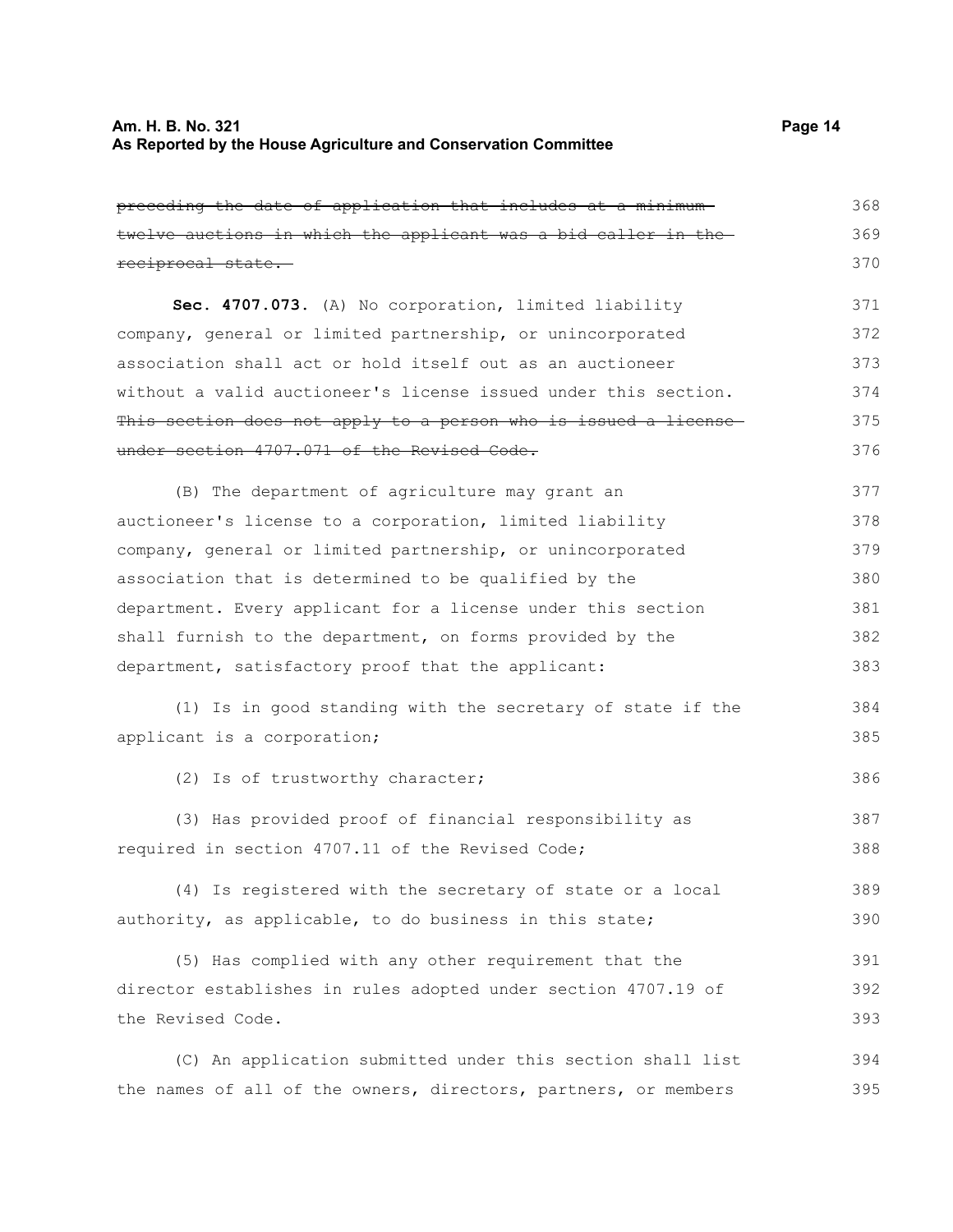Revised Code.

408

of the applicant, as applicable, and shall indicate those that have an auctioneer's license issued under section 4707.07 of the Revised Code. (D) The department shall not issue a license under this section unless one of the following applies, as applicable: (1) If the applicant is a limited liability company or a general or limited partnership, not less than fifty per cent of the members or general partners have a current license issued under section 4707.07 of the Revised Code. (2) If the applicant is a corporation, not less than fifty per cent of the directors and the president or chief executive have a current license issued under section 4707.07 of the 396 397 398 399 400 401 402 403 404 405 406 407

(3) If the applicant is an unincorporated association, not less than fifty per cent of the members have a current license issued under section 4707.07 of the Revised Code. 409 410 411

Failure of a corporation, limited liability company, partnership, or unincorporated association to maintain the applicable requirements of this division after the issuance of a license under this section may be sufficient cause for the revocation of the license under section 4707.15 of the Revised Code. 412 413 414 415 416 417

(E) Upon the issuance of a license under this section, a corporation, limited liability company, partnership, or unincorporated association shall designate an individual from among its directors, partners, or members who is licensed under section 4707.07 of the Revised Code as its agent for purposes of communication with the department. If that individual ceases to be the agent, the corporation, limited liability company, 418 419 420 421 422 423 424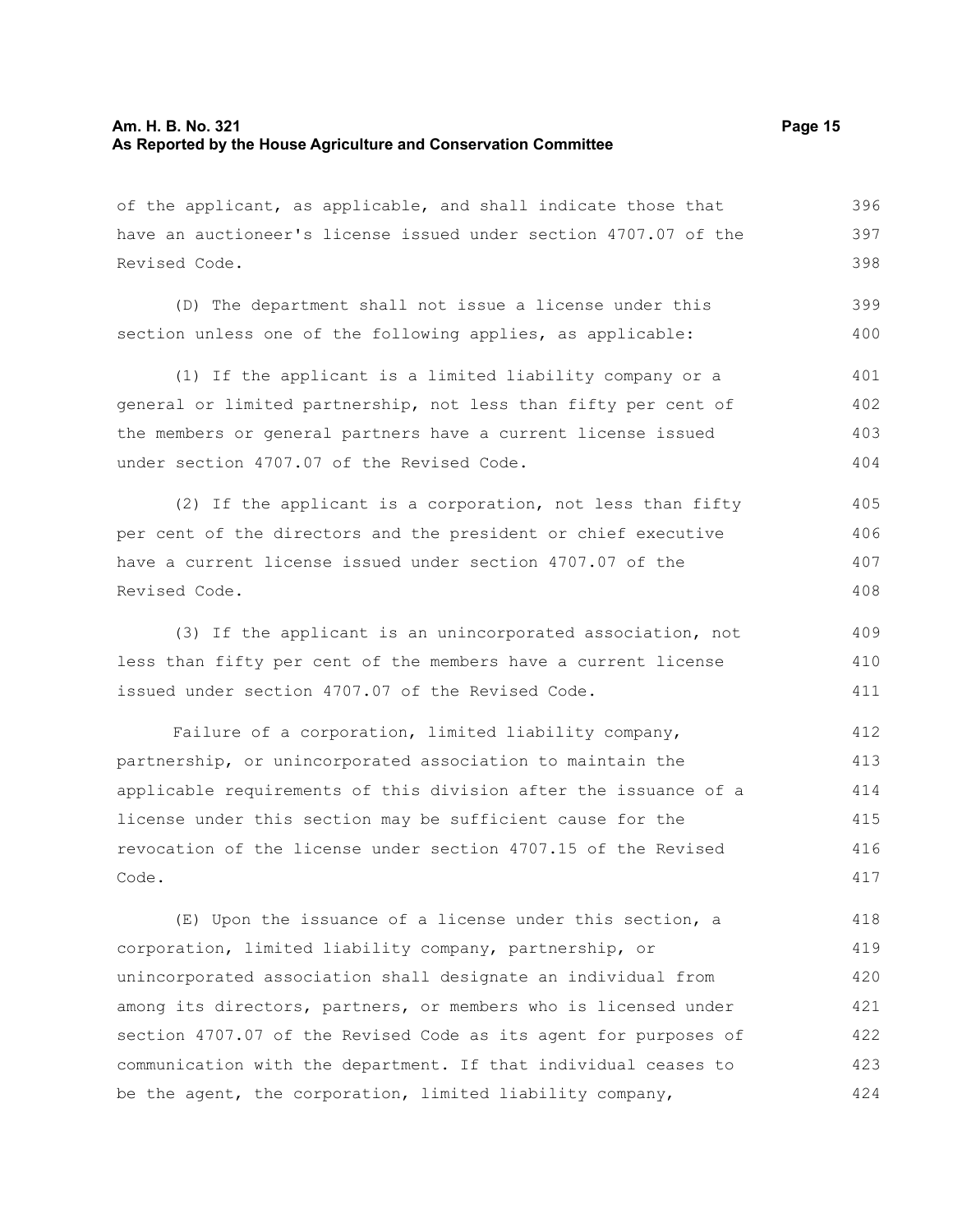#### **Am. H. B. No. 321 Page 16 As Reported by the House Agriculture and Conservation Committee**

partnership, or unincorporated association shall notify the department not later than ten days after the day on which the individual ceases to be the agent. Upon notification to the department, the license of the corporation, limited liability company, partnership, or unincorporated association, as applicable, immediately shall terminate. If the corporation, limited liability company, partnership, or unincorporated association notifies the department of the designation of a new agent in accordance with the requirements of this division and pays a fee in the amount of ten dollars, the department shall issue the corporation, limited liability company, partnership, or unincorporated association a new license. 425 426 427 428 429 430 431 432 433 434 435 436

(F) This section does not preclude a corporation, limited liability company, partnership, or unincorporated association from selling real property at auction, provided that the requirements of this section and section 4707.021 and Chapter 4735. of the Revised Code are satisfied.

(G) A person licensed as a real estate broker under Chapter 4735. of the Revised Code shall not be required to obtain a license under this section if the person complies with sections 4707.021 and 4707.22 of the Revised Code. 442 443 444 445

**Sec. 4707.08.** (A) The department of agriculture shall hold written examinations four times each year for the purpose of testing the qualifications required for obtaining a license under section 4707.07 of the Revised Code and twelve times each year for obtaining a license under section 4707.09-4707.07 of the Revised Code and for unlicensed auction firm managers as required under division (D) of section 4707.074 of the Revised Code. The written examination shall be held at the department or at an alternative location determined by the department.  $H_{n-}$ 446 447 448 449 450 451 452 453 454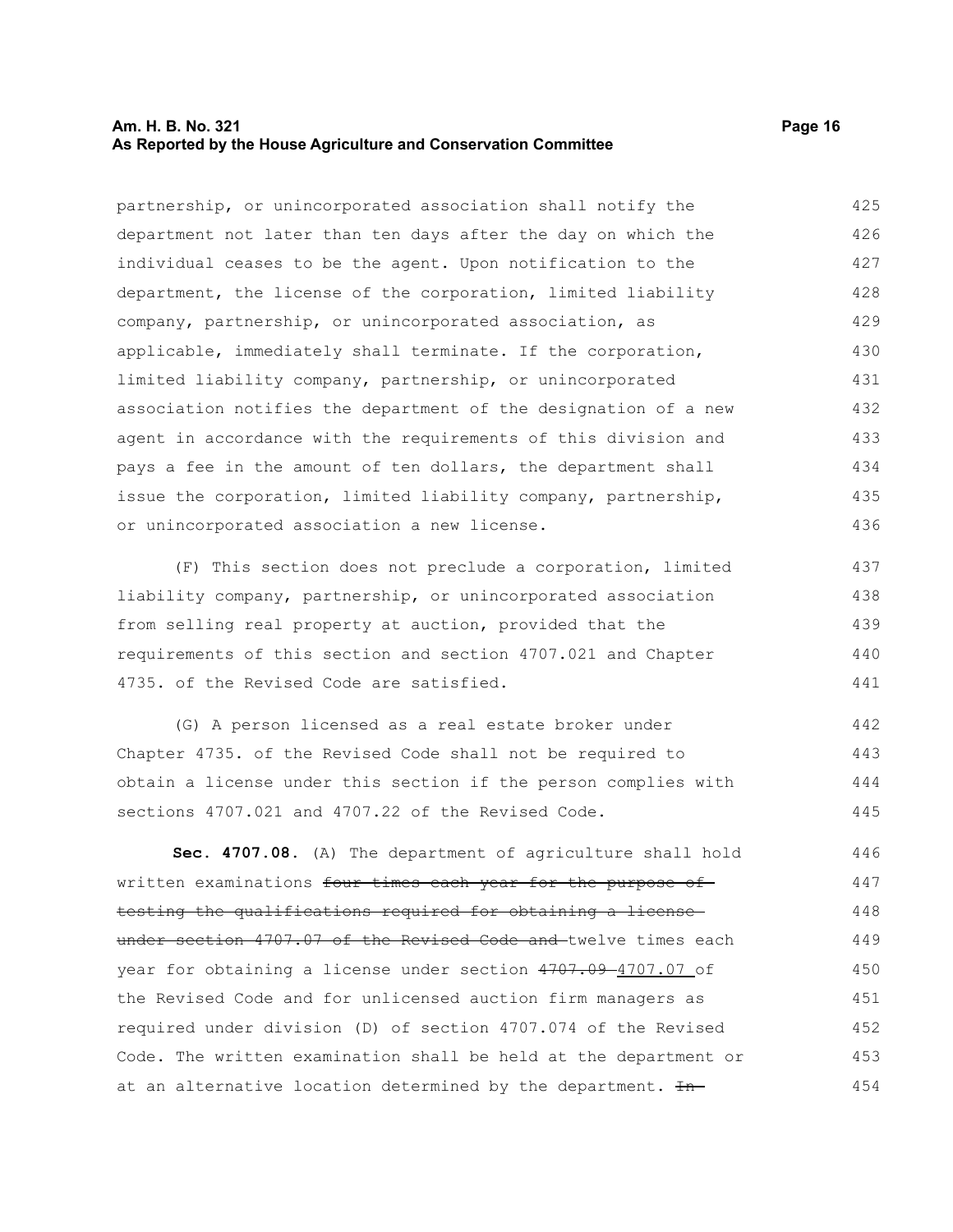#### **Am. H. B. No. 321 Page 17 As Reported by the House Agriculture and Conservation Committee**

| addition to the written examination, auctioneer license-         | 455 |
|------------------------------------------------------------------|-----|
| applicants shall pass an oral examination administered by the    | 456 |
| state auctioneers commission on the same date and at the same-   | 457 |
| location as the written examination. An examination shall not be | 458 |
| required for the renewal of any license unless the license has   | 459 |
| been revoked, suspended, or allowed to expire without renewal,   | 460 |
| in which case the applicant shall take and pass the appropriate  | 461 |
| examinations examination offered by the department.              | 462 |
| An examination fee of twenty-five dollars shall be               | 463 |
| collected from each person taking the auctioneer examination and | 464 |
| fifteen dollars from each person taking either the apprentice-   | 465 |
| auctioneer examination or the auction firm manager examination   | 466 |
| to defray expenses of holding the examinations.                  | 467 |
| (B) All applications and proofs shall be filed by each           | 468 |
| applicant before the scheduled date of examination, and shall be | 469 |
| accompanied by proof of financial responsibility and a license   | 470 |
| fee. In order to be seated for an examination held under this    | 471 |
| section, an applicant shall have a complete application on file  | 472 |
| with the department not later than fourteen days prior to the    | 473 |
| examination date.                                                | 474 |
| (C) If a court of competent jurisdiction or the                  | 475 |
| department, at an administrative hearing, has found that an      | 476 |
| applicant conducted an auction, provided auction services, or    | 477 |
| acted as an auctioneer without a license issued under this       | 478 |
| chapter, the department may refuse to allow the applicant to     | 479 |
| take an examination under this section or may deny the issuance  | 480 |
| of a license to the applicant for a period of two years.         | 481 |

(D)(1) If an applicant for a license fails to pass the examination, the applicant may take the examination on the next scheduled date for the examination. If an applicant fails to 482 483 484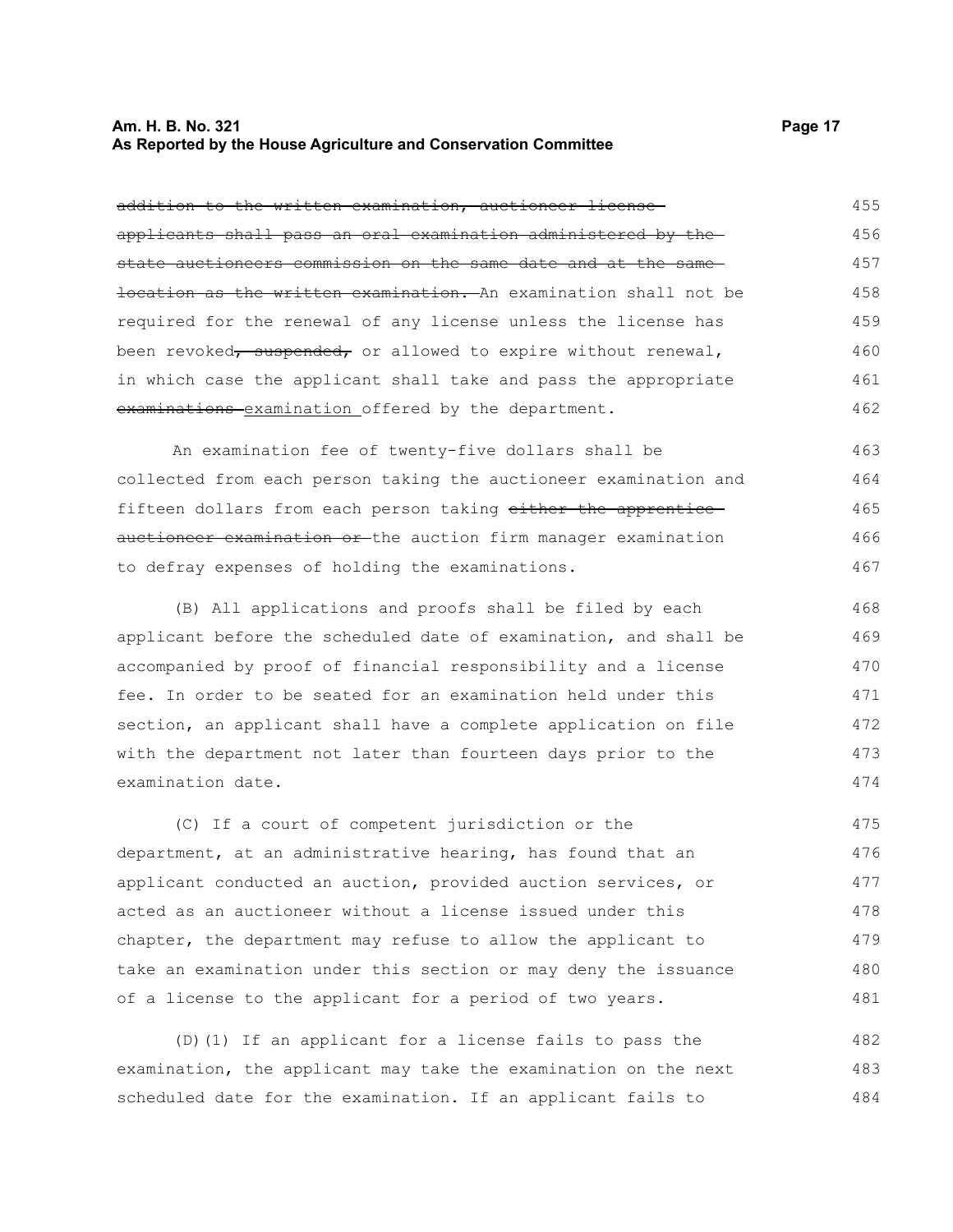pass the examination on the second consecutive attempt, the applicant shall not take the examination on the next scheduled date for the examination. 485 486 487

(2) If an applicant for a license fails to pass the examination on the third attempt, the applicant shall attend auction school a second time before the applicant may take the examination. If an applicant for a license fails to pass the examination on the fourth attempt, the applicant shall not take the examination for at least one year from the date of the last failed attempt. 488 489 490 491 492 493 494

(3) If an individual who is taking the examination for an auction firm manager fails to pass the examination on the third attempt, the individual shall not take the examination for one year from the date of the last failed attempt. 495 496 497 498

**Sec. 4707.091.** (A) Prior to the expiration of an auctioneer's or apprentice auctioneer's license, an auctioneer or apprentice auctioneer may submit an application to the department of agriculture, on forms provided by the department, to place the license on deposit with the department for a period not to exceed two years. Not later than fourteen days after receipt of an application under this section, the department shall accept or deny the application. 499 500 501 502 503 504 505 506

(B) If the department accepts the application, an auctioneer or apprentice auctioneer who has a license on deposit with the department under this section shall not act as an auctioneer or apprentice auctioneer while the license is on deposit. In addition, such an auctioneer shall not be required to pay an assessment under section 4707.25 of the Revised Code. 507 508 509 510 511 512

(C) An auctioneer <del>or apprentice auctioneer</del> may reacquire a 513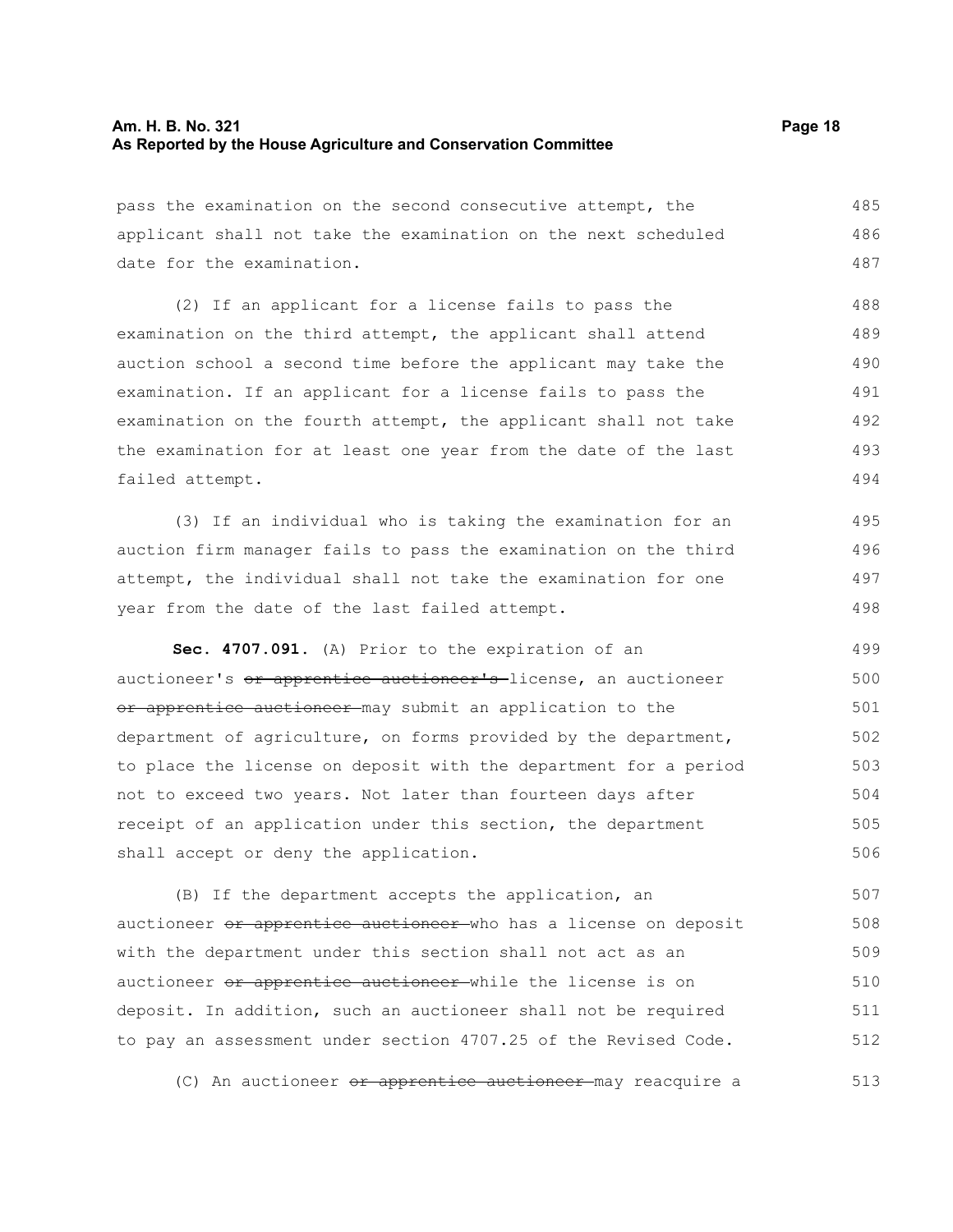| license on deposit from the department if the auctioneer or                     | 514 |
|---------------------------------------------------------------------------------|-----|
| apprentice auctioneer does all of the following prior to                        | 515 |
| reacquisition:                                                                  | 516 |
| (1) Submits a written request to the department that                            | 517 |
| contains the business address and telephone number of the                       | 518 |
| auctioneer or apprentice auctioneer, as applicable;                             | 519 |
| (2) Pays a reactivation fee for the license in the                              | 520 |
| following amount, as applicable:                                                | 521 |
| (a) In the case of an apprentice auctioneer, one hundred-                       | 522 |
| dollars;                                                                        | 523 |
| (b) In the case of an auctioneer whose license is                               | 524 |
| reacquired during the first half of the biennium according to                   | 525 |
| the biennial schedule established in division $\overline{(B) - (A)}$ of section | 526 |
| 4707.10 of the Revised Code, two hundred dollars;                               | 527 |
| $(e)$ (b) In the case of an auctioneer whose license is                         | 528 |
| reacquired during the second half of the biennium according to                  | 529 |
| that biennial schedule, one hundred dollars.                                    | 530 |
| (3) Pays the assessment that is levied under section                            | 531 |
| 4707.25 of the Revised Code for the current year, if applicable;                | 532 |
| (4) Provides proof of financial responsibility as required                      | 533 |
| in section 4707.11 of the Revised Code, if applicable;                          | 534 |
| (5) Complies with any other requirement established in                          | 535 |
| rules adopted by the director under section 4707.19 of the                      | 536 |
| Revised Code.                                                                   | 537 |
| (D) If an auctioneer or apprentice auctioneer, at the time                      | 538 |
| of placing the auctioneer's or apprentice auctioneer's license                  | 539 |
| on deposit, as applicable, has not maintained proof of financial                | 540 |
| responsibility for the entire period of time required under                     | 541 |
|                                                                                 |     |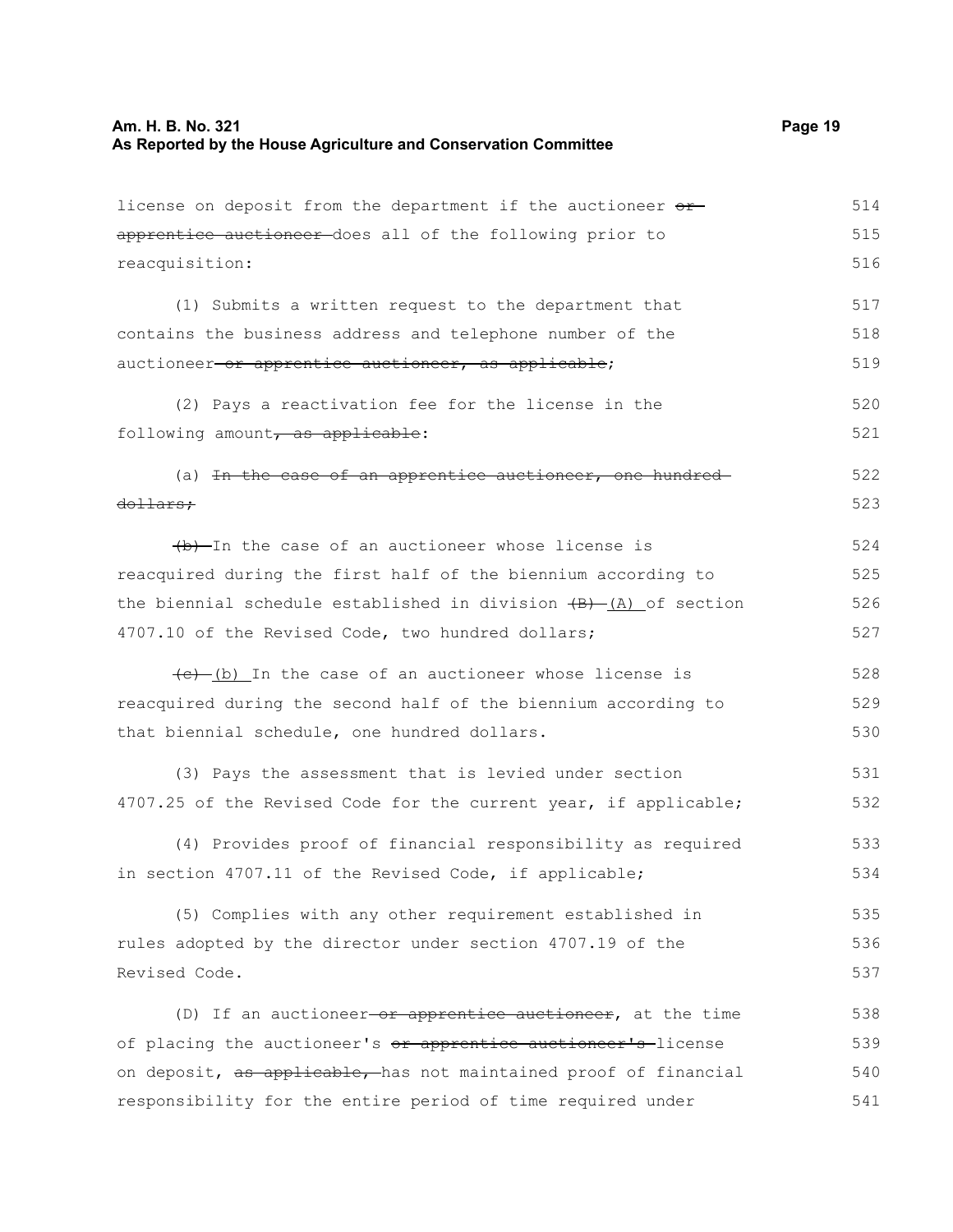#### **Am. H. B. No. 321 Page 20 As Reported by the House Agriculture and Conservation Committee**

| section 4707.11 of the Revised Code, the auctioneer-or-        | 542 |
|----------------------------------------------------------------|-----|
| apprentice auctioneer, beginning at the time of reacquisition, | 543 |
| shall maintain proof of financial responsibility for the       | 544 |
| remainder of the time required under that section.             | 545 |

Sec. 4707.10. (A) The fee for each apprentice auctioneer'sor auction firm license issued by the department of agriculture is one hundred dollars, and the annual renewal fee for any suchlicense is one hundred dollars. All licenses expire annually on the last day of June of each year and shall be renewed according to the standard renewal procedures of Chapter 4745. of the Revised Code, or the procedures of this section. Any licensee under this chapter who wishes to renew the licensee's license, but fails to do so before the first day of July shall reapply for licensure in the same manner and pursuant to the same requirements as for initial licensure, unless before the first day of September of the year of expiration, the former licensee pays to the department, in addition to the regular renewal fee, a late renewal penalty of one hundred dollars. 546 547 548 549 550 551 552 553 554 555 556 557 558 559

 $(B)$ (1) Each person to whom the department issues an auctioneer's license or special auctioneer's auction firm license shall pay a licensure fee. Those licenses are biennial and expire in accordance with the schedule established in division  $\left(\frac{B}{2}\right)$  (A)(2) of this section. If such a license is issued during the first year of a biennium, the licensee shall pay a fee in the amount of two hundred dollars. If the license is issued during the second year of a biennium, the licensee shall pay a fee in the amount of one hundred dollars. With respect to an auctioneer's license, the fees apply regardless of whether the license is issued to an individual under section 4707.07 of the Revised Code or to a corporation, limited liability company, partnership, or association under section 560 561 562 563 564 565 566 567 568 569 570 571 572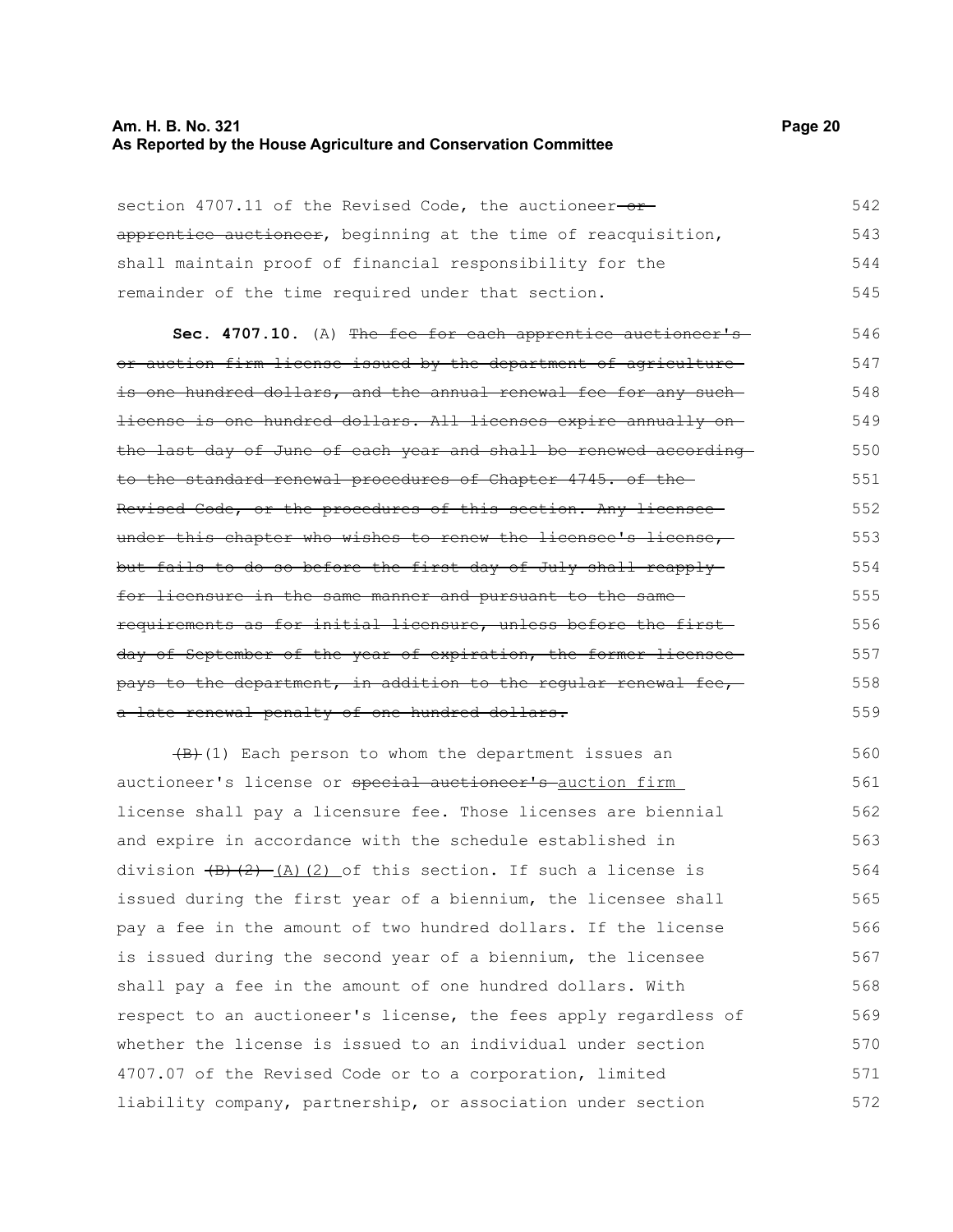#### **Am. H. B. No. 321 Page 21 As Reported by the House Agriculture and Conservation Committee**

573

#### 4707.073 of the Revised Code.

All auctioneer's licenses and special auctioneer's auction firm licenses expire on the last day of June of the biennium. The licenses shall be renewed in accordance with the standard renewal procedures of Chapter 4745. of the Revised Code or the procedures in this section and upon the licensee's payment to the department of a renewal fee of two hundred dollars. A licensee who wishes to renew the licensee's license, but who fails to do so before the first day of July following the license's expiration, shall reapply for licensure in the same manner and pursuant to the same requirements as for the initial licensure unless before the first day of September following the expiration, the former licensee pays to the department, in addition to the regular renewal fee, a late renewal penalty of one hundred dollars. 574 575 576 577 578 579 580 581 582 583 584 585 586 587

(2) The biennial expiration of an auctioneer's license or special auctioneer's auction firm license shall occur in accordance with the following schedule: 588 589 590

(a) The license shall expire in odd-numbered years if the business name or last name, as applicable, of the licensee begins with the letters "A" through "J" or with the letters "X" through "Z." 591 592 593 594

(b) The license shall expire in even-numbered years if the business name or last name, as applicable, of the licensee begins with the letters "K" through "W." 595 596 597

(C)(B)(1) To renew an auctioneer's license, the licensee shall include with a renewal application an affidavit stating that the licensee has completed eight hours of continuing education in accordance with section 4707.101 of the Revised 598 599 600 601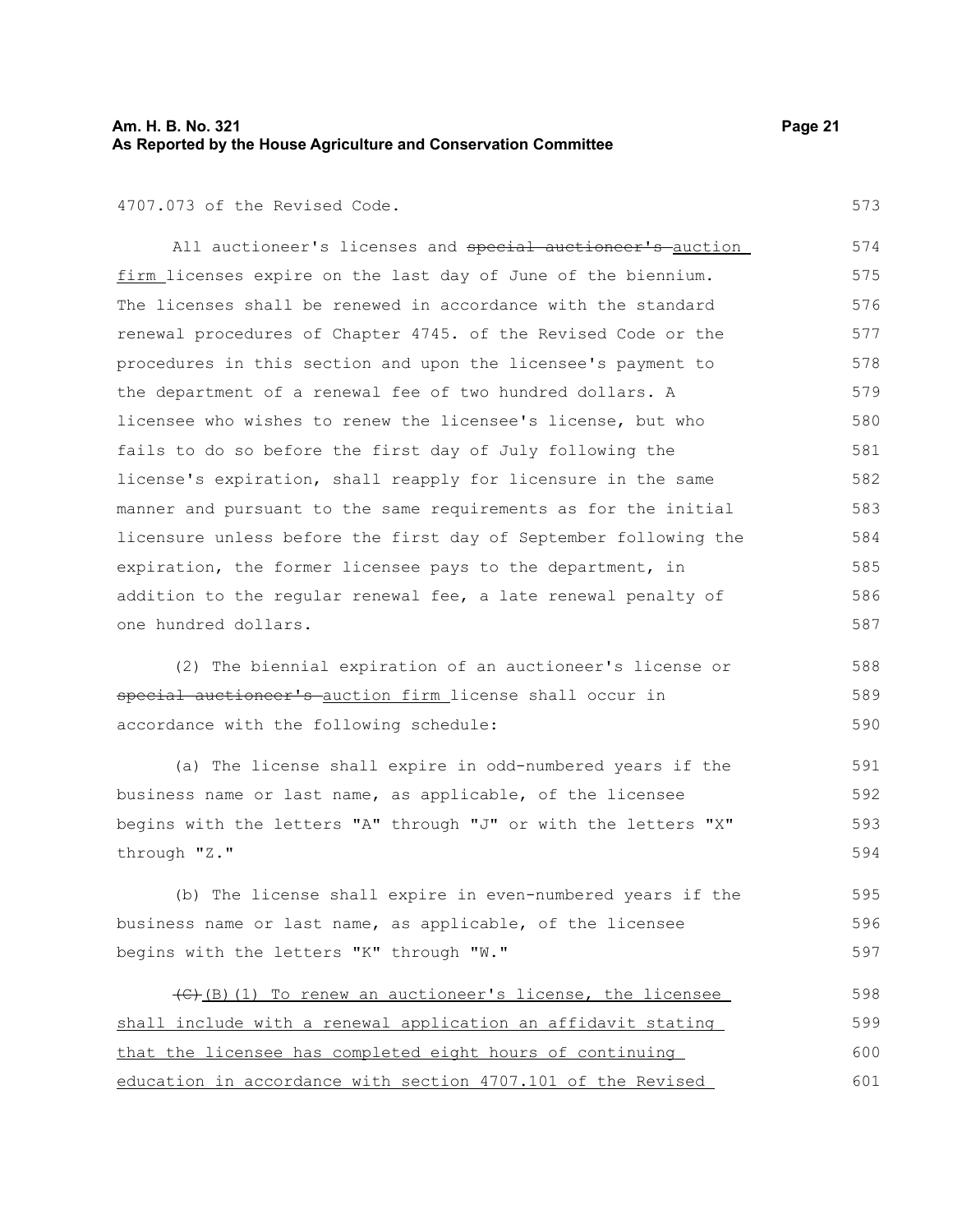| Code during the two years immediately preceding renewal of the  | 602 |
|-----------------------------------------------------------------|-----|
| licensee's license.                                             | 603 |
| (2) To renew an auction firm's license, the auction firm        | 604 |
| manager of the licensed auction firm shall include with a       | 605 |
| renewal application an affidavit stating that the auction firm  | 606 |
| manager has completed eight hours of continuing education in    | 607 |
| accordance with section 4707.101 of the Revised Code during the | 608 |
| two years immediately preceding renewal of the auction firm's   | 609 |
| <u>license.</u>                                                 | 610 |
| The director of agriculture shall not renew an auctioneer       | 611 |
| or auction firm license unless the applicant demonstrates that  | 612 |
| all continuing education requirements have been completed.      | 613 |
| (C) Any person who fails to renew the person's license          | 614 |
| before the first day of July is prohibited from engaging in any | 615 |
| activity specified or comprehended in section 4707.01 of the    | 616 |
| Revised Code until such time as the person's license is renewed | 617 |
| or a new license is issued. Renewal of a license between the    | 618 |
| first day of July and the first day of September does not       | 619 |
| relieve any person from complying with this division. The       | 620 |
| department may refuse to renew the license of or issue a new    | 621 |
| license to any person who violates this division.               | 622 |
| (D) The department shall prepare and deliver to each            | 623 |
| licensee a permanent license certificate and an identification  | 624 |
| card, the appropriate portion of which shall be carried on the  | 625 |
| person of the licensee at all times when engaged in any type of | 626 |
| auction activity, and part of which shall be posted with the    | 627 |
| permanent certificate in a conspicuous location at the          | 628 |
| licensee's place of business.                                   | 629 |

(E) Notice in writing shall be given to the department by 630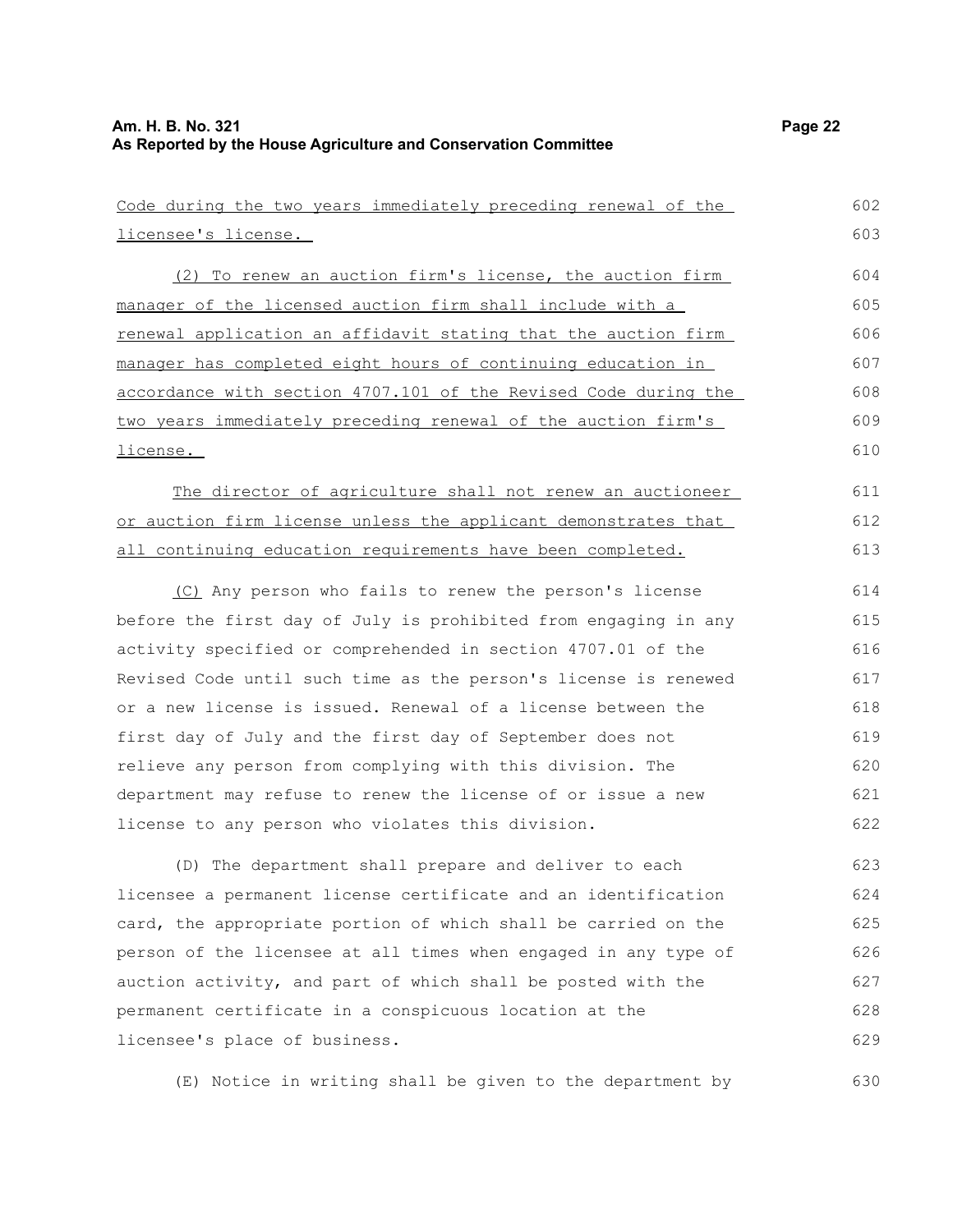#### **Am. H. B. No. 321 Page 23 As Reported by the House Agriculture and Conservation Committee**

each auctioneer or apprentice auctioneer-licensee of any change of principal business location or any change or addition to the name or names under which business is conducted, whereupon the department shall issue a new license for the unexpired period. Any change of business location or change or addition of names without notification to the department shall automatically cancel any license previously issued. For each new auctioneer's or apprentice auctioneer's-license issued upon the occasion of a change in business location or a change in or an addition of names under which business is conducted, the department may collect a fee of ten dollars for each change in location, or name or each added name unless the notification of the change 631 632 633 634 635 636 637 638 639 640 641 642

otherwise provided in section 4707.07 of the Revised Code.

occurs concurrently with the renewal application or unless

 **Sec. 4707.101.** (A) A licensed auctioneer shall complete eight hours of continuing education in accordance with this section prior to renewal of the license under section 4707.10 of the Revised Code. The auction firm manager of a licensed auction firm shall complete eight hours of continuing education in accordance with this section prior to the renewal of the auction firm license under section 4707.10 of the Revised Code. 645 646 647 648 649 650 651

(B)(1) Except as provided in division (B)(2) of this section, a licensed auctioneer and an auction firm manager shall complete the eight hours of continuing education as follows: 652 653 654

(a) Three of the hours shall include areas of instruction in any of the following areas: an overview of this chapter and rules adopted under it, including any recent amendments to that chapter or rules; contract law; the uniform commercial code; auction ethics; or trust or escrow accounts. 655 656 657 658 659

(b) Five of the hours shall include areas of instruction 660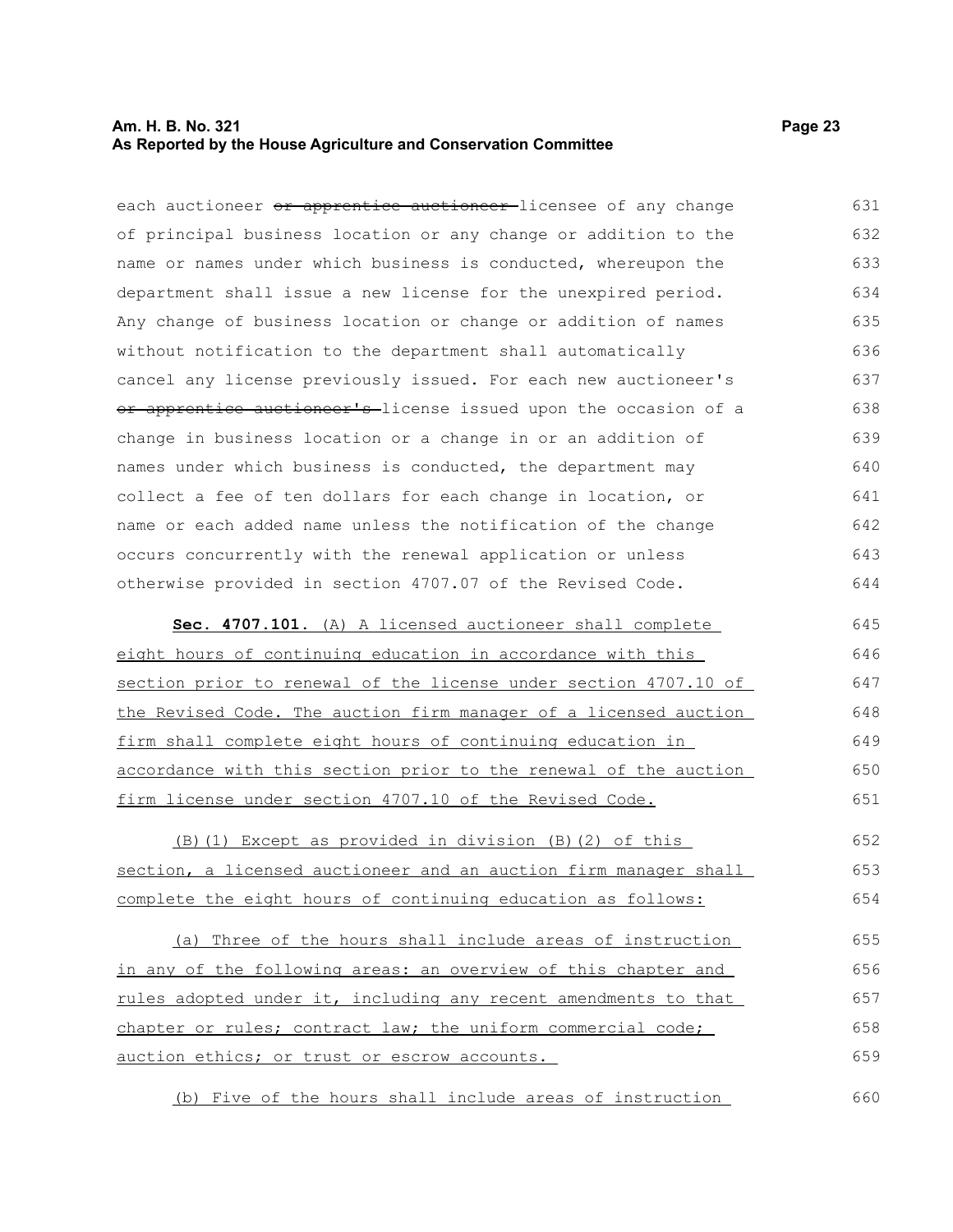# **Am. H. B. No. 321 Page 24 As Reported by the House Agriculture and Conservation Committee**

| in any of the following areas: advertising and marketing;        | 661 |
|------------------------------------------------------------------|-----|
| business math and accounting; insurance and liability; federal   | 662 |
| firearms law; business management; motor vehicle auctions; real  | 663 |
| estate auctions; or personal property auctions.                  | 664 |
| (2) If a licensed auctioneer has been issued a license           | 665 |
| with a period of validity of twelve months or less, the          | 666 |
| auctioneer shall complete four hours of continuing education as  | 667 |
| follows:                                                         | 668 |
| (a) One hour in the areas of instruction described in            | 669 |
| division (B) (1) (a) of this section;                            | 670 |
| Three hours in the areas of instruction described in<br>(b)      | 671 |
| division (B)(1)(b) of this section.                              | 672 |
| (C) A licensed auctioneer or an auction firm manager of a        | 673 |
| licensed auction firm may complete an area of instruction for    | 674 |
| continuing education hours in another state if both of the       | 675 |
| following apply:                                                 | 676 |
| (1) The area of instruction has been approved by the             | 677 |
| appropriate state governing body in the other state.             | 678 |
| (2) The Ohio auctioneers commission approves the                 | 679 |
| completion of the area of instruction by the auctioneer or an    | 680 |
| auction firm manager in the other state.                         | 681 |
| Sec. 4707.11. (A) Except as provided in division (B) of          | 682 |
| this section, each application for a license issued under this   | 683 |
| chapter shall be accompanied by proof of financial               | 684 |
| responsibility in the form of either an irrevocable letter of    | 685 |
| credit or a cash bond or a surety bond in the amount of twenty-  | 686 |
| five thousand dollars. If the applicant gives a surety bond, the | 687 |

bond shall be executed by a surety company authorized to do

business in this state.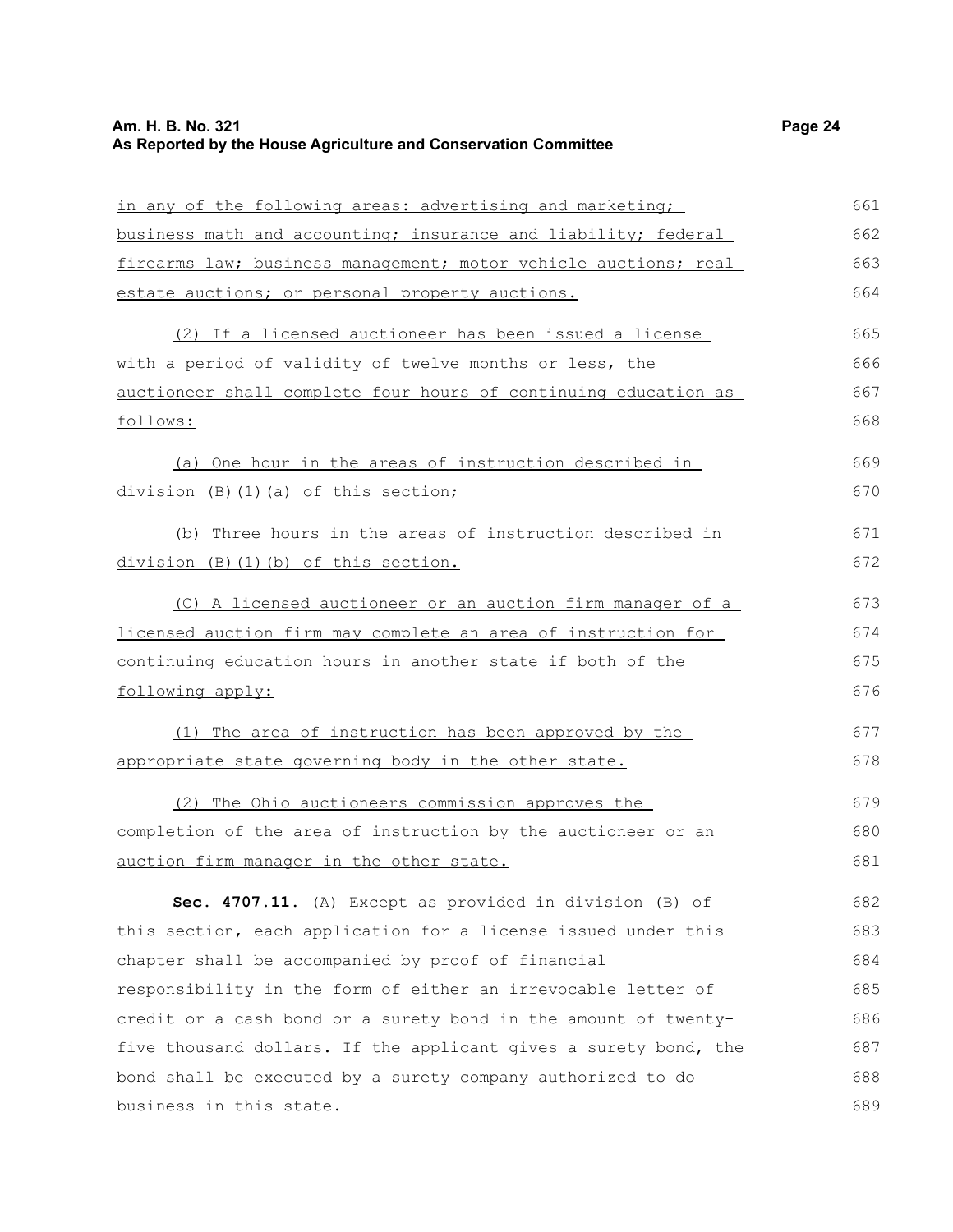#### **Am. H. B. No. 321 Page 25 As Reported by the House Agriculture and Conservation Committee**

A bond shall be made payable to the department of agriculture and shall include a condition that requires the applicant to comply with this chapter and rules adopted under it, including a requirement that the person refrain from conduct described in section 4707.15 of the Revised Code. All bonds shall be on a form approved by the director of agriculture. 690 691 692 693 694 695

A licensee shall maintain proof of financial responsibility for three years following the date of initial licensure. After the three-year period, a licensee who has not engaged in conduct described in section 4707.15 of the Revised Code and has not otherwise violated this chapter or rules adopted under it during that period shall no longer be required to maintain proof of financial responsibility except as otherwise provided in this section. 696 697 698 699 700 701 702 703

A licensee whose license expires without being renewed under section 4707.10 of the Revised Code or is suspended under section 4707.15 or 4707.30 of the Revised Code shall give proof of financial responsibility in accordance with this section in order to obtain reinstatement or reactivation of the license. 704 705 706 707 708

(B) Division (A) of this section does not apply to  $\frac{any}{ }$ either of the following: 709 710

(1) A licensee whose license was issued prior to July 1, 2003, provided that the license continues to be renewed under section 4707.10 of the Revised Code and is not suspended under section 4707.15 or 4707.30 of the Revised Code; 711 712 713 714

(2) An apprentice auctioneer licensee whose license was issued under section 4707.09 of the Revised Code prior to July 1, 2003, and who applies for an auctioneer's license under section 4707.07 of the Revised Code on or after July 1, 2003, 715 716 717 718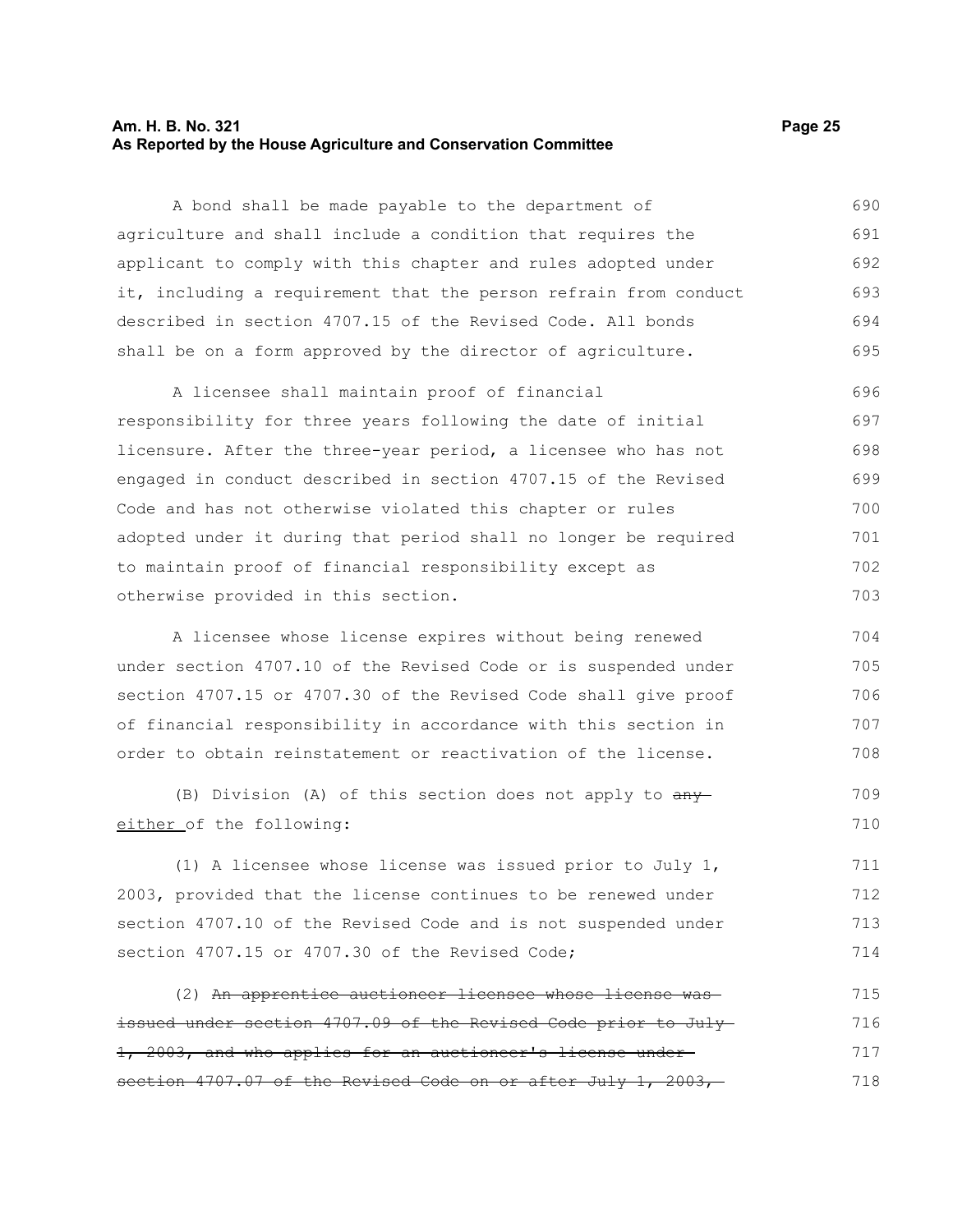#### **Am. H. B. No. 321 Page 26 As Reported by the House Agriculture and Conservation Committee**

provided that the apprentice auctioneer's license is not suspended under section 4707.15 or 4707.30 of the Revised Code, and, if necessary, continues to be renewed under section 4707.10 of the Revised Code, prior to the issuance of the auctioneer's license to the applicant; 719 720 721 722 723

(3) An auction firm license that is issued under section 4707.074 of the Revised Code.

Sec. 4707.12. A nonresident may operate as an auctioneer<sub>7</sub> apprentice auctioneer, or special auctioneer within the state by conforming to this chapter. 726 727 728

The department of agriculture may, within its discretion, waive the testing and schooling requirements for a nonresident, provided that the nonresident holds a valid auctioneer orapprentice auctioneer-license issued by a state with which the department has entered into a reciprocal licensing agreement. Nonresidents wishing to so operate in this state shall make application in writing to the department and furnish the department with proof of their ability to conduct an auction, proof of license and financial responsibility, as well as other information that the department may request. If a state with which the department has entered into a reciprocal licensing agreement does not require an apprenticeship, the applicant shall provide proof of license for a period of at least one year prior to receipt of the application. 729 730 731 732 733 734 735 736 737 738 739 740 741 742

This section does not apply to A nonresident auctioneers who do not have a license auctioneer from a state with which the department has not entered into a reciprocal licensing agreement shall not operate as an auctioneer in this state, unless that nonresident auctioneer is issued a license under this chapter. 743 744 745 746 747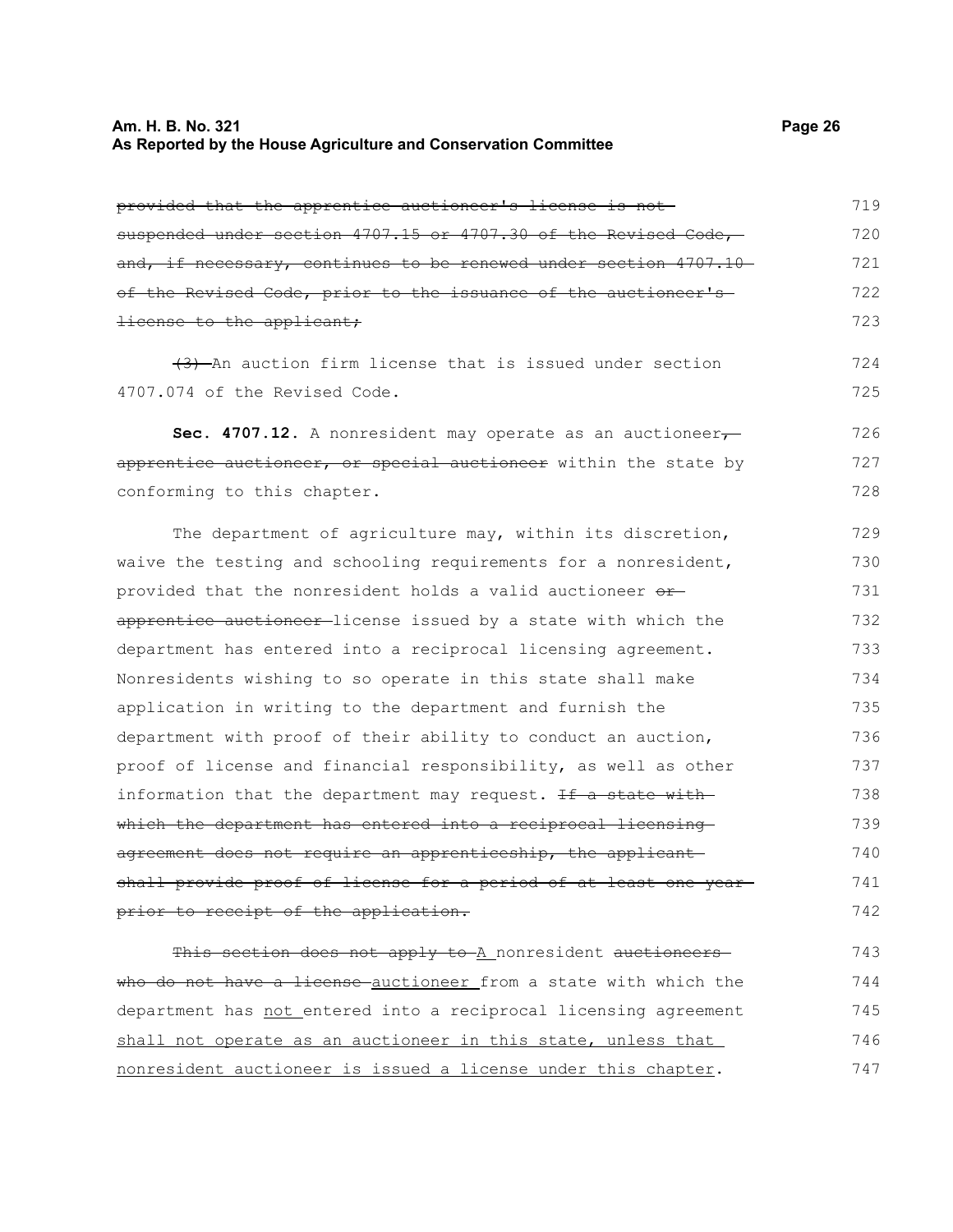# **Am. H. B. No. 321 Page 27 As Reported by the House Agriculture and Conservation Committee**

| Sec. 4707.14. (A) Each person licensed under this chapter          | 748 |
|--------------------------------------------------------------------|-----|
| shall have a definite place of business in this state.             | 749 |
| (B) Except as provided in division (C) of this section, if         | 750 |
| the If a licensee is a nonresident, it is not necessary for the    | 751 |
| licensee to maintain an active place of business within this       | 752 |
| state if the licensee maintains such a place of business in the    | 753 |
| state where the licensee is a resident.                            | 754 |
| (C) A nonresident who is licensed as a special auctioneer-         | 755 |
| under section 4707.071 of the Revised Code shall have a definite   | 756 |
| place of business within the state and shall not conduct-          | 757 |
| auctions anywhere else in the state other than the licensee's-     | 758 |
| place of business.                                                 | 759 |
| Sec. 4707.15. (A) The department of agriculture may deny,          | 760 |
| refuse to renew, suspend, or revoke the license of any auction     | 761 |
| firm <sub>r_Or</sub> auctioneer, apprentice auctioneer, or special | 762 |
| auctioneer-_for any of the following causes:                       | 763 |
| (1) Obtaining a license through false or fraudulent                | 764 |
| representation;                                                    | 765 |
| (2) Making any substantial misrepresentation in an                 | 766 |
| application for a license;                                         | 767 |
| (3) A continued course of misrepresentation or for making          | 768 |
| false promises through agents, advertising, or otherwise;          | 769 |
| (4) Specifying that an auction is a reserve auction,               | 770 |
| absolute auction, multi-parcel auction, or estate auction, but     | 771 |
| not conducting the auction as specified;                           | 772 |
| (5) Failing to account for or remit, within a reasonable           | 773 |
| time, any money or property belonging to others that comes into    | 774 |
| the licensee's possession, and for commingling funds of others     | 775 |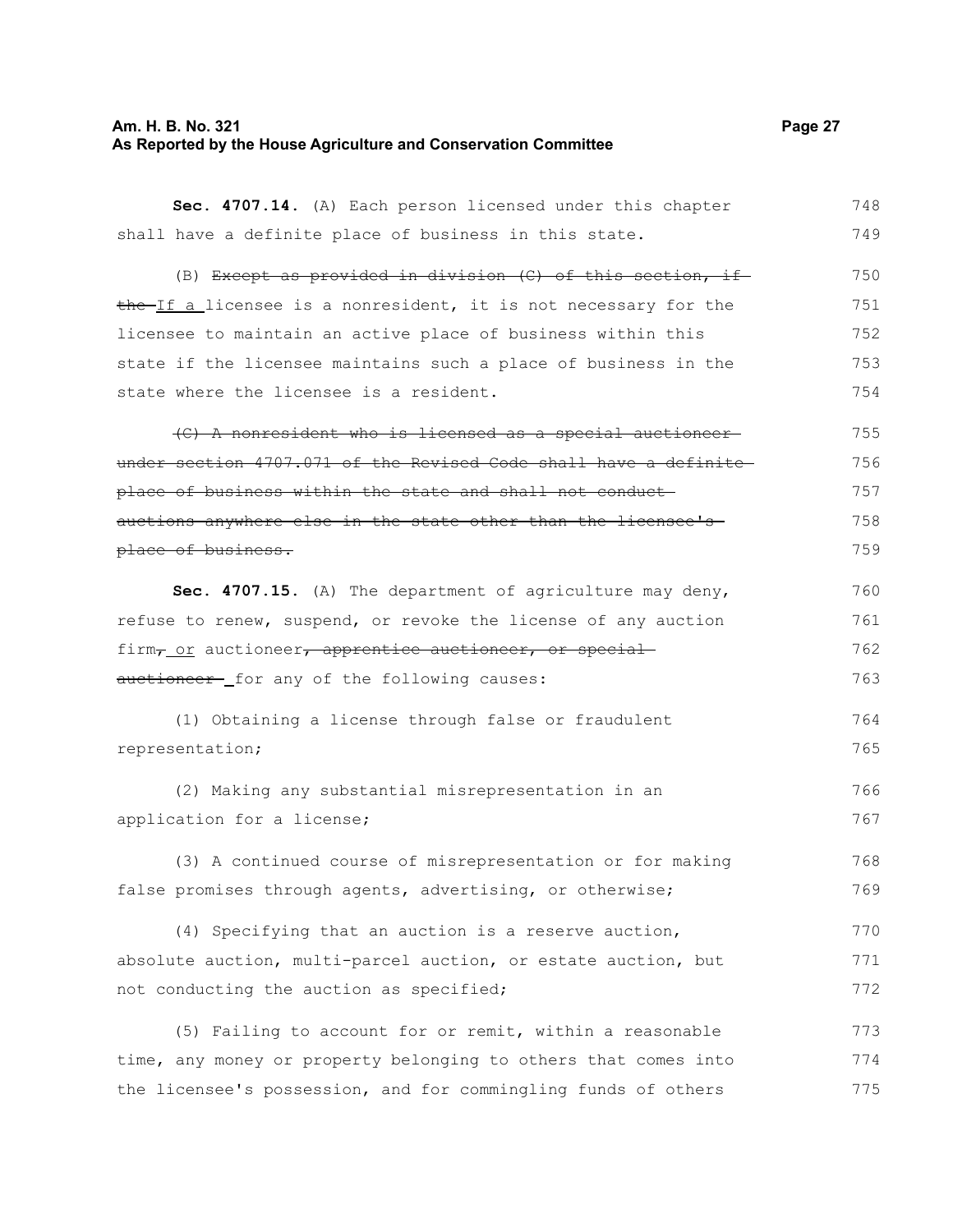# **Am. H. B. No. 321 Page 28 As Reported by the House Agriculture and Conservation Committee**

| with the licensee's own, or failing to keep funds of others in   | 776 |  |  |  |  |
|------------------------------------------------------------------|-----|--|--|--|--|
| an escrow or trust account, except that in the case of a         | 777 |  |  |  |  |
| transaction involving real estate, such funds shall be           | 778 |  |  |  |  |
| maintained in accordance with division (A) (26) of section       | 779 |  |  |  |  |
| 4735.18 of the Revised Code;                                     | 780 |  |  |  |  |
| (6) Paying valuable consideration to any person who has          | 781 |  |  |  |  |
| violated this chapter;                                           | 782 |  |  |  |  |
| (7) Except as provided in division (B) of this section,          | 783 |  |  |  |  |
| conviction in a court of competent jurisdiction of this state or | 784 |  |  |  |  |
| any other state of a criminal offense involving fraud, forgery,  | 785 |  |  |  |  |
| embezzlement, false pretenses, extortion, conspiracy to defraud, | 786 |  |  |  |  |
| or another similar offense or a felony;                          | 787 |  |  |  |  |
| (8) Violation of this chapter or rules adopted under it;         | 788 |  |  |  |  |
| (9) Failure to furnish voluntarily at the time of                | 789 |  |  |  |  |
| execution, copies of all written instruments prepared by the     | 790 |  |  |  |  |
| auctioneer or auction firm;                                      | 791 |  |  |  |  |
| (10) Any conduct of a person that is licensed under this         | 792 |  |  |  |  |
| chapter that demonstrates bad faith, dishonesty, incompetency,   |     |  |  |  |  |
| or untruthfulness;                                               | 794 |  |  |  |  |
| (11) Any other conduct of a person that is licensed under        | 795 |  |  |  |  |
| this chapter that constitutes improper, fraudulent, or dishonest | 796 |  |  |  |  |
| dealings;                                                        | 797 |  |  |  |  |
| (12) Failing prior to the sale at public auction to enter        | 798 |  |  |  |  |
| into a written contract with the owner or consignee of any       | 799 |  |  |  |  |
| property to be sold, containing the terms and conditions upon    | 800 |  |  |  |  |
| which the licensee received the property for auction;            | 801 |  |  |  |  |
| (13) The use of any power of attorney to circumvent this         | 802 |  |  |  |  |
| chapter;                                                         | 803 |  |  |  |  |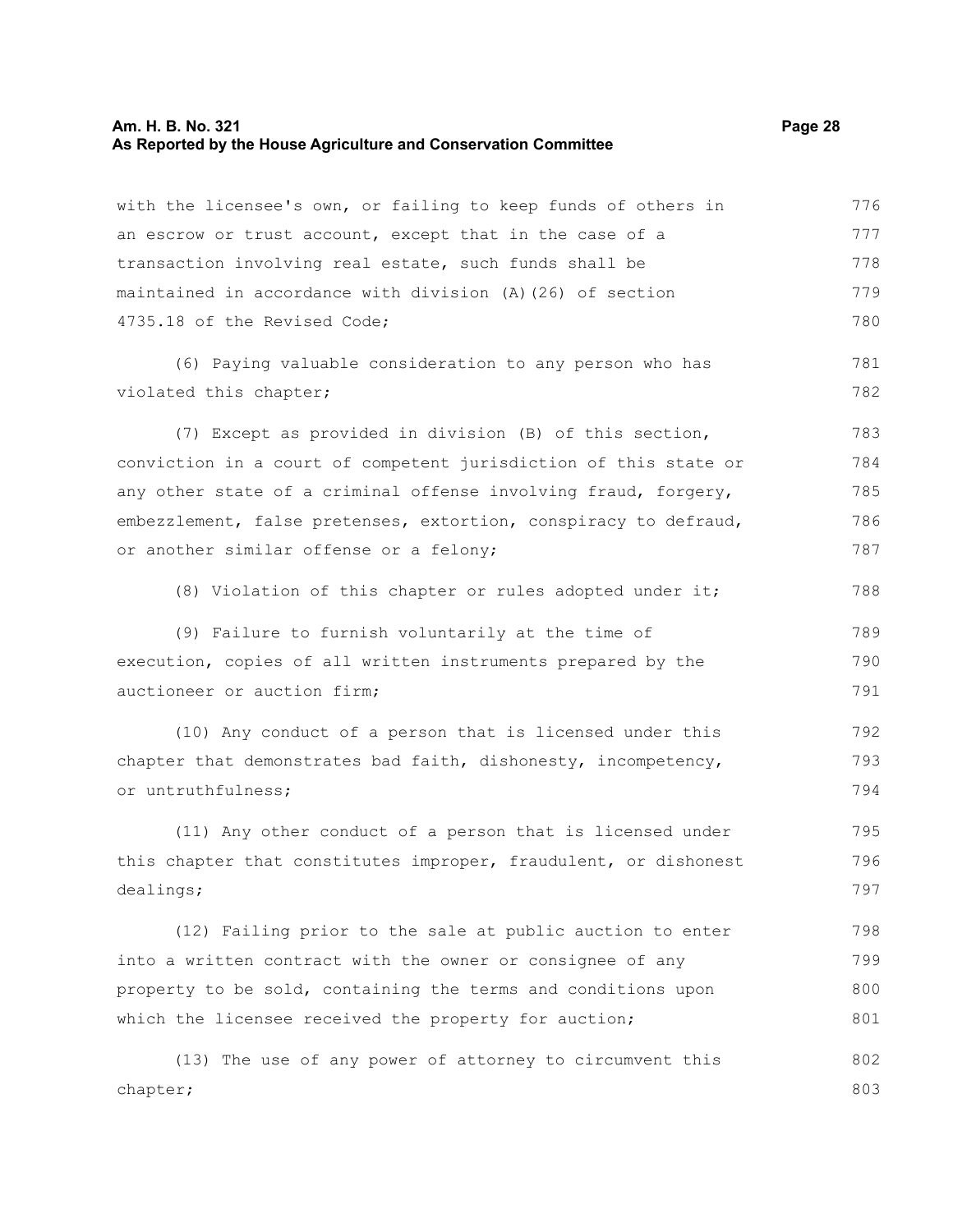| (14) Failure to display either of the following:                       | 804        |  |  |  |  |
|------------------------------------------------------------------------|------------|--|--|--|--|
| (a) The sign required under section 4707.22 of the Revised<br>Code; or | 805<br>806 |  |  |  |  |
| (b) A notice conspicuously at the clerk's desk or on a bid             | 807        |  |  |  |  |
| card that clearly states the terms and conditions of the auction       | 808        |  |  |  |  |
| and, if applicable, an explanation of the multi-parcel auction         | 809        |  |  |  |  |
| process.                                                               | 810        |  |  |  |  |
| (15) Failure to notify the department of any conviction of             | 811        |  |  |  |  |
| a felony or crime involving fraud within fifteen days of               | 812        |  |  |  |  |
| conviction;                                                            | 813        |  |  |  |  |
| (16) Aiding an unlicensed person in the performance of                 | 814        |  |  |  |  |
| services or acts that require a license under this chapter;            | 815        |  |  |  |  |
| (17) The suspension or revocation of a license to engage               | 816        |  |  |  |  |
| in auctioneering or other disciplinary action by the licensing         |            |  |  |  |  |
| authority of another state;                                            | 818        |  |  |  |  |
| (18) The refusal or disapproval by the licensing authority             | 819        |  |  |  |  |
| of another state of an application for a license to engage in          | 820        |  |  |  |  |
| auctioneering;                                                         | 821        |  |  |  |  |
| (19) Failure of a licensee to notify the department of                 | 822        |  |  |  |  |
| agriculture within fifteen days of a disciplinary action against       | 823        |  |  |  |  |
| the licensee by another state's applicable governing authority;        | 824        |  |  |  |  |
| (20) Engaging in auctioneering or providing auction                    | 825        |  |  |  |  |
| services without a license or during the suspension of a               | 826        |  |  |  |  |
| license;                                                               | 827        |  |  |  |  |
| (21) Attempting to cheat or cheating on an auctioneer                  | 828        |  |  |  |  |
| examination or aiding another to cheat on an examination.              | 829        |  |  |  |  |

(B) The department shall not refuse to issue a license to 830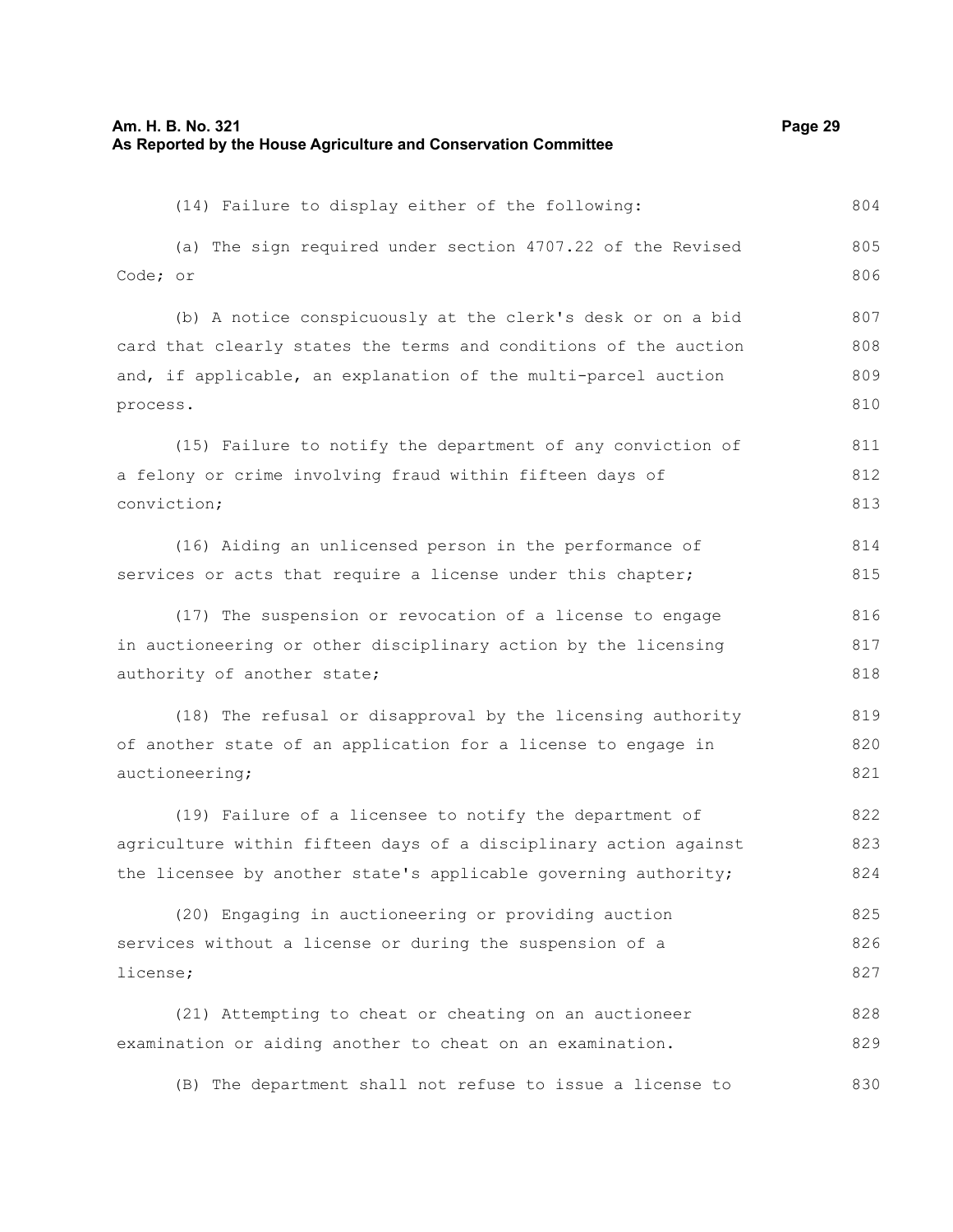# **Am. H. B. No. 321 Page 30 As Reported by the House Agriculture and Conservation Committee**

| an applicant because of a criminal conviction unless the refusal | 831 |
|------------------------------------------------------------------|-----|
| is in accordance with section 9.79 of the Revised Code.          | 832 |
| Sec. 4707.151. (A) No person shall engage in bid rigging.        | 833 |
| (B) As used in this section, "bid rigging" means a               | 834 |
| conspiracy between auctioneers, apprentice auctioneers, special  | 835 |
| auctioneers, any participants in an auction, or any other        | 836 |
| persons who agree not to bid against each other at an auction or | 837 |
| who otherwise conspire to decrease or increase the number or     | 838 |
| amounts of bids offered at auction.                              | 839 |
| Sec. 4707.153. (A) An auctioneer license or auction firm         | 840 |
| license is automatically suspended if the following apply, as    | 841 |
| applicable:                                                      | 842 |
| The director of agriculture determines that a licensed<br>(1)    | 843 |
| auctioneer has failed to complete the continuing education       | 844 |
| requirements established under section 4707.101 of the Revised   | 845 |
| Code.                                                            | 846 |
| (2) The director determines the auction firm manager of a        | 847 |
| licensed auction firm has failed to complete the continuing      | 848 |
| education requirements established under section 4707.101 of the | 849 |
| Revised Code.                                                    | 850 |
| A license is automatically suspended on the date on which        | 851 |
| the director makes a determination under division (A) (1) or (2) | 852 |
| of this section. The director shall provide the offending        | 853 |
| licensee with an opportunity for an administrative hearing on    | 854 |
| the suspension in accordance with Chapter 119. of the Revised    | 855 |
| <u>Code.</u>                                                     | 856 |
| (B) If an auctioneer's or auction firm's license is              | 857 |
| suspended under division (A) of this section, the auctioneer or  | 858 |
| auction firm manager of the auction firm shall provide proof of  | 859 |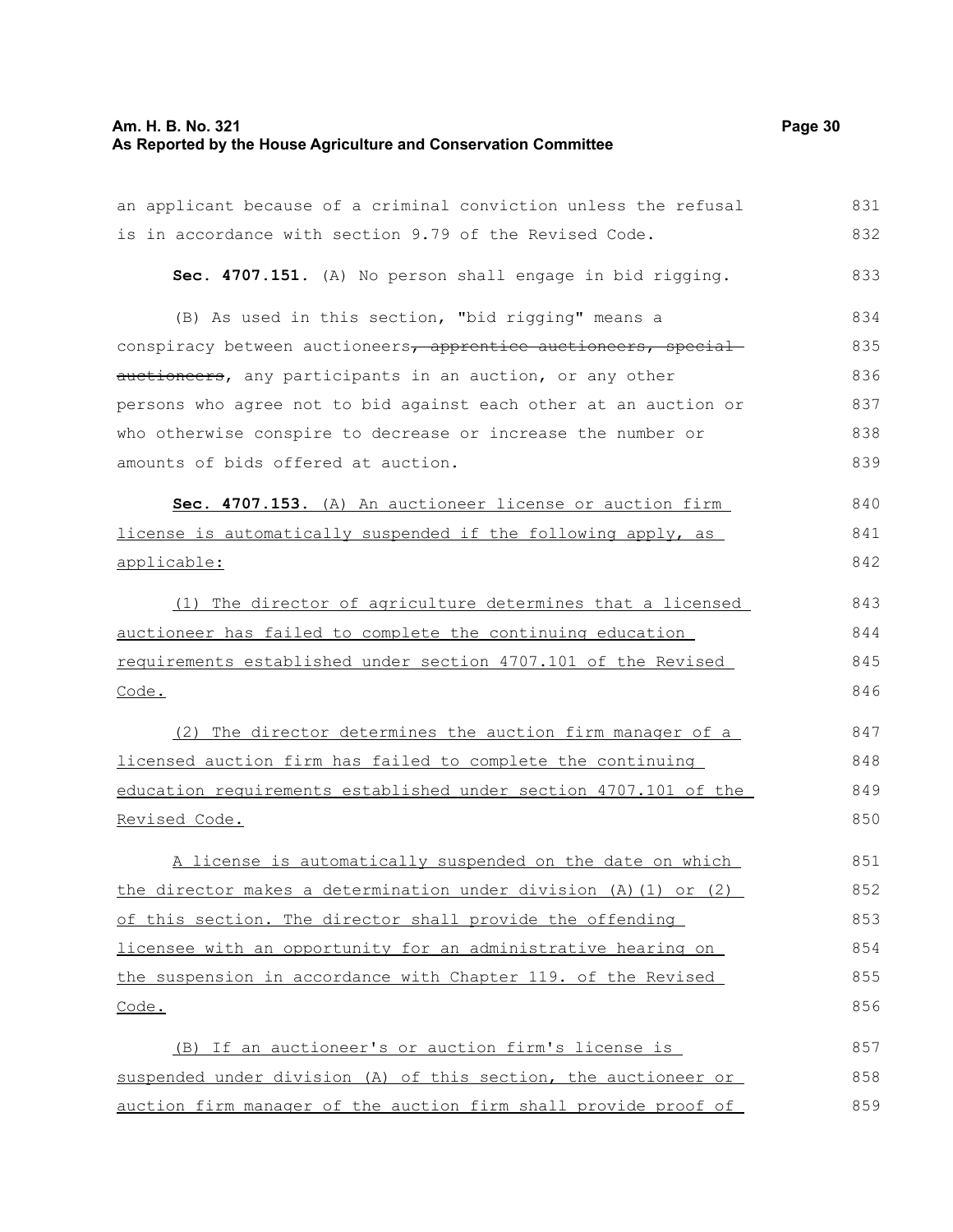#### **Am. H. B. No. 321 Page 31 As Reported by the House Agriculture and Conservation Committee**

| completion of the continuing education requirements not later   | 860 |  |  |  |  |
|-----------------------------------------------------------------|-----|--|--|--|--|
| than one hundred eighty days after the date that the suspension | 861 |  |  |  |  |
| is issued. If such an auctioneer or auction firm manager fails  | 862 |  |  |  |  |
| to submit the proof of completion of the continuing education   | 863 |  |  |  |  |
| requirements within that time period, the license is            | 864 |  |  |  |  |
| automatically revoked. The director shall provide the former    | 865 |  |  |  |  |
| licensee an opportunity for an administrative hearing on the    |     |  |  |  |  |
| revocation in accordance with Chapter 119. of the Revised Code. | 867 |  |  |  |  |

(C) If an auctioneer or auction firm license is revoked under this section, the former licensee shall not apply for a new license under this chapter earlier than one year after the revocation. The applicant shall comply with all requirements under section 4707.07 or 4707.074 of the Revised Code, as applicable.

**Sec. 4707.16.** (A) The department of agriculture may, upon its own motion, and shall, upon the verified written complaint of any person, investigate the actions of any auction firm,  $or$ auctioneer, apprentice auctioneer, or special auctioneer, any applicant for an auction firm's $\tau$  or auctioneer's, apprentice auctioneer's, or special auctioneer's license, or any person who assumes to act in that capacity, if the complaint, together with other evidence presented in connection with it, makes out a prima-facie case. 874 875 876 877 878 879 880 881 882

If the department determines that any such applicant is not entitled to receive a license, a license shall not be granted to the applicant, and if the department determines that any licensee is guilty of a violation of section 4707.14 or 4707.15 of the Revised Code, the department may suspend or revoke the license. Any auction firm, or auctioneer, apprentice auctioneer, or special auctioneer who has had the auction 883 884 885 886 887 888 889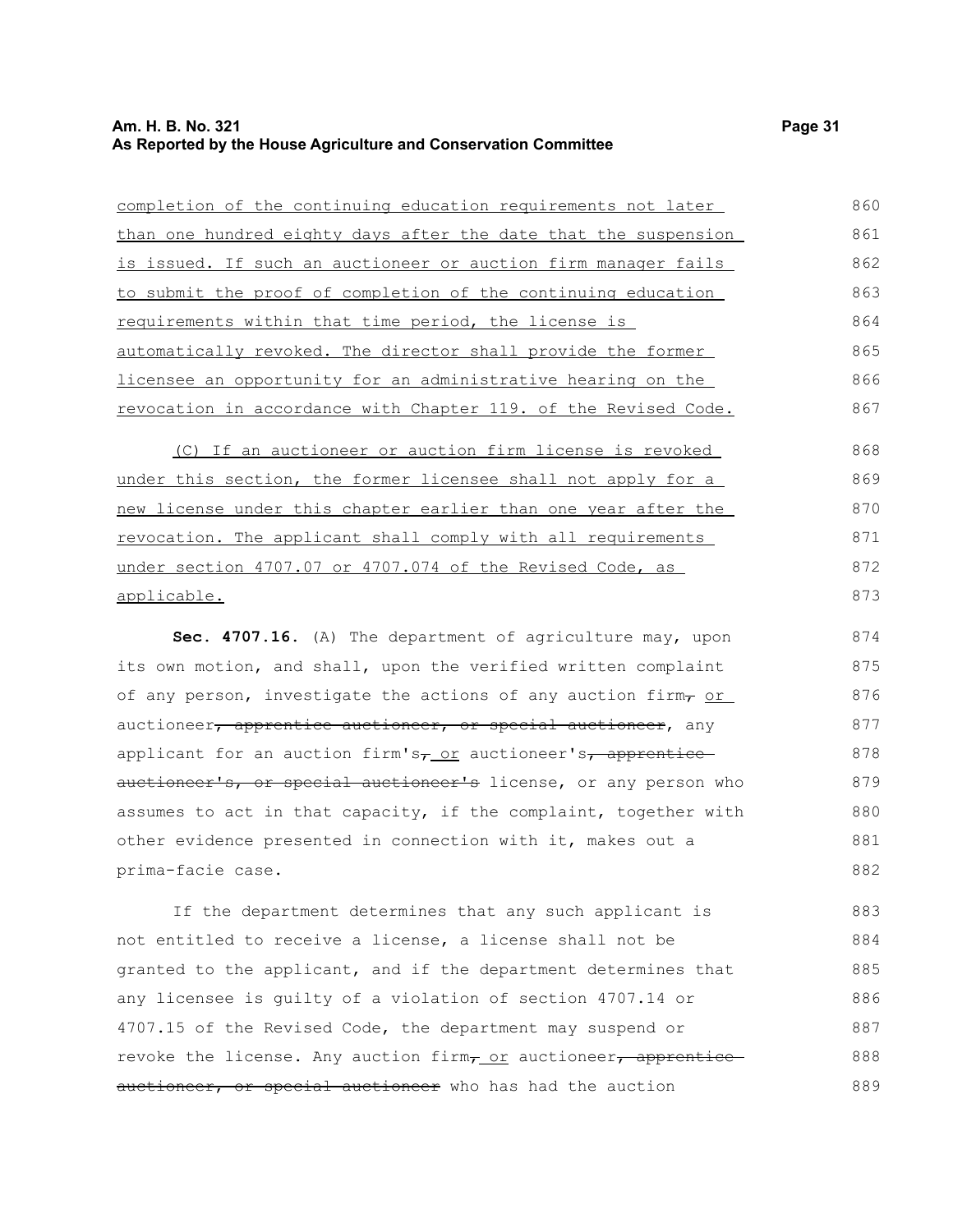#### **Am. H. B. No. 321 Page 32 As Reported by the House Agriculture and Conservation Committee**

firm's<sub>7</sub> or auctioneer's, apprentice auctioneer's, or special auctioneer's license revoked shall not be issued another such license for a period of two years from the date of revocation. 890 891 892

(B) The department may investigate complaints concerning the violation of sections 4707.02 and 4707.15 of the Revised Code and may subpoena witnesses in connection with such investigations as provided in this section. The department may make application to the court of common pleas for an order enjoining the violation of sections 4707.02 and 4707.15 of the Revised Code, and upon a showing by the department that any licensed auction firm, or auctioneer, apprentice auctioneer, or special auctioneer has violated or is about to violate section 4707.15 of the Revised Code, or any person has violated or is about to violate section 4707.02 of the Revised Code, an injunction, restraining order, or other order as may be appropriate shall be granted by the court. 893 894 895 896 897 898 899 900 901 902 903 904 905

(C) The department may compel by subpoena the attendance of witnesses to testify in relation to any matter over which it has jurisdiction and that is the subject of inquiry and investigation by it, and require the production of any book, paper, or document pertaining to that matter. In case any person fails to file any statement or report, obey any subpoena, give testimony, or produce any books, records, or papers as required by such a subpoena, the court of common pleas of any county in the state, upon application made to it by the department, shall compel obedience by attachment proceedings for contempt, as in the case of disobedience of the requirements of a subpoena issued from that court, or a refusal to testify therein. 906 907 908 909 910 911 912 913 914 915 916 917

(D) When the department determines that a person not licensed under this chapter is engaged in or is believed to be 918 919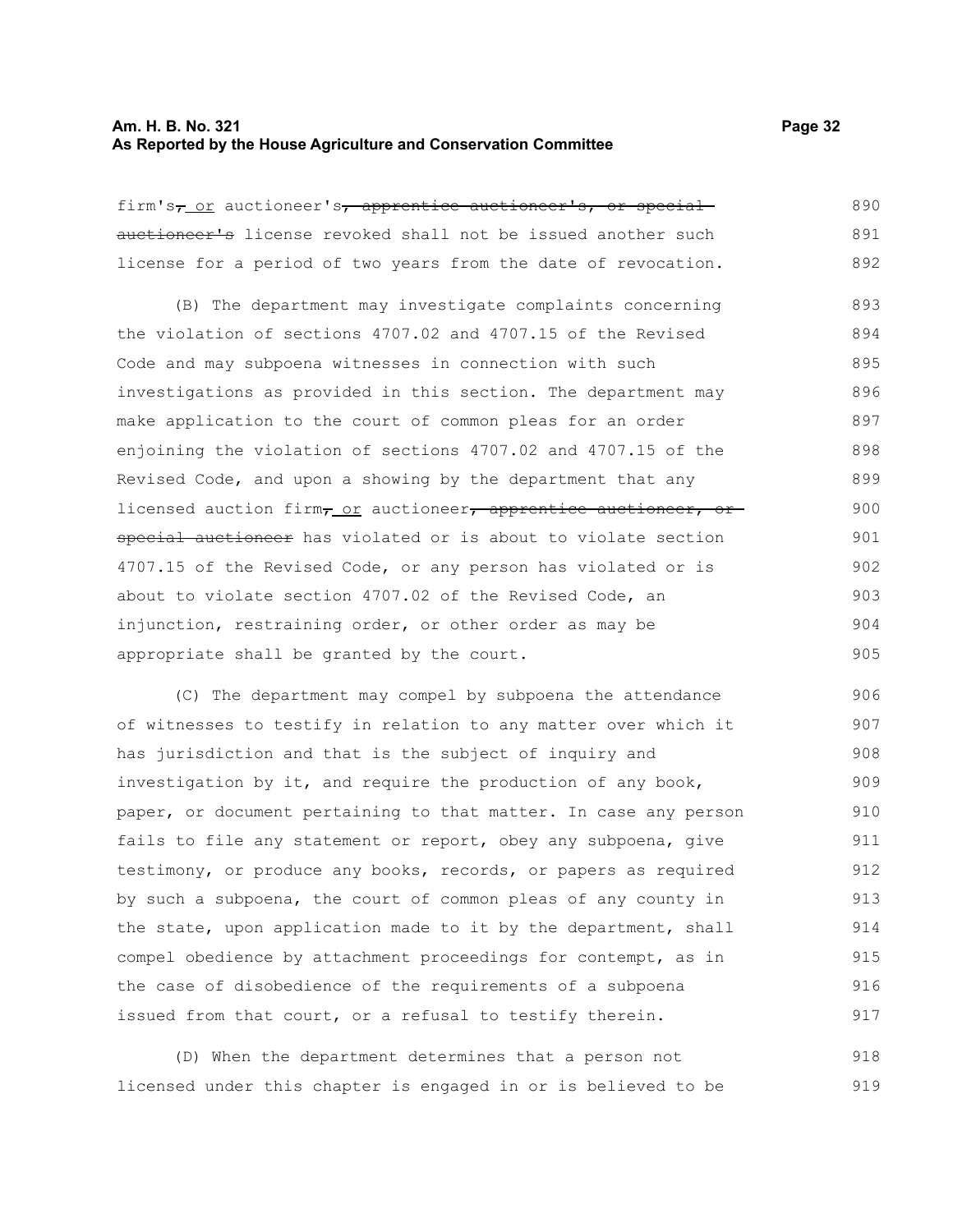#### **Am. H. B. No. 321 Page 33 As Reported by the House Agriculture and Conservation Committee**

engaged in activities for which a license is required under this chapter, the department may issue an order to that person requiring the person to show cause as to why the person should not be subject to licensing under this chapter. If the department, after a hearing, determines that the activities in which the person is engaged are subject to licensing under this chapter, the department may issue a cease-and-desist order that shall describe the person and activities that are subject to the order. A cease-and-desist order issued under this section shall be enforceable in and may be appealed to the common pleas courts of this state under Chapter 119. of the Revised Code. 920 921 922 923 924 925 926 927 928 929 930

(E) In addition to the remedies provided under this section and irrespective of whether an adequate remedy at law exists, the department may apply to a court of common pleas for a temporary or permanent injunction or other appropriate relief for continued violations of this chapter. For purposes of this division, the court of common pleas shall be the court of common pleas of Licking county or the court of common pleas of the county where the violation occurs. 931 932 933 934 935 936 937 938

(F) For purposes of this section, investigative costs incurred by the department are recoverable either by the issuance of an administrative order of the department or by an order of a court of competent jurisdiction. 939 940 941 942

**Sec. 4707.171.** There is hereby created in the state treasury the auction education fund. Seven dollars and fifty cents of each fee collected for an initial or renewed auction firm's or apprentice auctioneer's license shall be credited to the auction education fund. In addition, seven dollars and fifty cents out of each one hundred dollars that is collected as a fee for an initial or renewed auctioneer's license or for a renewed-943 944 945 946 947 948 949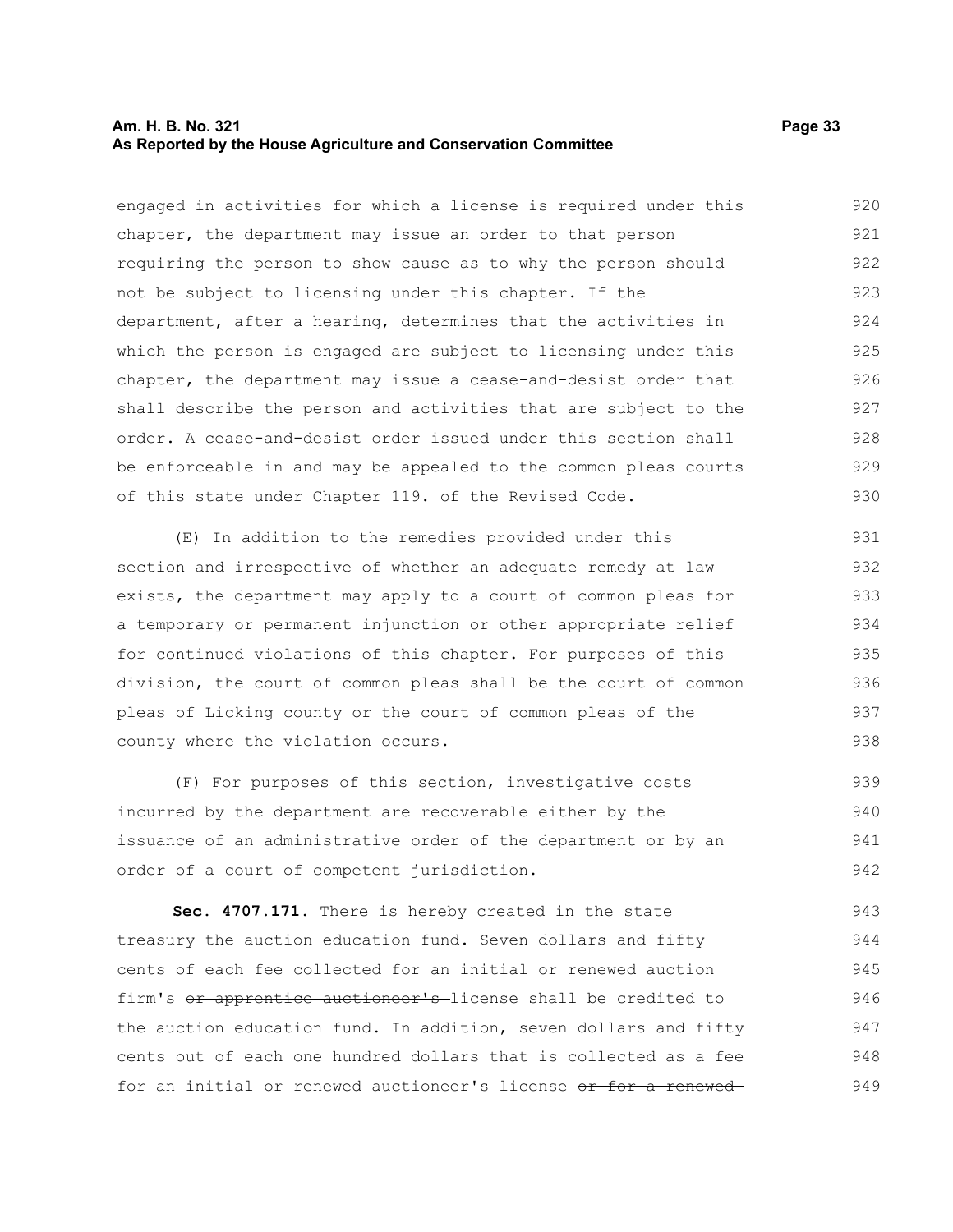special auctioneer's license shall be credited to the fund. All interest earned on moneys deposited in the state treasury to the credit of the auction education fund shall be credited to the fund. 950 951 952 953

The state auctioneers commission shall use any moneys from the auction education fund to advance and underwrite education and research in the auction field for the benefit of those licensed under this chapter and the auctioneering public and to cooperate with associations of auctioneers and other groups for the education of auctioneers and the advancement of the auction profession in this state.

**Sec. 4707.18.** No person engaged in the business of, or acting in the capacity of, an auction firm $\tau$  or auctioneer, or special auctioneer shall bring or maintain any action in the courts of this state for the collection of compensation for any services performed as an auction firm or auctioneer without first alleging and proving that the person was a duly licensed auction firm $_7$  or auctioneer, or special auctioneer at the time the alleged cause of action arose.

**Sec. 4707.19.** (A) The director of agriculture may adopt reasonable rules necessary for the implementation of this chapter in accordance with Chapter 119. of the Revised Code. In addition, the director shall adopt rules in accordance with Chapter 119. of the Revised Code that establish the portion of license fees collected under this chapter that are to be deposited into the auction recovery fund under section 4707.25 of the Revised Code. 969 970 971 972 973 974 975 976

No person shall fail to comply with a rule adopted under this chapter. 977 978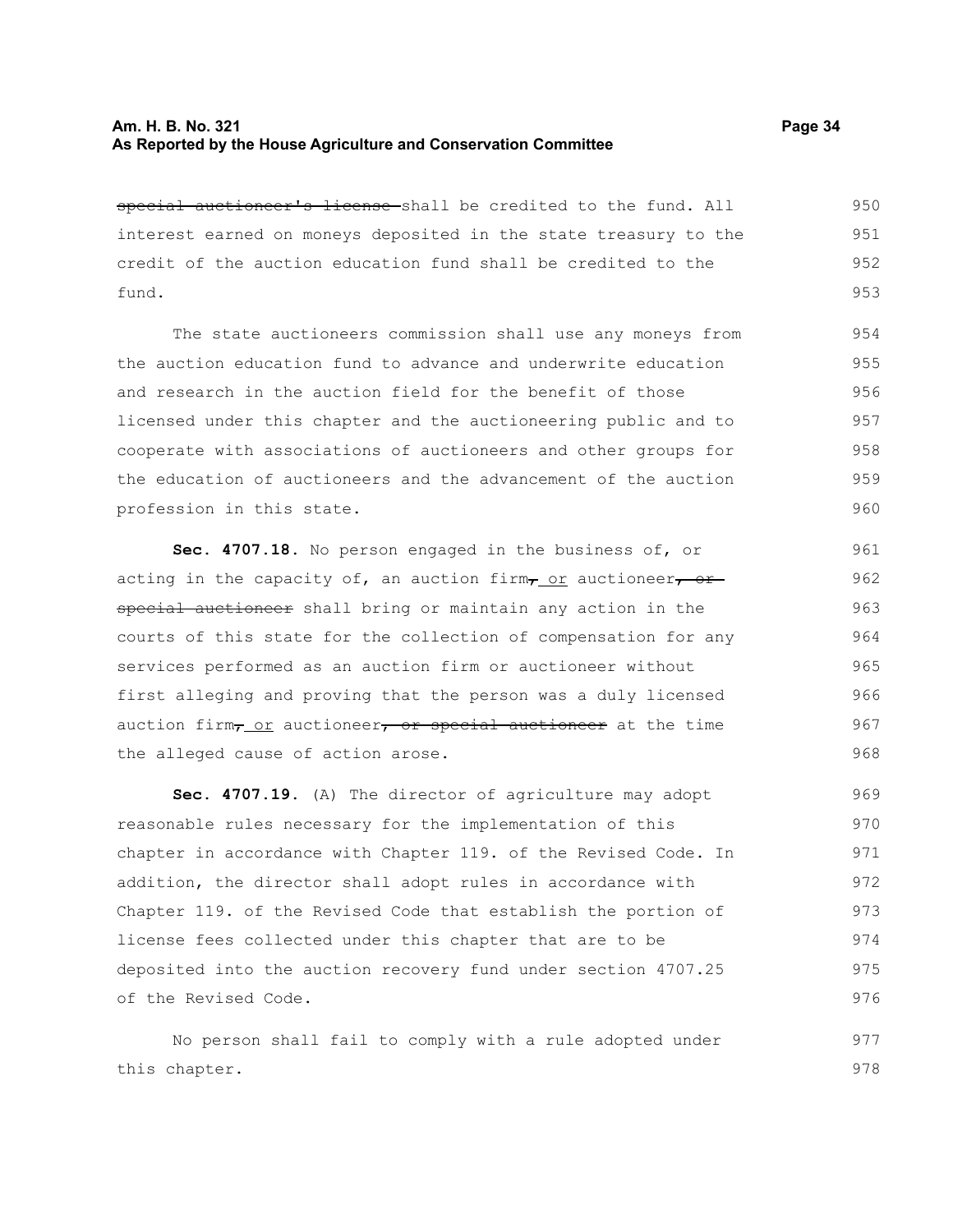#### **Am. H. B. No. 321 Page 35 As Reported by the House Agriculture and Conservation Committee**

(B) The director shall adopt rules that establish a schedule of civil penalties for violations of this chapter, rules adopted under it, or orders issued under it. The rules shall provide that the civil penalty for the first violation of this chapter, rule, or order shall not exceed five thousand dollars and the civil penalty for each subsequent offense shall not exceed ten thousand dollars. In addition, the director, in establishing the schedule of civil penalties in the rules, shall consider past violations of this chapter and rules adopted under it, the severity of a violation, and the amount of actual or potential damage to the public or the auction profession. 979 980 981 982 983 984 985 986 987 988 989

(C) The department of agriculture may hear testimony in matters relating to the duties imposed on it, and any person authorized by the director may administer oaths. The department may require other proof of the honesty and truthfulness of any person named in the application for an auction firm's $\tau$  or auctioneer's, apprentice auctioneer's, or special auctioneer's license before admitting the applicant to an examination or issuing a license.

**Sec. 4707.20.** (A) Except when conducting an auction under division (B)(5)(b) of section 4707.02 of the Revised Code, no person shall act as an auction firm, or auctioneer, or specialauctioneer until the person has first entered into a written contract or agreement in duplicate with the owner or consignee of any property to be sold, containing the terms and conditions upon which the licensee receives or accepts the property for sale at auction. The contracts or agreements shall, for a period of two years, be kept on file in the office of every person so licensed. No apprentice auctioneer shall be authorized to enterinto such a contract or agreement without the written consent of the apprentice auctioneer's sponsoring auctioneer, and all 998 999 1000 1001 1002 1003 1004 1005 1006 1007 1008 1009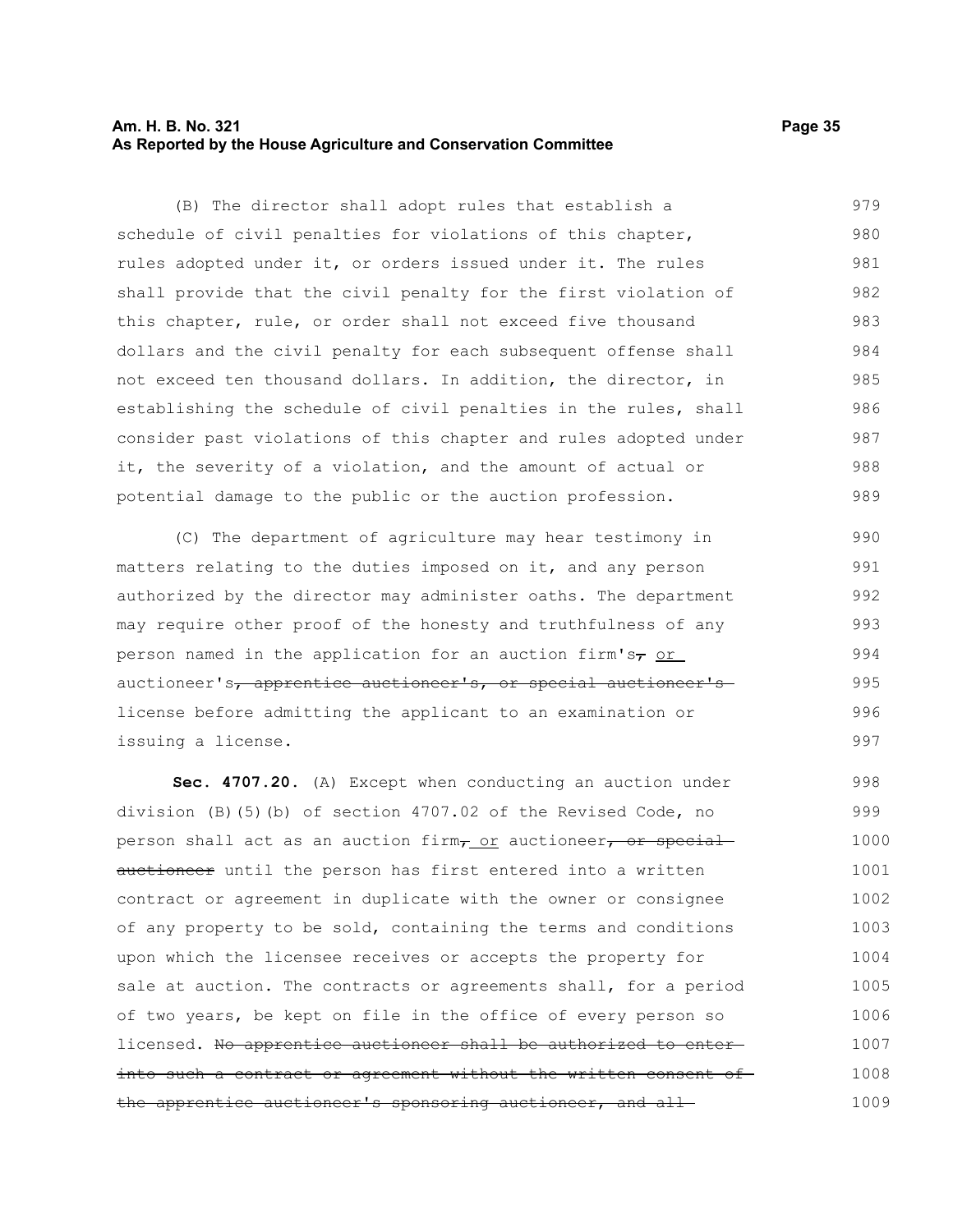#### **Am. H. B. No. 321 Page 36 As Reported by the House Agriculture and Conservation Committee**

contracts or agreements shall be made in the name of and on behalf of the sponsoring auctioneer. In addition, an apprentice auctioneer shall not enter into an auction contract for the sale of real property in the name of the sponsoring auctioneer regardless of whether the apprentice auctioneer is licensed as a real estate broker or salesperson. (B) On all contracts or agreements between an auction firm, or auctioneer, or special auctioneer and the owner or consignee, there shall appear a prominent statement indicating

that the auction firm $_{T_{-}$  or auctioneer, or special auctioneer is licensed by the department of agriculture, and either that the licensee is bonded in favor of the state or that an aggrieved person may initiate a claim against the auction recovery fund created in section 4707.25 of the Revised Code as a result of the licensee's actions, whichever is applicable. 1019 1020 1021 1022 1023 1024

(C) The auction firm $\tau$  or auctioneer, or special auctioneerwho contracts with the owner is liable for the settlement of all money received, including the payment of all expenses incurred only by the licensee and the distribution of all funds, in connection with an auction. 1025 1026 1027 1028 1029

(D) For purposes of this section, a contract or agreement shall specify all of the following: 1030 1031

(1) The owner of the property to be sold or the owner's agent or the consignee; 1032 1033

(2) The date of the auction or a termination date of the contract or agreement; 1034 1035

(3) The location of the auction; 1036

(4) The terms and conditions of the auction;

1016 1017 1018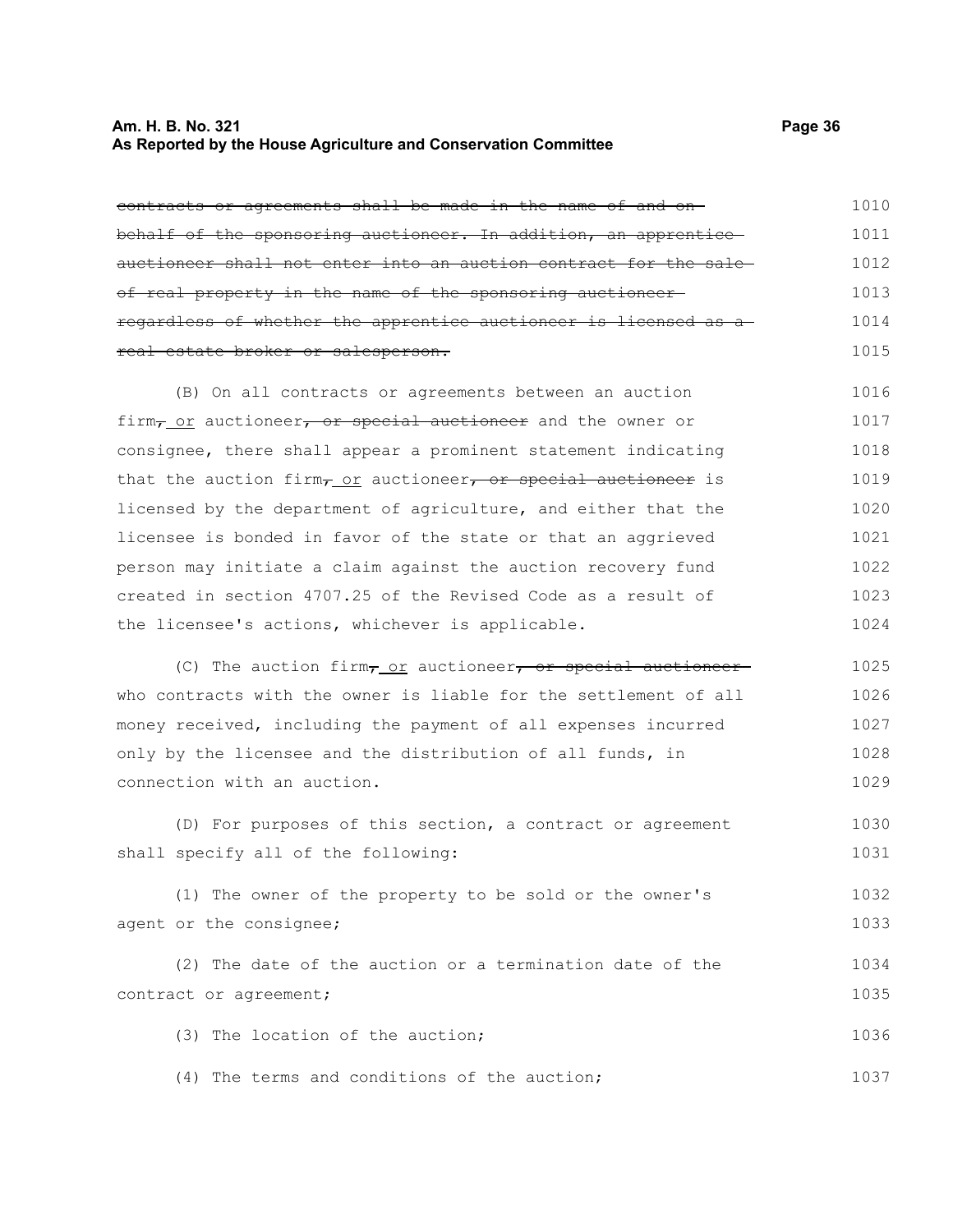# **Am. H. B. No. 321 Page 37 As Reported by the House Agriculture and Conservation Committee**

| (5) All of the fees to be charged by the auctioneer or the                   | 1038 |
|------------------------------------------------------------------------------|------|
| auction firm, which shall include commissions, rentals,                      | 1039 |
| advertising, and labor;                                                      | 1040 |
| (6) An explanation of the settlement of the auction that                     | 1041 |
| includes the disbursement of interest money, if applicable;                  | 1042 |
| (7) A statement establishing the responsibility for bad                      | 1043 |
| checks, debts, and unpaid auction items;                                     | 1044 |
| (8) A statement indicating whether the auction is a                          | 1045 |
| reserve auction or an absolute auction. In addition, the                     | 1046 |
| statement shall include the definition of reserve auction or                 | 1047 |
| absolute auction from section 4707.01 of the Revised Code, as                | 1048 |
| applicable.                                                                  | 1049 |
| (9) A statement of the auctioneer's or auction firm's                        | 1050 |
| policy regarding absentee bidding;                                           | 1051 |
| (10) A brief description of the real or personal property                    | 1052 |
| to be sold;                                                                  | 1053 |
| (11) If the sale is of real or personal property at                          | 1054 |
| absolute auction, a statement affirming that the seller of the               | 1055 |
| real or personal property has a bona fide intention to transfer              | 1056 |
| ownership of the property to the highest bidder.                             | 1057 |
| (12) If the sale is a multi-parcel auction, a statement                      | 1058 |
| between the owner or owners of the real or personal property and             | 1059 |
| the auctioneer <sub>7_OI</sub> auction firm, or special auctioneer attesting | 1060 |
| that the type of auction will be a multi-parcel auction.                     | 1061 |
| Sec. 4707.21. $(A)$ No auction firm $\tau$ or auctioneer $\tau$              | 1062 |
| apprentice auctioneer, or special auctioneer shall willfully-do              | 1063 |
| any of the following:                                                        | 1064 |
| (1) Willfully_neglect or refuse to furnish the department                    | 1065 |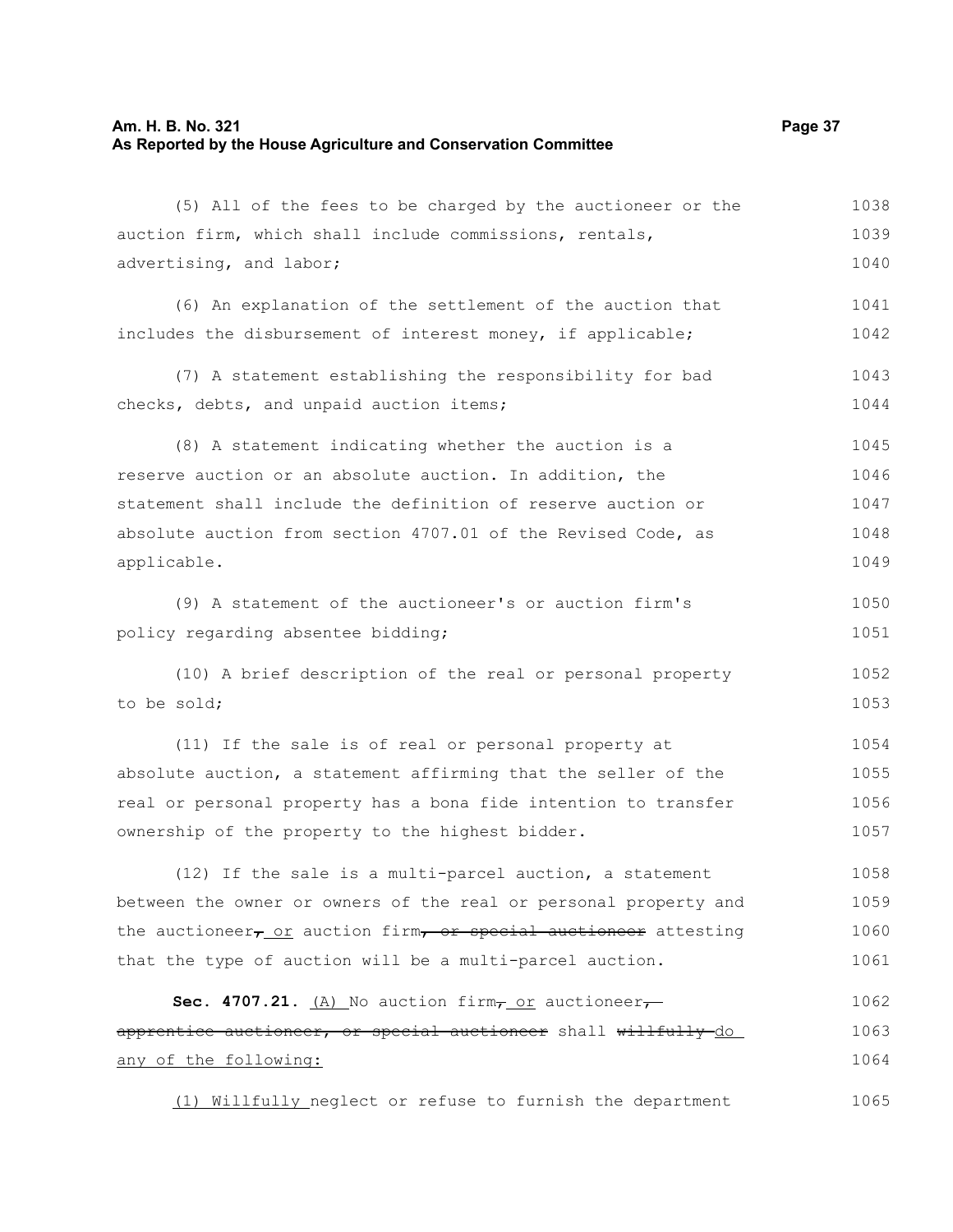#### **Am. H. B. No. 321 Page 38 As Reported by the House Agriculture and Conservation Committee**

knowingly

of agriculture statistics or other information in the auction firm's, or auctioneer's, apprentice auctioneer's, or special  $a$ uctioneer's possession or under the auction firm's $\tau$  or auctioneer's, apprentice auctioneer's, or special auctioneer's control that the auction firm $_{T\_OT}$  auctioneer, apprentice auctioneer, or special auctioneer is authorized to collect; nor shall the auction firm, auctioneer, apprentice auctioneer, or special auctioneer neglect (2) Neglect or refuse, for more than thirty days, to answer questions submitted on circulars; nor shall the auction firm, auctioneer, apprentice auctioneer, or special auctioneer 1066 1067 1068 1069 1070 1071 1072 1073 1074 1075 1076

(3) Knowingly answer any such questions submitted on circulars specified in division (A)(2) of this section falsely; and nor shall the auction firm, auctioneer, apprentice auctioneer, or special auctioneer refuse 1078 1079 1080 1081

(4) Refuse to obey subpoenas and give testimony. <del>Licensees</del> 1082

(B) Licensees, as well as charitable, religious, or civic organizations and schools that sponsor an auction under division (B)(5)(b) of section 4707.02 of the Revised Code, shall keep records relative to any auction for at least two years from its date. These records shall include settlement sheets, written contracts, and copies of any advertising that lists the items for auction, as applicable. 1083 1084 1085 1086 1087 1088 1089

**Sec. 4707.22.** (A) Any person licensed under this chapter who advertises, by linear advertisements or otherwise, to hold or conduct an auction shall indicate in the advertisement the licensee's name or the name registered with the department of agriculture and that the licensee is an auctioneer-or apprentice-1090 1091 1092 1093 1094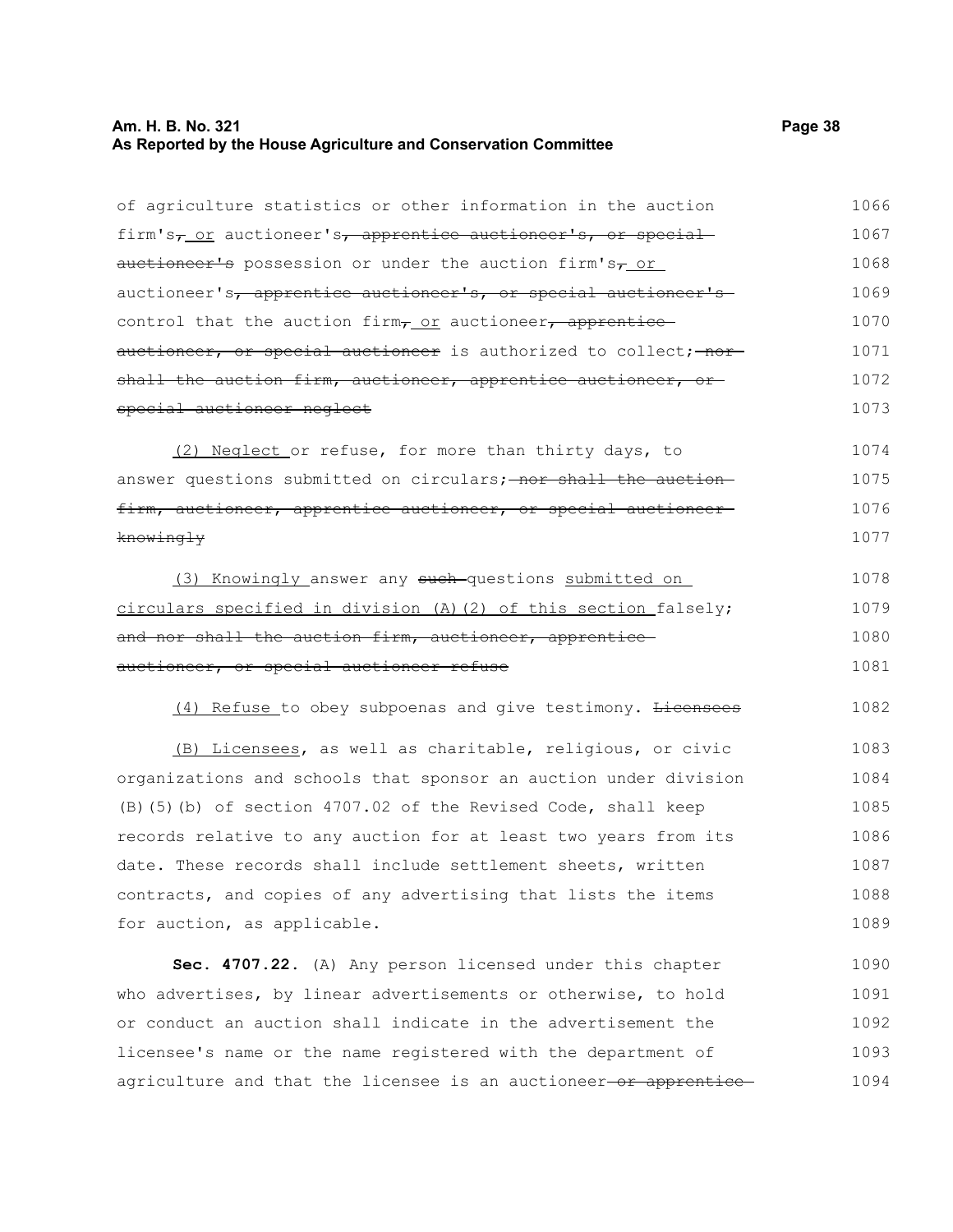#### **Am. H. B. No. 321 Page 39 As Reported by the House Agriculture and Conservation Committee**

auctioneer. Any apprentice auctioneer who advertises, as provided in this section, also shall indicate in the apprentice's advertisement the name of the auctioneer under whom the apprentice is licensed. The name of the auctioneer shall be

displayed in equal prominence with the name of the apprentice auctioneer in the advertisement. Any such licensee who advertises in a manner other than as provided in this section is guilty of violating division (C) of section 4707.15 of the Revised Code. 1099 1100 1101 1102 1103

(B) An auction firm licensed under this chapter that advertises, by linear advertisements or otherwise, to solicit or receive consignments or to provide auction services shall indicate in the advertisement the name of the auction firm. In addition, an advertisement of an auction of consignments or an advertisement by an auction firm of an auction for which the auction firm will provide auction services shall comply with divisions (A) and (D) of this section. 1104 1105 1106 1107 1108 1109 1110 1111

(C) If an auction to be advertised is an absolute auction, all advertisements for the auction shall unequivocally state that the auction is an absolute auction. 1112 1113 1114

(D) If an advertisement for an auction contains the words "estate auction," or words to that effect, the person licensed under this chapter who advertises shall do both of the following: 1115 1116 1117 1118

(1) Enter into an agreement directly with the executor, administrator, or court appointed designee of the estate property; 1119 1120 1121

(2) List prominently in the advertisement the county in which the estate is located and the probate court case number of 1122 1123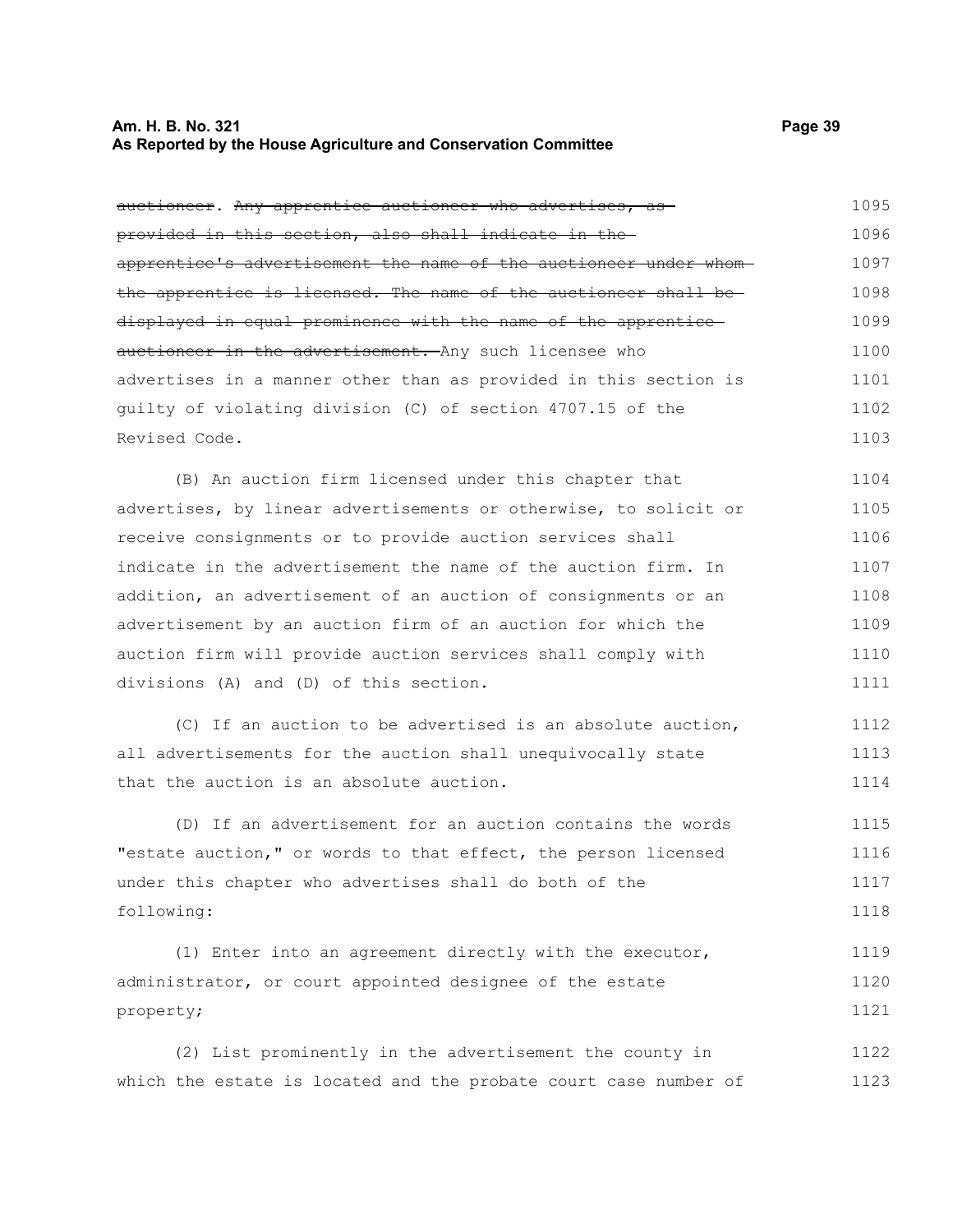#### **Am. H. B. No. 321 Page 40 As Reported by the House Agriculture and Conservation Committee**

the estate. (E) All persons licensed under this chapter that conduct or are involved in an auction jointly are responsible for the posting of a sign at the auction. The sign shall contain all of the following: (1) The name of all licensed persons involved in the auction; (2) A statement that the persons are licensed by the department of agriculture; (3) The address of the department of agriculture. The sign shall be posted at the main entrance of the auction, at the place of registration for the auction, or by the cashier for the auction. The sign shall be of a size not smaller than eight and one-half inches by eleven inches. The letters and numbers on the sign shall be of adequate size to be readily seen by an individual with normal vision when viewing it. (F) An advertisement for the sale of real property at auction shall contain the name of the licensed auctioneer who is entering into the auction contract and the name of the real estate broker licensed under Chapter 4735. of the Revised Code who is involved in the sale. Compliance with this section shall not require a real estate broker licensed under Chapter 4735. of the Revised Code to obtain a license under section 4707.073 of the Revised Code. (G) If an auction to be advertised is a multi-parcel auction, all advertisements for the auction, excluding road signs, shall state that the auction will be offered in various amalgamations, including as individual parcels or lots, combinations of parcels or lots, and all parcels or lots as a 1124 1125 1126 1127 1128 1129 1130 1131 1132 1133 1134 1135 1136 1137 1138 1139 1140 1141 1142 1143 1144 1145 1146 1147 1148 1149 1150 1151 1152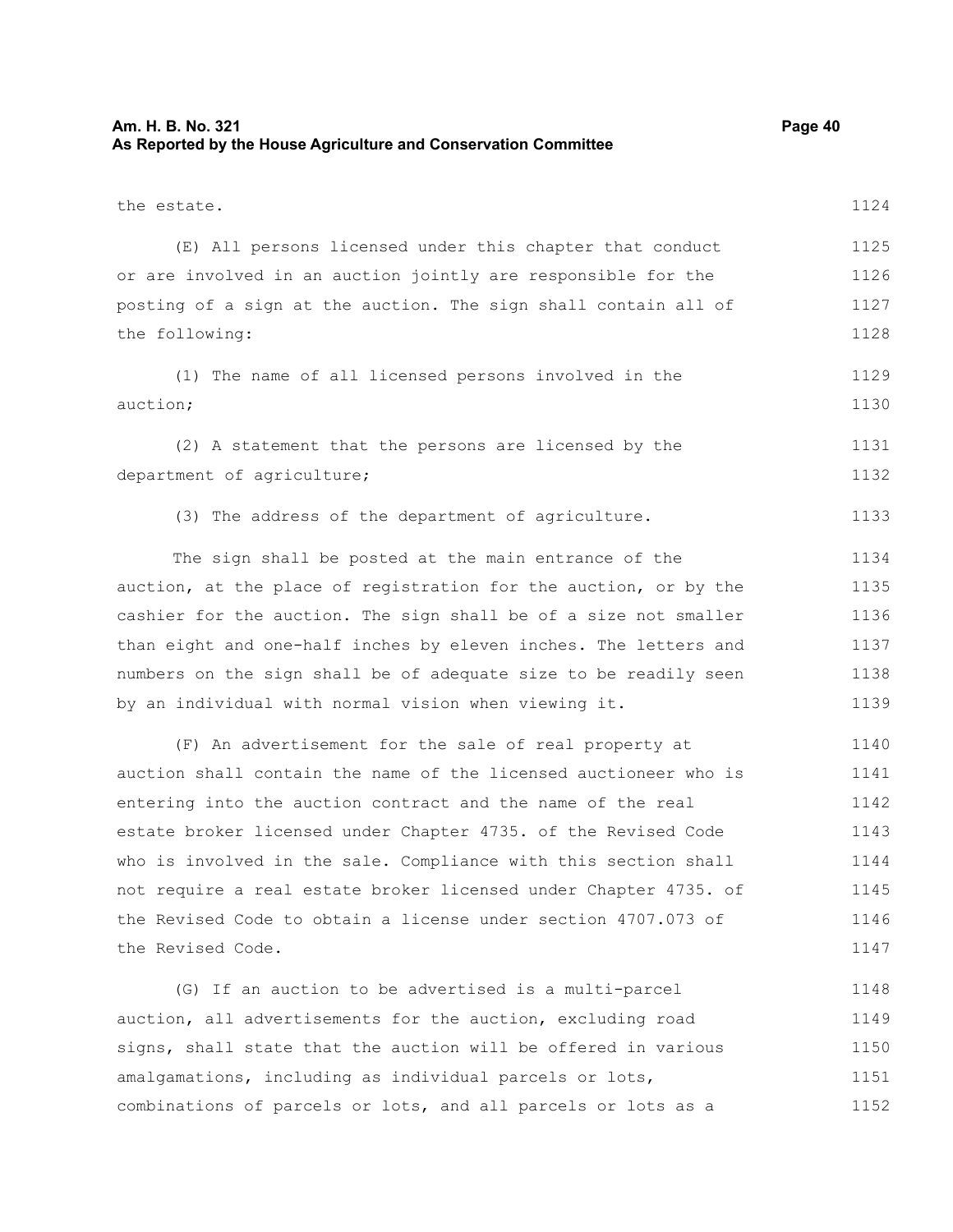#### **Am. H. B. No. 321 Page 41 As Reported by the House Agriculture and Conservation Committee**

whole.

**Sec. 4707.25.** (A) The auction recovery fund is hereby created in the state treasury. The fund shall be administered by the director of agriculture. The treasurer of state shall credit all of the following to the fund: any moneys transferred to itfrom the auctioneers fund created under section 4707.05 of the Revised Code; except as otherwise provided in this section, a portion, in an amount specified in rules adopted under section 4707.19 of the Revised Code, of license fees collected under this chapter; any assessments levied under this section; repayments made to the auction recovery fund under section 4707.30 of the Revised Code by persons licensed under this chapter; and interest earned on the assets of the fund. 1154 1155 1156 1157 1158 1159 1160 1161 1162 1163 1164 1165

Moneys credited to the fund shall be used to make payments to persons in accordance with sections 4707.26 and 4707.31 of the Revised Code and to persons who obtain a final judgment in accordance with section 4707.261 and sections 4707.27 to 4707.30 of the Revised Code in a court of competent jurisdiction against a person licensed under this chapter on the grounds of conduct by the licensee that is described in section 4707.15 of the Revised Code or that otherwise violates this chapter or rules adopted under it and that is associated with an act or transaction that only a licensee lawfully may perform. In the case of a final judgment, the amount of the payments shall be limited to any portion of the final judgment that remains unpaid. In all cases, the amount of the payments is subject to the dollar limitations established in section 4707.29 of the Revised Code. 1166 1167 1168 1169 1170 1171 1172 1173 1174 1175 1176 1177 1178 1179 1180

(B) The director shall ascertain the balance of the fund on the first day of July each year. If the balance of the fund 1181 1182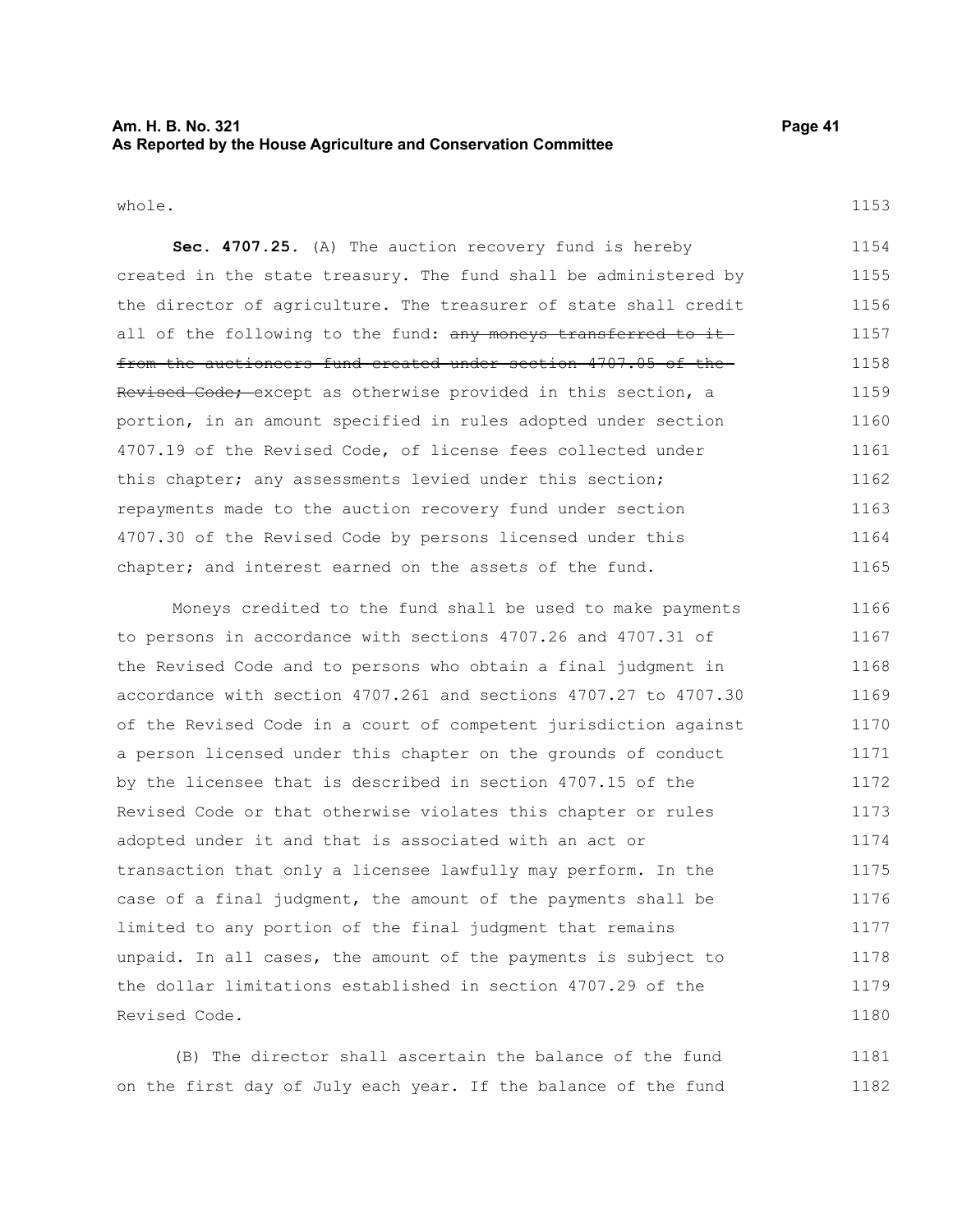#### **Am. H. B. No. 321 Page 42 As Reported by the House Agriculture and Conservation Committee**

is greater than two million dollars, the director may utilize, during the fiscal year beginning on that first day of July, the portion of the fund that is greater than two million dollars to sponsor educational programs or to underwrite research that is beneficial to persons licensed under this chapter and to the public. If the balance of the fund is at least four million dollars, the portion of license fees collected under this chapter that otherwise would be credited to the fund under this section shall be credited to the auctioneers fund during the fiscal year beginning on that first day of July. 1183 1184 1185 1186 1187 1188 1189 1190 1191 1192

If the balance of the fund is less than four hundred thousand dollars, the director shall levy an assessment against each person who holds a valid license issued under this chapter. The amount of the assessment shall be determined by subtracting the balance of the fund from five hundred thousand dollars and dividing the resulting total by the number of persons recorded under section 4707.06 of the Revised Code as holding a valid license issued under this chapter. All assessments that are collected shall be credited to the fund. 1193 1194 1195 1196 1197 1198 1199 1200 1201

(C) The director shall collect from the fund a service fee in an amount equal to the interest rate specified in division (A) of section 1343.03 of the Revised Code multiplied by the annual interest earned on the assets of the fund to defray the expenses incurred by the department of agriculture in the administration of the fund. 1202 1203 1204 1205 1206 1207

**Section 2.** That existing sections 4707.01, 4707.02, 4707.021, 4707.04, 4707.05, 4707.06, 4707.07, 4707.073, 4707.08, 4707.091, 4707.10, 4707.11, 4707.12, 4707.14, 4707.15, 4707.151, 4707.16, 4707.171, 4707.18, 4707.19, 4707.20, 4707.21, 4707.22, and 4707.25 of the Revised Code are hereby repealed. 1208 1209 1210 1211 1212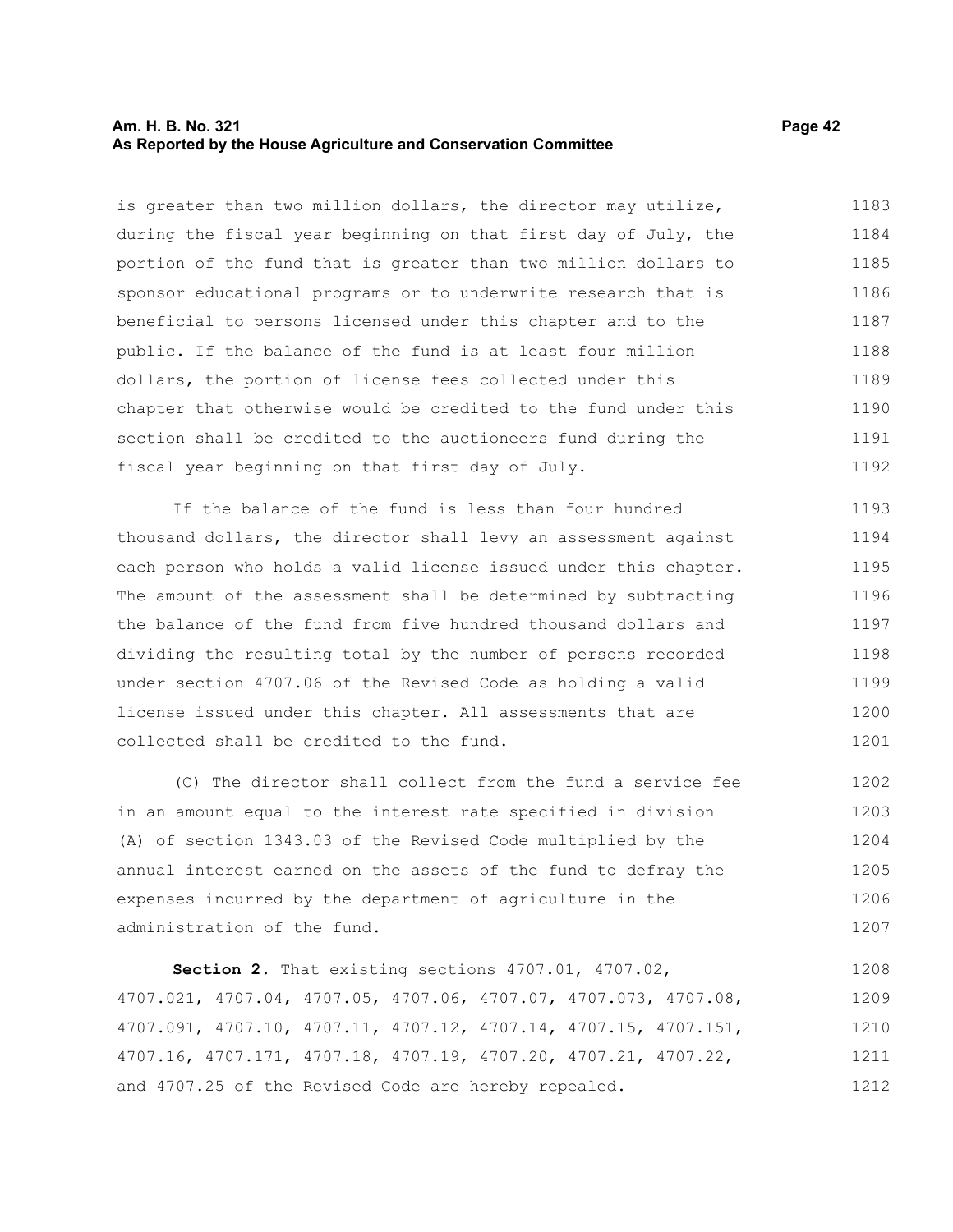#### **Am. H. B. No. 321 Page 43 As Reported by the House Agriculture and Conservation Committee**

|                                   |  | <b>Section 3.</b> That sections 4707.071 and 4707.09 of the |  |  | 1213 |
|-----------------------------------|--|-------------------------------------------------------------|--|--|------|
| Revised Code are hereby repealed. |  |                                                             |  |  | 1214 |

**Section 4.** A person that holds a valid special auctioneer license issued under section 4707.071 of the Revised Code, as that section existed prior to its repeal by H.B. of the 134th General Assembly, may continue to operate under the special auctioneer license until an application for an auction firm license submitted to the Department of Agriculture is approved or until twelve months after the effective date of this section has expired, whichever is earliest. 1215 1216 1217 1218 1219 1220 1221 1222

The Director of Agriculture shall adopt any necessary procedures or requirements for purposes of implementing this section. 1223 1224 1225

**Section 5.** A person that holds a valid apprentice auctioneer license issued under section 4707.09 of the Revised Code, as that section existed prior to its repeal by H.B. of the 134th General Assembly, may continue to operate under the apprentice auctioneer license until an application for an auctioneer license submitted to the Department of Agriculture is approved or until twelve months after the effective date of this section has expired, whichever is earliest. 1226 1227 1228 1229 1230 1231 1232 1233

The Director of Agriculture shall adopt any necessary procedures or requirements for purposes of implementing this section. 1234 1235 1236

**Section 6.** The Director of Agriculture shall establish procedures to effectuate the transition of the auction firm license from an annual license to a biennial license under section 4707.10 of the Revised Code. 1237 1238 1239 1240

**Section 7.** Sections 4707.02, 4707.07, 4707.15, and 4707.19 1241